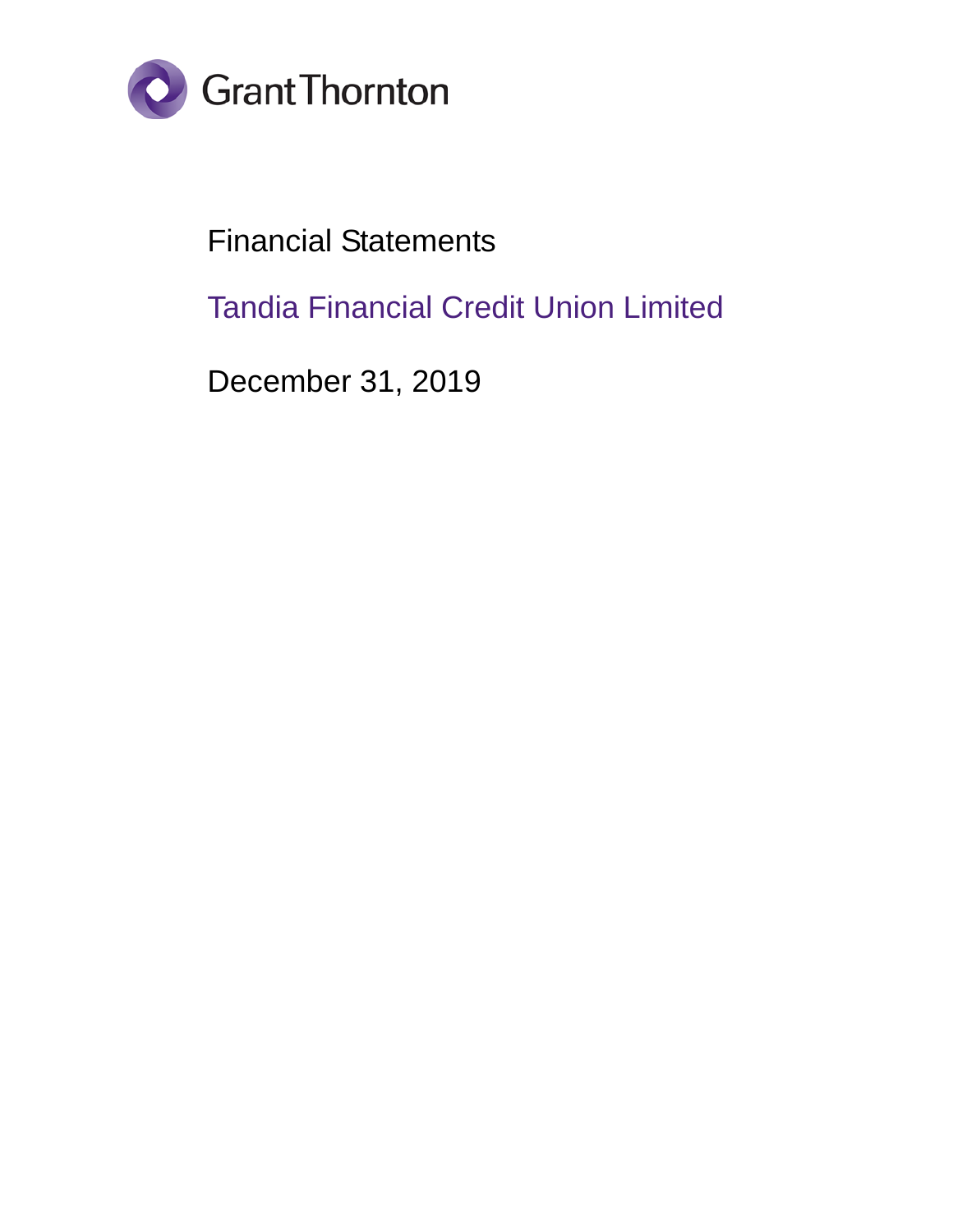# **Contents**

| Independent Auditor's Report            | 1 - 2  |
|-----------------------------------------|--------|
| Statement of Financial Position         | 3      |
| Statement of Comprehensive Income       | 4      |
| Statement of Changes in Members' Equity | 5      |
| Statement of Cash Flows                 | 6      |
| Notes to the Financial Statements       | 7 - 45 |

**Page**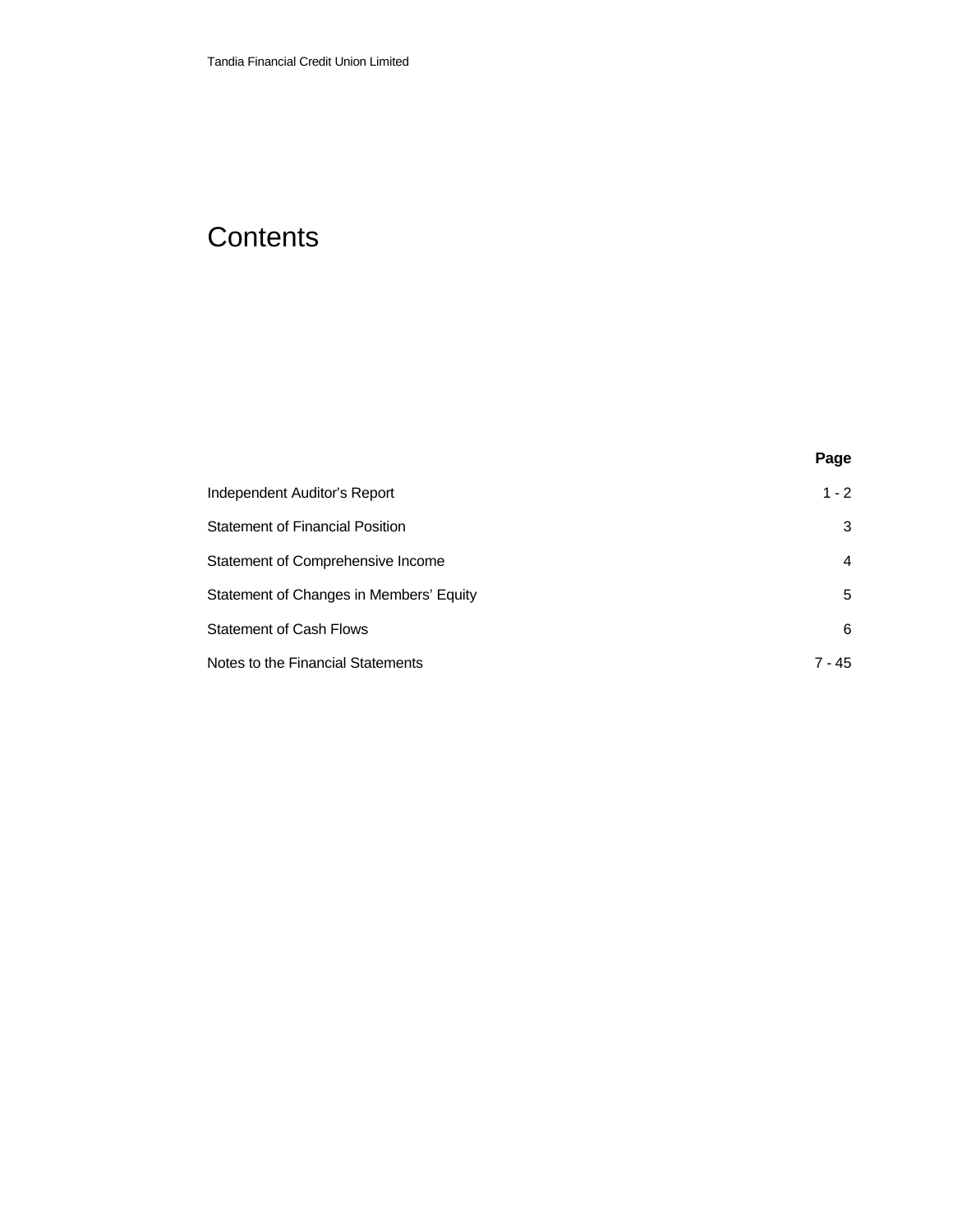

# Independent auditor's report

**Grant Thornton LLP** Suite 501 201 City Centre Drive Mississauga, ON L5B 2T4 T +1 416 366 0100 F +1 905 804 0509

To the Members of Tandia Financial Credit Union Limited

#### **Opinion**

We have audited the financial statements of Tandia Financial Credit Union Limited (the "Credit Union"), which comprise the statement of financial position as at December 31, 2019, and the statement of comprehensive income, statement of changes in members' equity and statement of cash flows for the year then ended, and notes to the financial statements, including a summary of significant accounting policies.

In our opinion, the accompanying financial statements, present fairly, in all material respects, the financial position of Tandia Financial Credit Union Limited as at December 31, 2019, and its financial performance and its cash flows for the year then ended in accordance with International Financial Reporting Standards (IFRSs).

#### **Basis for Opinion**

We conducted our audit in accordance with Canadian generally accepted auditing standards. Our responsibilities under those standards are further described in the *Auditor's Responsibilities for the Audit of the Financial Statements* section of our report. We are independent of the Credit Union in accordance with the ethical requirements that are relevant to our audit of the financial statements in Canada, and we have fulfilled our other ethical responsibilities in accordance with these requirements. We believe that the audit evidence we have obtained is sufficient and appropriate to provide a basis for our opinion.

### **Responsibilities of Management and Those Charged with Governance for the Financial Statements**

Management is responsible for the preparation and fair presentation of the financial statements in accordance with International Financial Reporting Standards (IFRSs), and for such internal control as management determines is necessary to enable the preparation of financial statements that are free from material misstatement, whether due to fraud or error.

In preparing the financial statements, management is responsible for assessing the Credit Union's ability to continue as a going concern, disclosing, as applicable, matters related to going concern and using the going concern basis of accounting unless management either intends to liquidate the Credit Union or to cease operations, or has no realistic alternative but to do so.

Those charged with governance are responsible for overseeing the Credit Union's financial reporting process.

> Audit | Tax | Advisory © Grant Thornton LLP. A Canadian Member of Grant Thornton International Ltd 1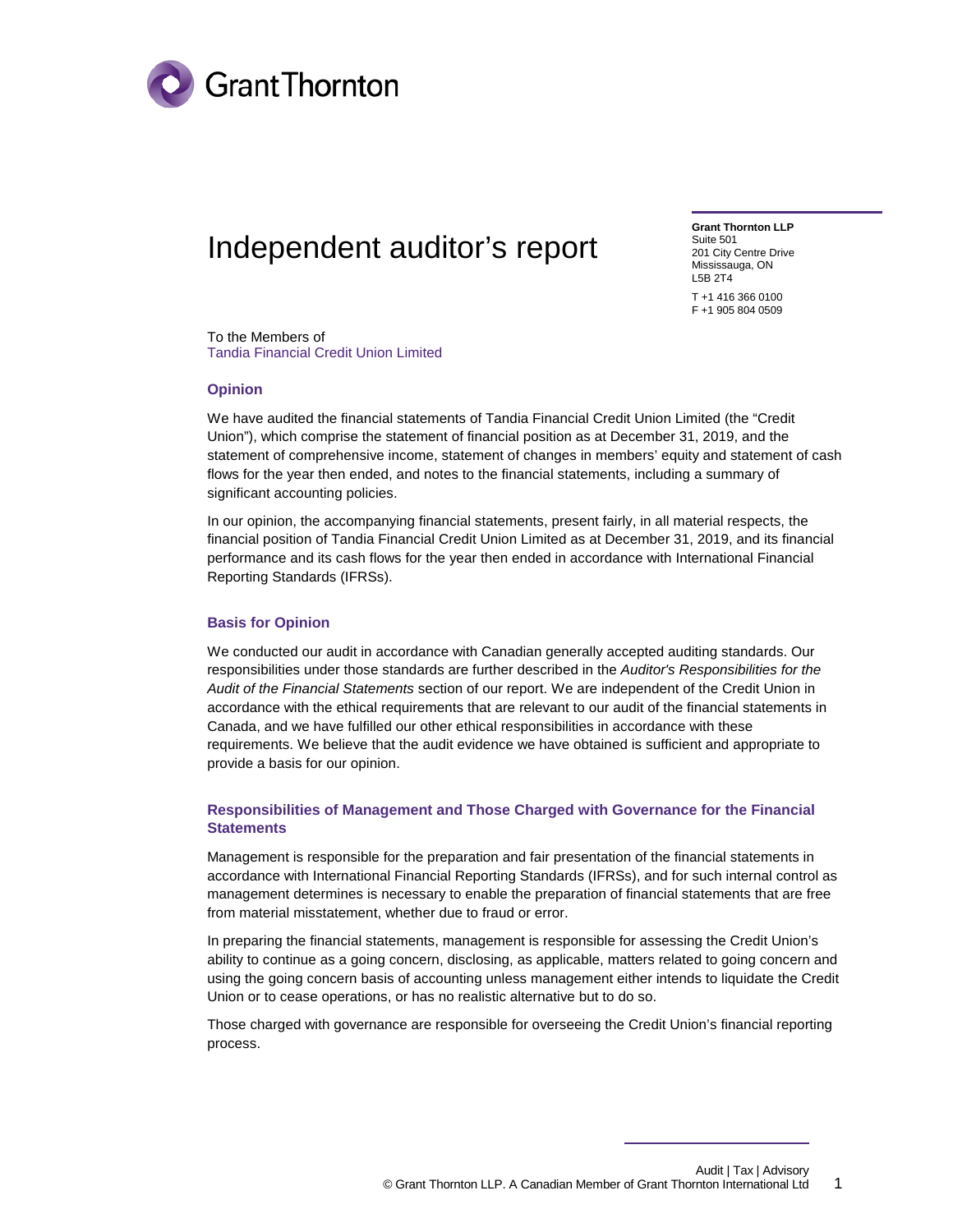#### **Auditor's Responsibilities for the Audit of the Financial Statements**

Our objectives are to obtain reasonable assurance about whether the financial statements as a whole are free from material misstatement, whether due to fraud or error, and to issue an auditor's report that includes our opinion. Reasonable assurance is a high level of assurance, but is not a guarantee that an audit conducted in accordance with Canadian generally accepted auditing standards will always detect a material misstatement when it exists. Misstatements can arise from fraud or error and are considered material if, individually or in the aggregate, they could reasonably be expected to influence the economic decisions of users taken on the basis of these financial statements.

As part of an audit in accordance with Canadian generally accepted auditing standards, we exercise professional judgment and maintain professional skepticism throughout the audit. We also:

- Identify and assess the risks of material misstatement of the financial statements, whether due to fraud or error, design and perform audit procedures responsive to those risks, and obtain audit evidence that is sufficient and appropriate to provide a basis for our opinion. The risk of not detecting a material misstatement resulting from fraud is higher than for one resulting from error, as fraud may involve collusion, forgery, intentional omissions, misrepresentations, or the override of internal control.
- Obtain an understanding of internal control relevant to the audit in order to design audit procedures that are appropriate in the circumstances, but not for the purpose of expressing an opinion on the effectiveness of the Credit Union's internal control.
- Evaluate the appropriateness of accounting policies used and the reasonableness of accounting estimates and related disclosures made by management.
- Conclude on the appropriateness of management's use of the going concern basis of accounting and, based on the audit evidence obtained, whether a material uncertainty exists related to events or conditions that may cast significant doubt on the Credit Union's ability to continue as a going concern. If we conclude that a material uncertainty exists, we are required to draw attention in our auditor's report to the related disclosures in the financial statements or, if such disclosures are inadequate, to modify our opinion. Our conclusions are based on the audit evidence obtained up to the date of our auditor's report. However, future events or conditions may cause the Credit Union to cease to continue as a going concern.
- Evaluate the overall presentation, structure and content of the financial statements, including the disclosures, and whether the financial statements represent the underlying transactions and events in a manner that achieves fair presentation.

We communicate with those charged with governance regarding, among other matters, the planned scope and timing of the audit and significant audit findings, including any significant deficiencies in internal control that we identify during our audit.

Grant Thornton LLP

Mississauga, Canada Chartered Professional Accountants February 26, 2020 Licensed Public Accountants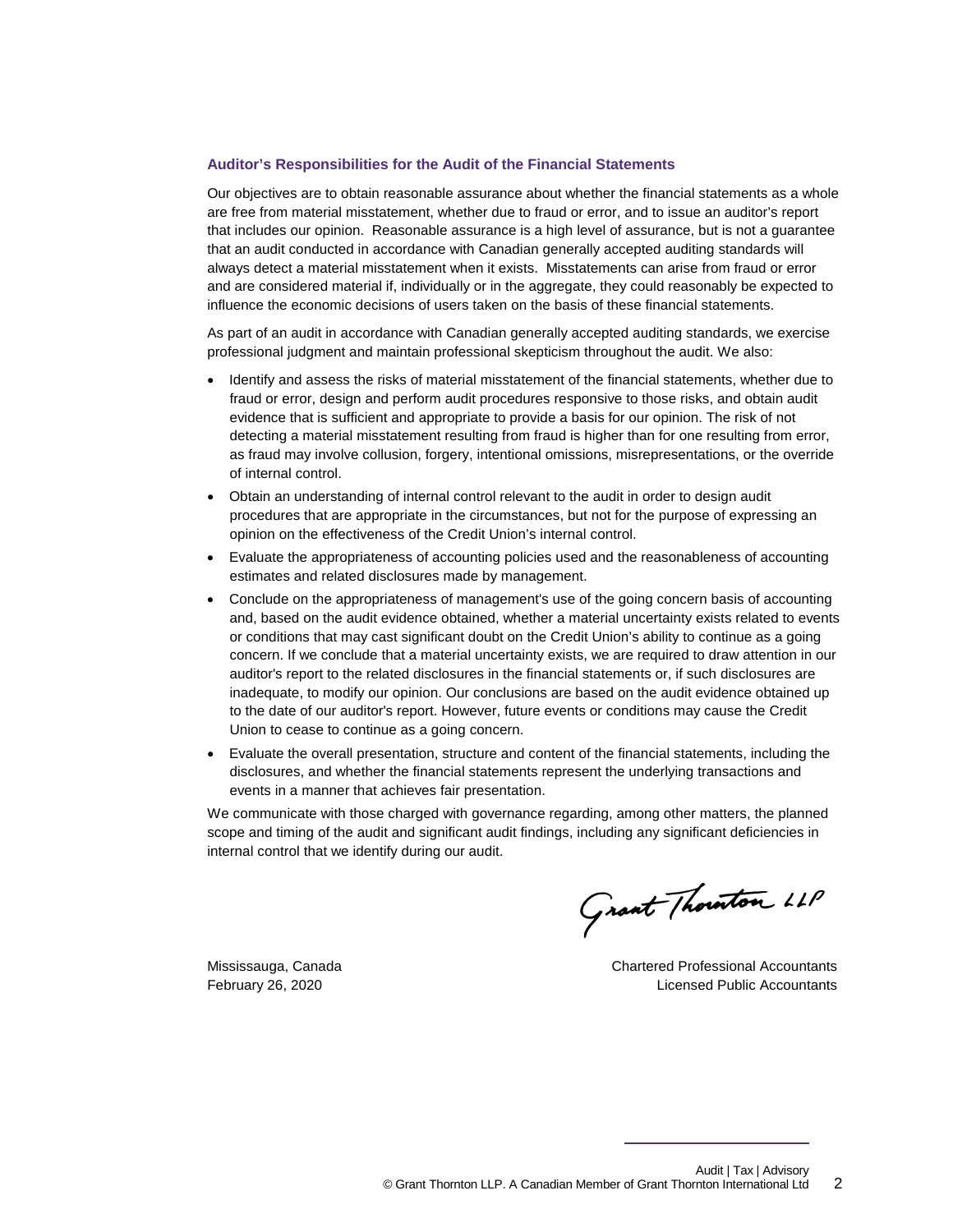| (In thousands)<br>December 31                                                                                                                                                                                                                                                                         | 2019                                                                                           | 2018                                                                    |
|-------------------------------------------------------------------------------------------------------------------------------------------------------------------------------------------------------------------------------------------------------------------------------------------------------|------------------------------------------------------------------------------------------------|-------------------------------------------------------------------------|
|                                                                                                                                                                                                                                                                                                       |                                                                                                |                                                                         |
| Assets                                                                                                                                                                                                                                                                                                |                                                                                                |                                                                         |
| Cash and cash equivalents (Note 5)                                                                                                                                                                                                                                                                    | \$<br>1,385                                                                                    | \$<br>14,421                                                            |
| Investments (Note 6)                                                                                                                                                                                                                                                                                  | 164,840                                                                                        | 77,033                                                                  |
| Loans to members (Note 7)                                                                                                                                                                                                                                                                             | 1,026,119                                                                                      | 1,018,270                                                               |
| Other assets (Note 10)                                                                                                                                                                                                                                                                                | 7,113                                                                                          | 5,684                                                                   |
| Prepaid securitization fees                                                                                                                                                                                                                                                                           | 1,631                                                                                          | 1,763                                                                   |
| Derivative financial instruments (Note 12)                                                                                                                                                                                                                                                            | 138                                                                                            | 205                                                                     |
| Property and equipment (Note 9)                                                                                                                                                                                                                                                                       | 22,163                                                                                         | 7,849                                                                   |
| Intangible asset (Note 11)                                                                                                                                                                                                                                                                            | 84                                                                                             | 175                                                                     |
| Deferred income taxes (Note 18)                                                                                                                                                                                                                                                                       |                                                                                                | 52                                                                      |
|                                                                                                                                                                                                                                                                                                       | \$1,223,473                                                                                    | \$1,125,452                                                             |
| <b>Liabilities</b><br>Secured borrowings (Note 8)<br>External borrowing (Note 13)<br>Payables and accruals<br>Income taxes payable<br>Deposits of members (Note 15)<br>Derivative financial instruments (Note 12)<br>Lease liability (Note 14)<br>Deferred income taxes (Note 18)<br>Shares (Note 16) | \$<br>250,596<br>8,000<br>1,186<br>294<br>879,571<br>381<br>11,069<br>18<br>2,127<br>1,153,242 | \$<br>246,231<br>1,683<br>1,034<br>807,129<br>427<br>2,119<br>1,058,623 |
| <b>Equity</b>                                                                                                                                                                                                                                                                                         |                                                                                                |                                                                         |
| Shares (Note 16)                                                                                                                                                                                                                                                                                      | 29,757                                                                                         | 28,956                                                                  |
| Retained earnings                                                                                                                                                                                                                                                                                     | 26,108                                                                                         | 23,494                                                                  |
| Accumulated other comprehensive income                                                                                                                                                                                                                                                                |                                                                                                | 13                                                                      |
| Contributed surplus                                                                                                                                                                                                                                                                                   | 14,366                                                                                         | 14,366                                                                  |
|                                                                                                                                                                                                                                                                                                       | 70,231                                                                                         | 66,829                                                                  |
|                                                                                                                                                                                                                                                                                                       | 1,223,473<br>\$                                                                                | \$<br>1,125,452                                                         |

# **Tandia Financial Credit Union Limited Statement of Financial Position**

Commitments (Note 22)

On behalf of the board

**Director** Director **Director Director Director Director**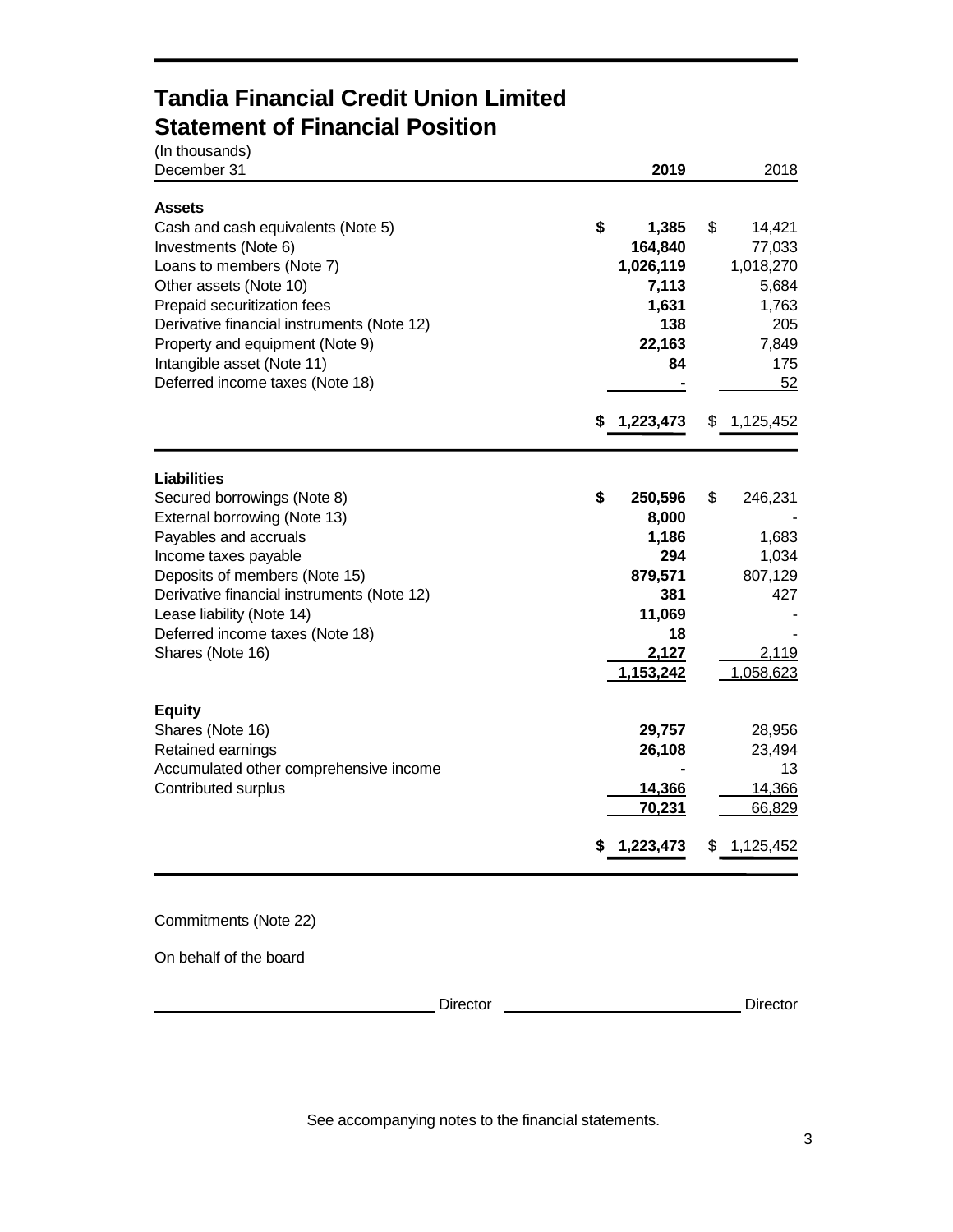# **Tandia Financial Credit Union Limited Statement of Comprehensive Income**

| (In thousands)<br>Year Ended December 31                                                                                                                                         | 2019                                                                 |    | 2018                                                                 |
|----------------------------------------------------------------------------------------------------------------------------------------------------------------------------------|----------------------------------------------------------------------|----|----------------------------------------------------------------------|
| Financial income<br>Interest on member loans<br>Interest on securitized loans<br>Other interest revenue                                                                          | \$<br>32,604<br>7,273<br>4,135<br>44,012                             | \$ | 29,884<br>7,622<br>1,602<br>39,108                                   |
| Financial expense<br>Interest on member deposits<br>Securitizations expense<br>Other interest expense                                                                            | 15,767<br>5,335<br>187<br>21,289                                     |    | 11,461<br>5,504<br>245<br>17,210                                     |
| Financial margin                                                                                                                                                                 | 22,723                                                               |    | 21,898                                                               |
| Other income (Note 19)                                                                                                                                                           | 5,242                                                                |    | 9,508                                                                |
|                                                                                                                                                                                  | 27,809                                                               |    | 31,406                                                               |
| Provision for impaired loans (Note 7)                                                                                                                                            | 1,403                                                                |    | 448                                                                  |
| Operating margin                                                                                                                                                                 | 26,562                                                               |    | 30,958                                                               |
| Operating expenses<br>Salaries and benefits<br>Computer, office and other equipment<br>Occupancy<br>Administration<br>Advertising and communications<br>Member security<br>Other | 12,897<br>2,623<br>2,319<br>1,718<br>1,240<br>1,047<br>796<br>22,640 |    | 13,698<br>2,275<br>2,168<br>1,532<br>1,307<br>1,013<br>876<br>22,869 |
| Net income before taxes                                                                                                                                                          | 3,922                                                                |    | 8,089                                                                |
| Income taxes (Note 18)                                                                                                                                                           | 161                                                                  |    | 1,587                                                                |
| Net Income and comprehensive income for the year                                                                                                                                 | 3,761                                                                | S  | 6,502                                                                |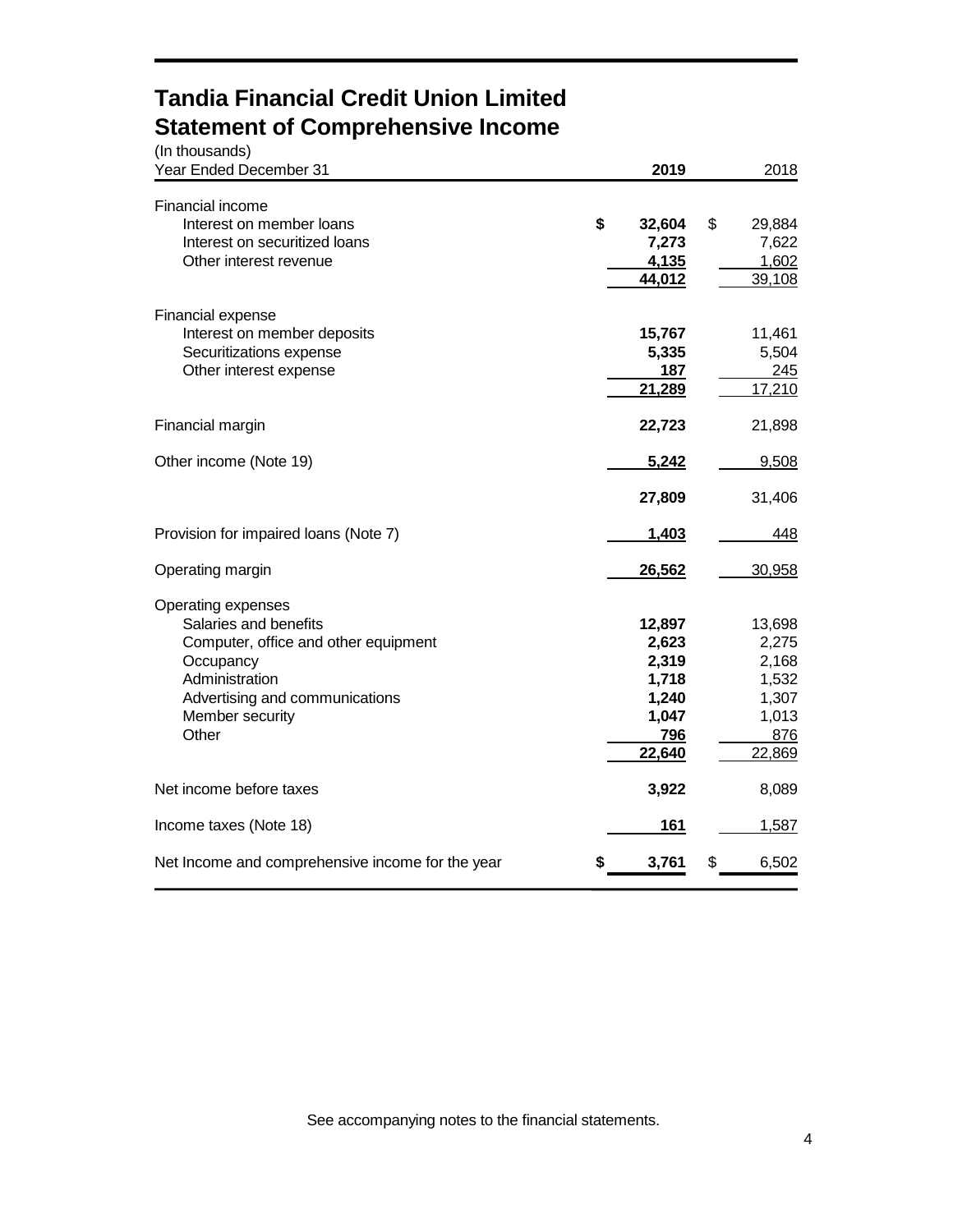# **Tandia Financial Credit Union Limited Statement of Changes in Members' Equity**

(In thousands)

Year Ended December 31, 2019

|                                                                                                                                                                          | Shares             | Retained<br>earnings | Accumulated<br>other<br>comprehensive<br>income | Contributed<br>surplus | Total                                   |
|--------------------------------------------------------------------------------------------------------------------------------------------------------------------------|--------------------|----------------------|-------------------------------------------------|------------------------|-----------------------------------------|
| Balance at December 31, 2017                                                                                                                                             | \$<br>28,398       | \$<br>18,120         | \$<br>13                                        | \$<br>11,999           | \$<br>58,530                            |
| Net income<br>Distributions to members (Note 17)<br>Issue of profit shares<br>Issue of investment shares<br>Redemption of profit shares<br>Change in unrealized gains on | 3<br>734<br>(179)  | 6,502<br>(1, 128)    |                                                 |                        | 6,502<br>(1, 128)<br>3<br>734<br>(179)  |
| Fair value through profit and<br>loss investments                                                                                                                        |                    |                      |                                                 | 2,367                  | 2,367                                   |
| Balance at December 31, 2018                                                                                                                                             | 28,956             | 23,494               | 13                                              | 14,366                 | 66,829                                  |
| Net income<br>Distributions to members (Note 17)<br>Issue of profit shares<br>Issue of investment shares<br>Redemption of profit shares<br>Change in unrealized gains on | 27<br>898<br>(124) | 3,761<br>(1, 160)    |                                                 |                        | 3,761<br>(1, 160)<br>27<br>898<br>(124) |
| Fair value through profit and<br>loss investments                                                                                                                        |                    | 13                   | (13)                                            |                        |                                         |
| Balance at December 31, 2019                                                                                                                                             | 29,757<br>S        | 26,108<br>S          |                                                 | 14,366                 | 70,231                                  |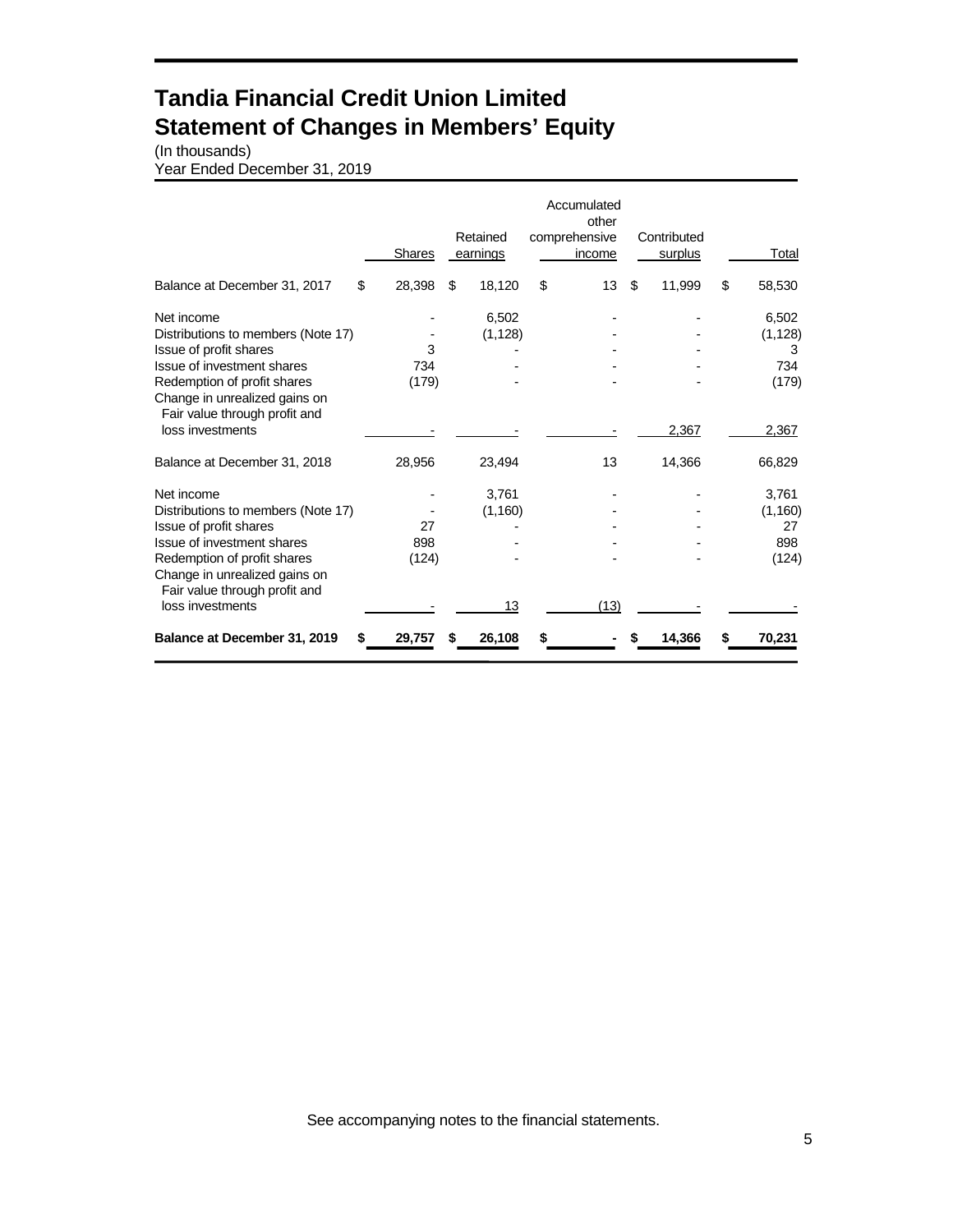| (In thousands)                                            |    |           |     |           |
|-----------------------------------------------------------|----|-----------|-----|-----------|
| <b>Year Ended December 31</b>                             |    | 2019      |     | 2018      |
|                                                           |    |           |     |           |
| Increase (decrease) in cash and cash equivalents          |    |           |     |           |
| <b>Operating</b>                                          |    |           |     |           |
| Net income                                                | \$ | 3,761     | \$  | 6,502     |
| Provision for impaired loans                              |    | 1,403     |     | 448       |
| Gain on sale on land and building                         |    | (970)     |     | (4, 589)  |
| Depreciation and amortization                             |    | 1,873     |     | 1,017     |
| Deferred income taxes                                     |    | 70        |     | 162       |
| Fair value of interest rate swap contracts                |    | 21        |     | (263)     |
| Interest paid on lease payments                           |    | (156)     |     |           |
| Changes in members' activities:                           |    |           |     |           |
| Increase in loans to members (net)                        |    | (9, 244)  |     | (36, 033) |
| Increase in deposits of members (net)                     |    | 72,499    |     | 50,370    |
|                                                           |    |           |     |           |
| Other non-cash items (Note 23)                            |    | (2, 315)  |     | (1, 136)  |
|                                                           |    | 66,942    |     | 16,478    |
| <b>Financing</b>                                          |    |           |     |           |
| Distributions to members                                  |    | (1, 160)  |     | (1, 128)  |
| Proceeds from external borrowing                          |    | 8,000     |     |           |
| Increase (decrease) in secured borrowings                 |    | 4,365     |     | (19, 177) |
| Principal re-payments of lease liability                  |    | (749)     |     |           |
| Increase in shares (net)                                  |    | 809       |     | 595       |
|                                                           |    | 11,265    |     | (19, 710) |
| Investing                                                 |    |           |     |           |
| (Purchase of) proceeds from disposal of investments (net) |    | (87, 807) |     | 3,134     |
| Proceeds on sale of land and building                     |    | 3,100     |     | 5,700     |
| Purchase of property and equipment                        |    | (6, 536)  |     | (766)     |
|                                                           |    | (91, 243) |     |           |
|                                                           |    |           |     | 8,068     |
| Net (decrease) increase in cash and cash equivalents      |    | (13,036)  |     | 4,836     |
| Cash and cash equivalents                                 |    |           |     |           |
|                                                           |    |           |     |           |
| Beginning of year                                         |    | 14,421    |     | 9,585     |
|                                                           |    |           |     |           |
| End of year                                               | \$ | 1,385     | \$. | 14,421    |
|                                                           |    |           |     |           |
| Interest received                                         | \$ | 43,299    | \$  | 38,920    |
|                                                           |    |           |     |           |
| Interest paid                                             | \$ | 19,286    | \$  | 15,873    |
| Income taxes paid                                         | S  | 436       | \$  | 639       |
|                                                           |    |           |     |           |
| Patronage dividends paid                                  |    | 11        | \$  | 18        |
|                                                           |    |           |     |           |

# **Tandia Financial Credit Union Limited Statement of Cash Flows**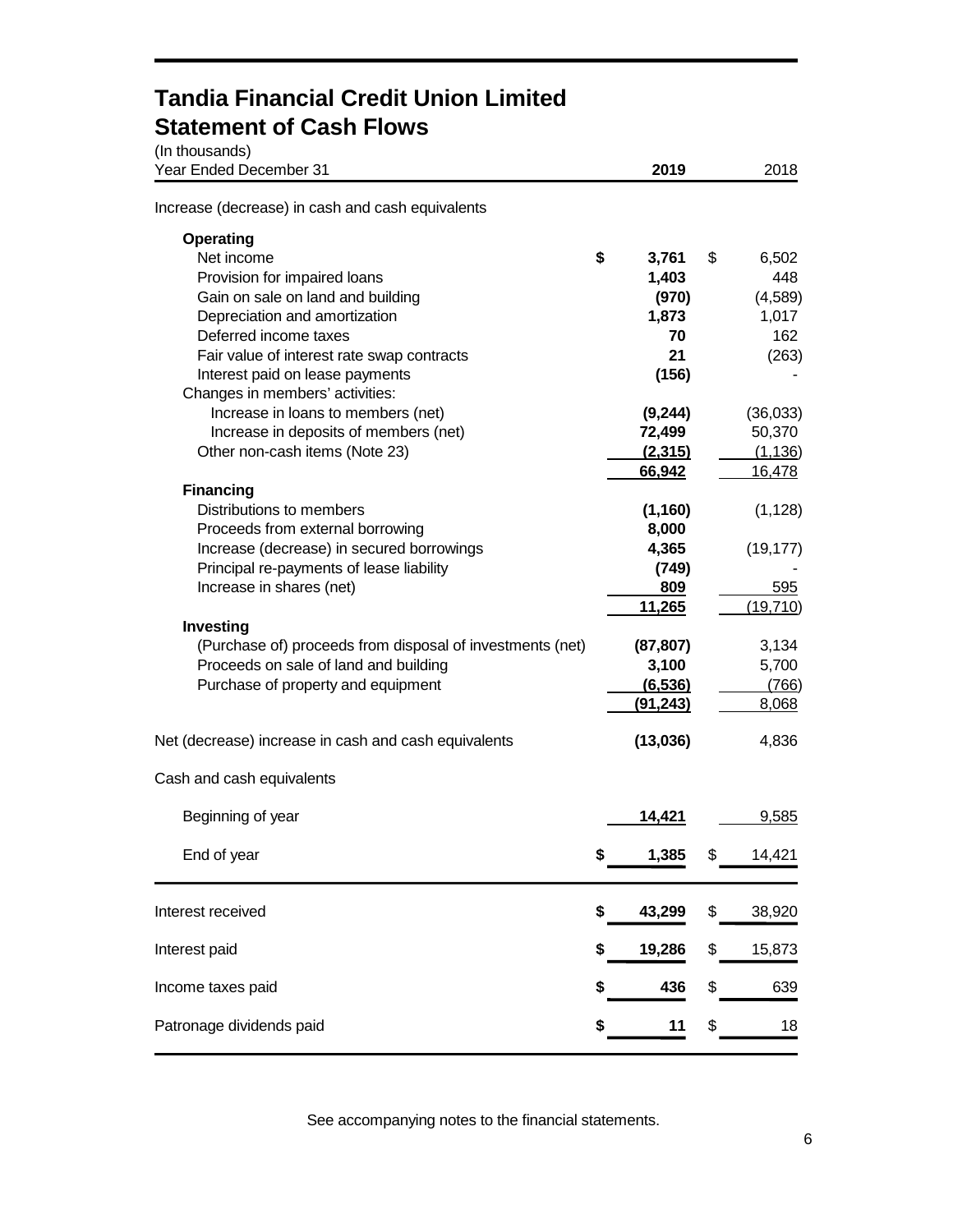(In thousands) December 31, 2019

### **1. Governing legislation and nature of operations**

The Credit Union is incorporated under the Credit Unions and Caisses Populaires Act and its operations are subject to the Financial Institutions Act of Ontario. The Credit Union serves members in southern Ontario. The Credit Union's head office is located at 3455 North Service Road, Burlington, Ontario, Canada.

The Credit Union exists to help members meet their financial needs in their local communities. The Credit Union's principal activities are the provision of deposit-taking and other financial services on a co-operative basis.

These financial statements have been approved and authorized for issue by the Board of Directors on February 26, 2020.

### **2. Basis of presentation and compliance**

These financial statements have been prepared in accordance with International Financial Reporting Standards (IFRS) as issued by the International Accounting Standards Board (IASB).

These financial statements were prepared under the historical cost convention, as modified by the revaluation of financial instruments measured at fair value.

The Credit Union's functional and presentation currency is the Canadian dollar. The financial statements are presented in thousands of Canadian dollars.

The preparation of financial statements in compliance with IFRS requires management to make certain critical accounting estimates. It also requires management to exercise judgment in applying the Credit Union's accounting policies. The areas involving a higher degree of judgment or complexity, or areas where assumptions and estimates are significant to the financial statements are disclosed in Note 4.

Further, the Credit Union has adopted new guidance for accounting for leased assets as disclosed in Note 3. This guidance was applied using the modified retrospective approach allowing the entity not to restate prior periods.

### **3. Summary of significant accounting policies**

### **Cash and cash equivalents**

Cash and cash equivalents include cash on hand, current accounts with Central 1 Credit Union (Central 1), net of bank indebtedness and short term deposits with original maturities of three months or less from the date of acquisition.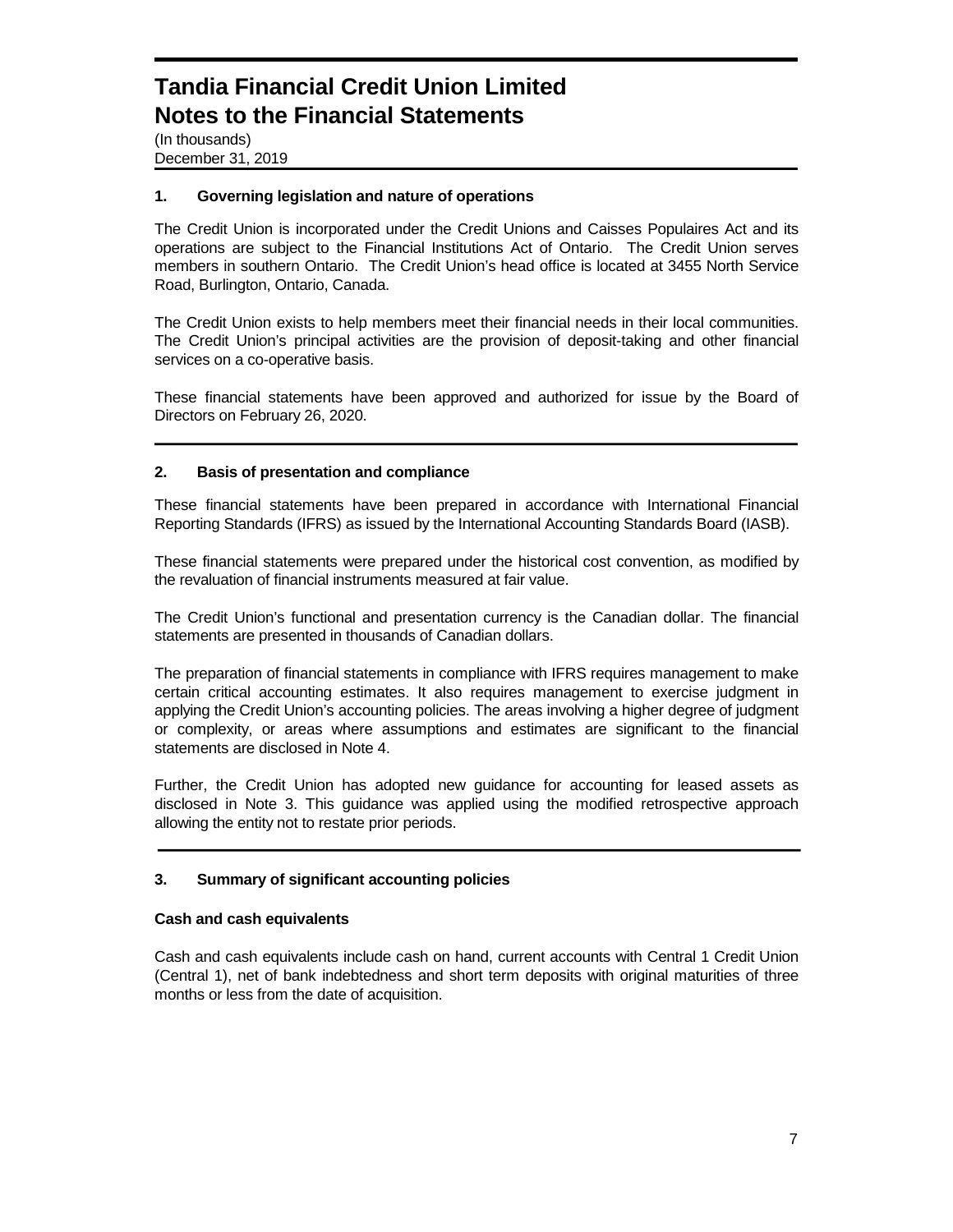(In thousands) December 31, 2019

### **3. Summary of significant accounting policies** (continued)

### **Financial Instruments**

To determine their classification and measurement category, IFRS 9 requires all financial assets, except equity instruments and derivatives, to be assessed based on a combination of the entity's business model for managing the assets and the instruments' contractual cash flow characteristics.

Under IFRS 9, all financial instruments are initially measured at fair value. Subsequent to initial recognition, all financial assets, including hybrid contracts, are measured at fair value through profit or loss ("FVTPL"), fair value through other comprehensive income ("FVOCI") or amortized cost. Financial assets are reclassified between measurement categories only when the business model for managing them changes.

The classification of financial assets under IFRS 9 is generally based on the business model in which a financial asset is managed and whether its contractual cash flow characteristics represent solely payments of principal and interest ("SPPI"). Derivatives embedded in contracts where the host is a financial asset in the scope of the standard are never separated and instead, the financial instrument as a whole is assessed for classification.

### *Financial assets at amortized cost*

A financial asset is measured at amortized cost if it meets both of the following conditions and is not designated as at FVTPL:

- it is held within a business model whose objective is to hold assets to collect contractual cash flows; and
- its contractual terms give rise on specified dates to cash flows that are solely payments of principal and interest on the principal amount outstanding.

After initial recognition, these are measured at amortized cost using the effective interest method.

The Credit Union measures loans to members, cash and cash equivalents, liquidity reserves at amortized cost.

### *Financial assets at fair value through profit or loss (FVTPL)*

Financial assets that are held within a different business model other than 'hold to collect' or 'hold to collect and sell' are categorized at fair value through profit and loss. Further, irrespective of business model financial assets whose contractual cash flows are not solely payments of principal and interest are accounted for at FVTPL. All derivative financial instruments fall into this category, except for those designated and effective as hedging instruments, for which the hedge accounting requirements apply, as disclosed below.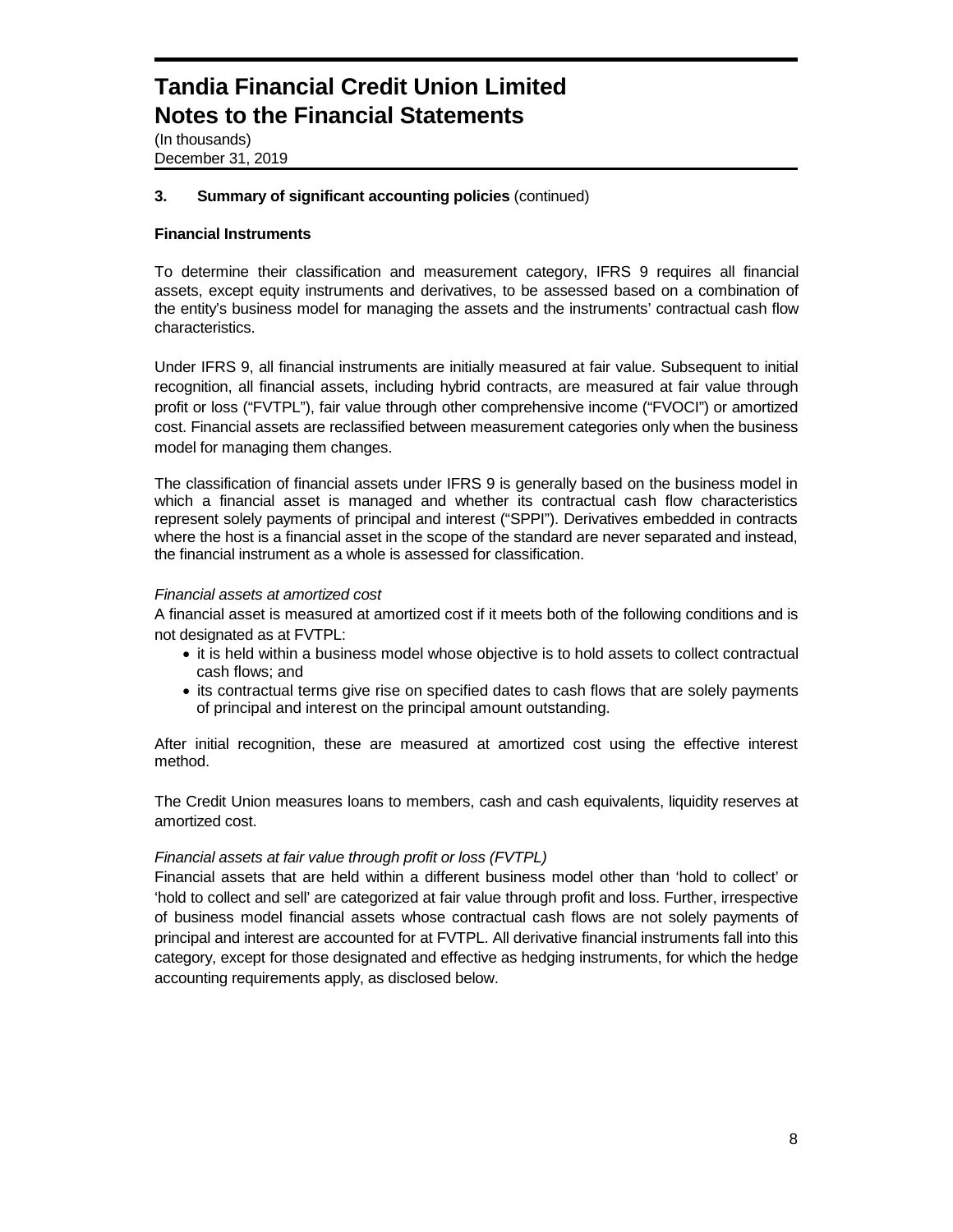(In thousands) December 31, 2019

### **3. Summary of significant accounting policies** (continued)

### **Financial Instruments** (continued)

*Financial assets at fair value through profit or loss (FVTPL)* (continued)

Assets in this category are measured at fair value with gains or losses recognized in profit or loss. The fair values of financial assets in this category are determined by reference to active market transactions or using a valuation technique where no active market exists.

### *Financial assets at fair value through other comprehensive income (FVOCI)* The Credit Union accounts for financial assets at FVOCI if the assets meet the following

conditions:

- they are held under a business model whose objective it is "hold to collect" the associated cash flows and sell and
- the contractual terms of the financial assets give rise to cash flows that are solely payments of principal and interest on the principal amount outstanding.

Any gains or losses recognized in other comprehensive income (OCI) will be recycled upon derecognition of the asset. The Credit Union does not have any financial assets categorized as FVOCI.

### *Recognition and derecognition*

Financial assets and financial liabilities are recognized when the Credit Union becomes a party to the contractual provisions of the financial instrument.

Financial assets are derecognized when the contractual rights to the cash flows from the financial asset expire, or when the financial asset and substantially all the risks and rewards are transferred.

A financial liability is derecognized when it is extinguished, discharged, cancelled or expires.

### *Financial liabilities*

Under IFRS 9, those fair value changes are generally presented as follows: (i) the amount that is attributable to changes in the credit risk of the liabilities is presented in other comprehensive income ("OCI") and (ii) the remaining amount of change in the fair value is presented in earnings or loss.

The Credit Union's financial liabilities include secured borrowings, deposits of members, payables and other liabilities, shares and derivative financial instruments.

Financial liabilities are initially measured at fair value, and, where applicable, adjusted for transaction costs unless the Credit Union designated a financial liability at fair value through profit or loss. Subsequently, financial liabilities are measured at amortized cost using the effective interest method except for derivatives and financial liabilities designated at FVTPL, which are carried subsequently at fair value with gains or losses recognized in profit or loss (other than derivative financial instruments that are designated and effective as hedging instruments).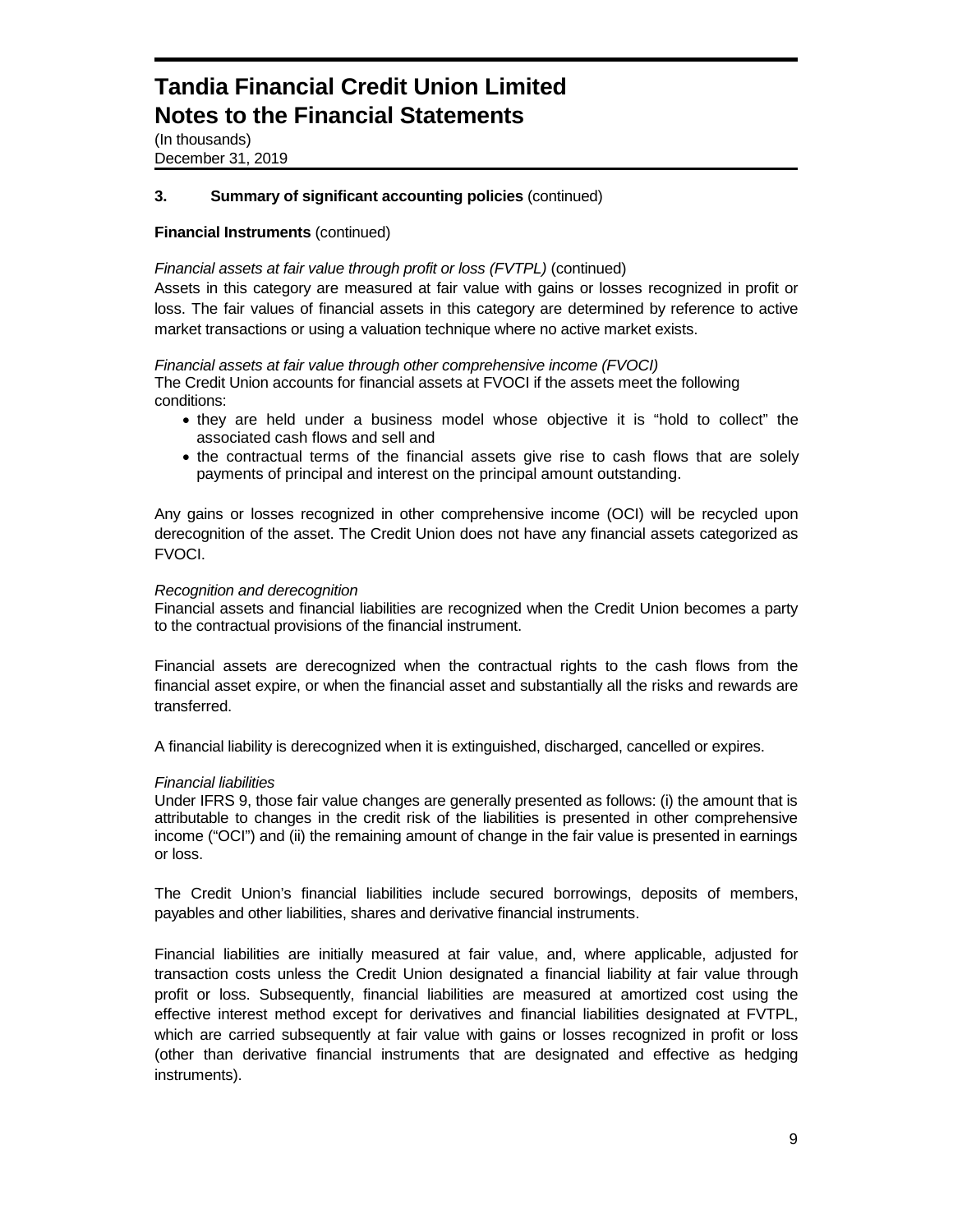(In thousands) December 31, 2019

### **3. Summary of significant accounting policies** (continued)

### **Financial Instruments** (continued)

### *Financial liabilities (continued)*

All interest-related charges and, if applicable, changes in an instrument's fair value that are reported in profit or loss are included within finance costs or finance income.

### **Impairment of financial assets**

Under IFRS 9, impairment requires the use of more forward-looking information to recognize expected credit losses – the 'expected credit loss (ECL) model. Recognition of credit losses requires the Credit Union consider a broader range of information when assessing credit risk and measuring expected credit losses, including past events, current conditions, reasonable and supportable forecasts that affect the expected collectability of the future cash flows of the instrument. The calculation of ECL allowances is based on the expected value of three probability-weighted scenarios to measure the expected cash shortfalls, discounted at the effective interest rate. A cash shortfall is the difference between the contractual cash flows that are due and the cash flows that the Credit Union expects to receive. The key inputs in the measurement of ECL allowances are as follows:

- The probability of default ("PD") is an estimate of the likelihood of default over a given time horizon;
- The probability of default ("PD") is an estimate of the likelihood of default over a given time horizon;
- The loss given default ("LGD") is an estimate of the loss arising in the case where a default occurs at a given time; and
- The exposure at default ("EAD") is an estimate of the exposure at a future default date.

### *ECL stage development*

The model has three stages:

(Stage 1) On initial recognition of the financial instrument, a loss allowance is recognized and maintained equal to 12 months of ECL. 12-month ECL is defined as the portion of lifetime expected credit losses that represent the expected credit losses that result from default events on the financial instrument that are possible within the 12 months after the reporting date.

(Stage 2) If credit risk increases significantly relative to initial recognition of the financial instrument, the loss allowance is increased to cover full lifetime ECL. In assessing whether credit risk has increased significantly, the Credit Union compares the risk of a default occurring on the financial instrument as at the reporting date, with the risk of default occurring on the financial instrument as at the date of its initial recognition. Evidence of increased credit risk is observed when the financial instrument is 30 days or more past due on its contractual payment obligations or the financial instrument has had an unfavorable movement in internal risk ratings. In subsequent reporting periods, if the credit risk of the financial instrument improves such that there is no longer a significant increase in credit risk since initial recognition, the Credit Union places the financial instrument in the Stage 1 category and reverts to recognizing 12 months of ECL.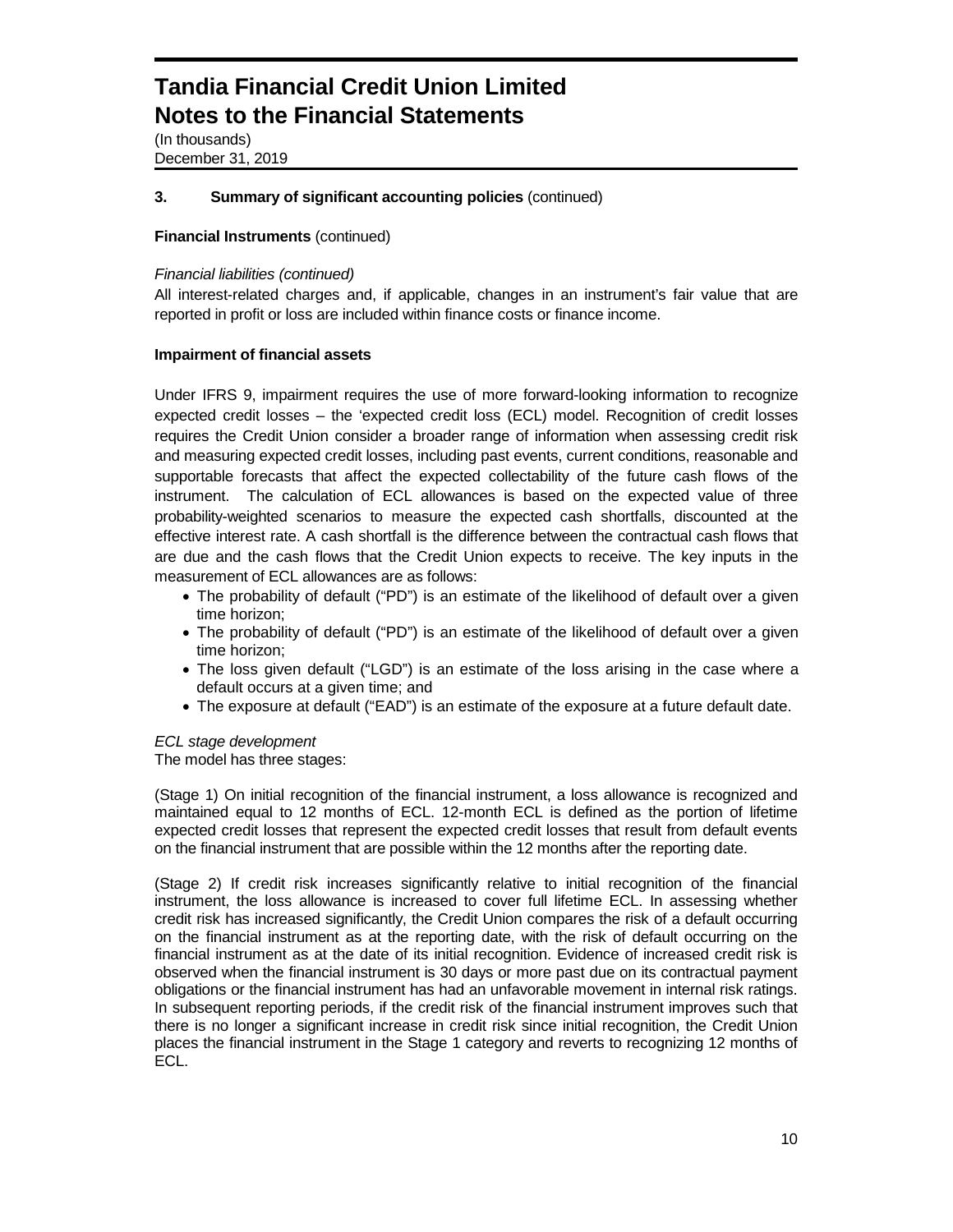(In thousands) December 31, 2019

### **3. Summary of significant accounting policies** (continued)

### **Impairment of financial assets** (continued)

#### *ECL stage development* (continued)

(Stage 3) When a financial instrument is considered credit-impaired, the loss allowance continues to reflect lifetime expected credit losses and interest revenue is calculated based on the carrying amount of the asset, net of the loss allowance, rather than its gross carrying amount. The Credit Union considers a financial instrument as impaired when one or more events that have a detrimental impact on the estimated future cash flows of that financial instrument have occurred after its initial recognition. Evidence of impairment includes indications that the borrower is experiencing significant financial difficulties, or a default or delinquency has occurred. Under IFRS 9, all financial instruments on which repayment of principal or payment of interest is contractually 90 days in arrears is automatically considered impaired. Any financial instruments where the borrower has filed for bankruptcy or consumer proposal will also be restaged to Stage 3.

Due to the inclusion of relative credit deterioration criteria and consideration of FLI, lifetime credit losses are generally recognized earlier under IFRS 9. Lifetime ECL is the expected credit losses that result from all possible default events over the expected life of a financial instrument.

Changes in the loss allowance, including the movement between 12 months and lifetime expected credit losses, is recorded in the statement of comprehensive income.

Financial instruments are written off, either partially or in full, against the related allowance for credit losses when there is evidence that there is no realistic prospect of future recovery. When financial instruments are secured, this is generally after all collateral has been realized or transferred to the Credit Union, or in certain circumstances, when the net realizable value of any collateral and other available information suggests that there is no reasonable expectation of further recovery. In events where a bankruptcy or consumer proposal occurs, management will file all required documentation with the Trustee and realize on any available security with the unrecoverable balance being immediately written off. In subsequent periods, any recoveries of amounts previously written off are credited to the provision for losses.

### **Provisions**

Provisions are recognized when present obligations as a result of a past event will probably lead to an outflow of economic resources from the Credit Union and amounts can be estimated reliably. Timing or amount of the outflow may still be uncertain. A present obligation arises from the presence of a legal or constructive commitment that has resulted from past events, for example, legal disputes or onerous contracts. Provisions are not recognized for future operating losses.

Provisions are measured at the estimated expenditure required to settle the present obligation, based on the most reliable evidence available at the reporting date, including the risks and uncertainties associated with the present obligation. Where there are a number of similar obligations, the likelihood that an outflow will be required in settlement is determined by considering the class of obligations as a whole. Provisions are discounted to their present values, where the time value of money is material.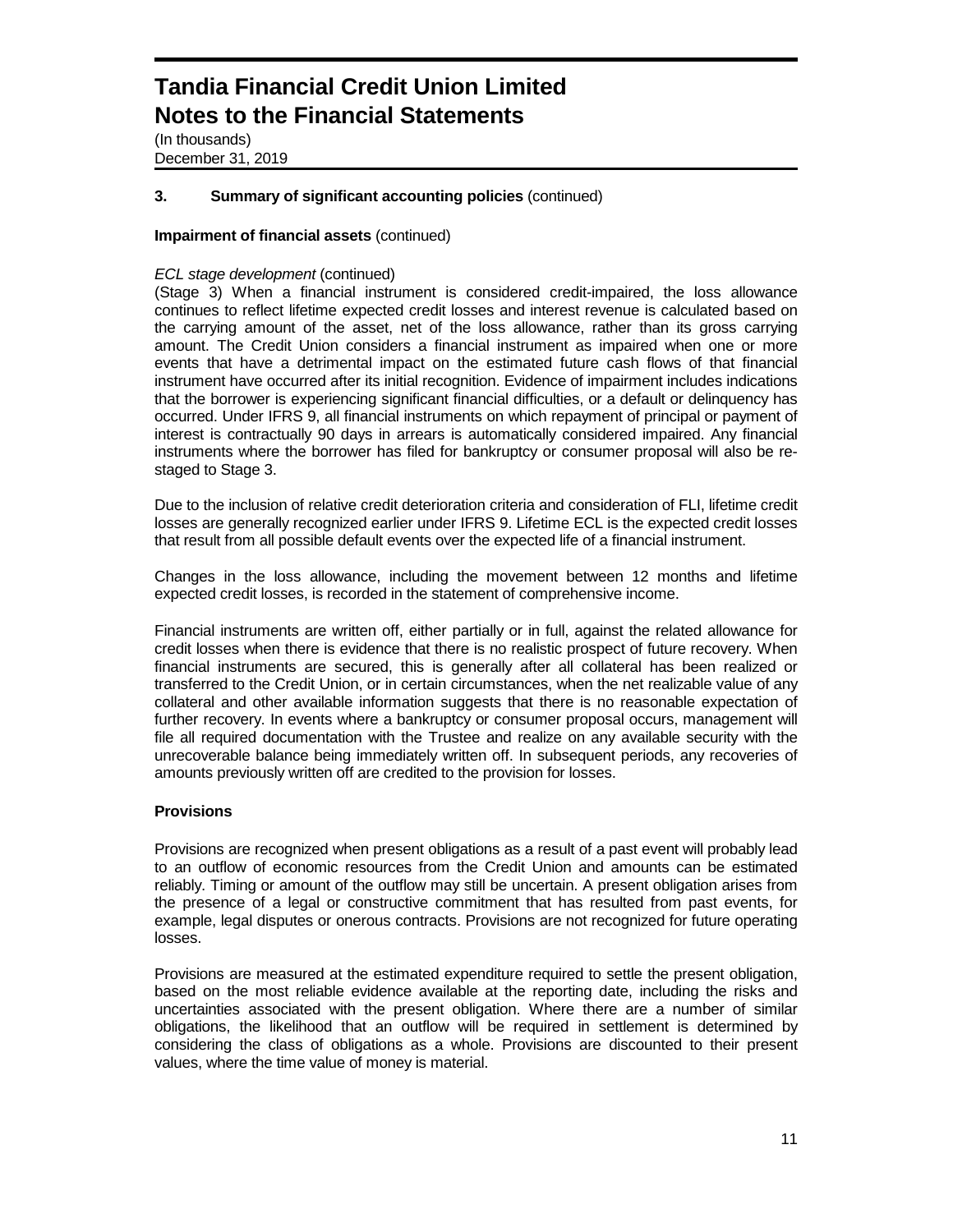(In thousands) December 31, 2019

### **3. Summary of significant accounting policies** (continued)

### **Provisions** (continued)

Any reimbursement that the Credit Union can be virtually certain to collect from a third party with respect to the obligation is recognized as a separate asset. However, this asset may not exceed the amount of the related provision.

All provisions are reviewed at each reporting date and adjusted to reflect the current best estimate.

### **Derivative financial instruments**

Derivative financial instruments are financial contracts that require or provide an option to exchange cash flows or payments determined by applying certain rates, indices or changes therein to notional contract amounts. The Credit Union periodically enters into derivative contracts to manage financial risks associated with movements in interest rates and other financial indices. The Credit Union's policy is not to utilize derivative financial instruments for trading or speculative purposes.

#### *Hedges*

The Credit Union, in accordance with its risk management strategies, enters into various derivative financial instruments to protect itself against the risk of fluctuations in interest rates. The Credit Union manages interest rate risk through interest rate swaps.

Derivative financial instruments are accounted for at fair value through profit and loss (FVTPL) except for derivatives designated as hedging instruments which require a specific accounting treatment. To qualify for hedge accounting, the hedging relationship must meet all of the following hedge effectiveness requirements:

- there is an economic relationship between the hedged item and the hedging instrument
- the effect of credit risk does not dominate the value changes that result from that economic relationship
- the hedge ratio of the hedging relationship is the same as that resulting from the quantity of the hedged item that the entity actually hedges and the quantity of the hedging instrument that the entity actually uses to hedge that quantity of hedged item.

Hedge accounting is applied to financial assets and financial liabilities only where all of the following criteria are met:

- At the inception of the hedging relationship there is formal designation and documentation of the hedging relationship and the Credit Union's risk management objective and strategy for undertaking the hedge;
- For cash flow hedges, the hedged item in a forecast transaction is highly probable and presents an exposure to variations in cash flows that could ultimately affect profit or loss;
- The hedged item is reliably measurable; and
- The hedging relationship meets all of the hedge effectiveness requirements described above at inception and on an ongoing basis. The Credit Union has chosen to test the effectiveness of its hedges on a monthly basis.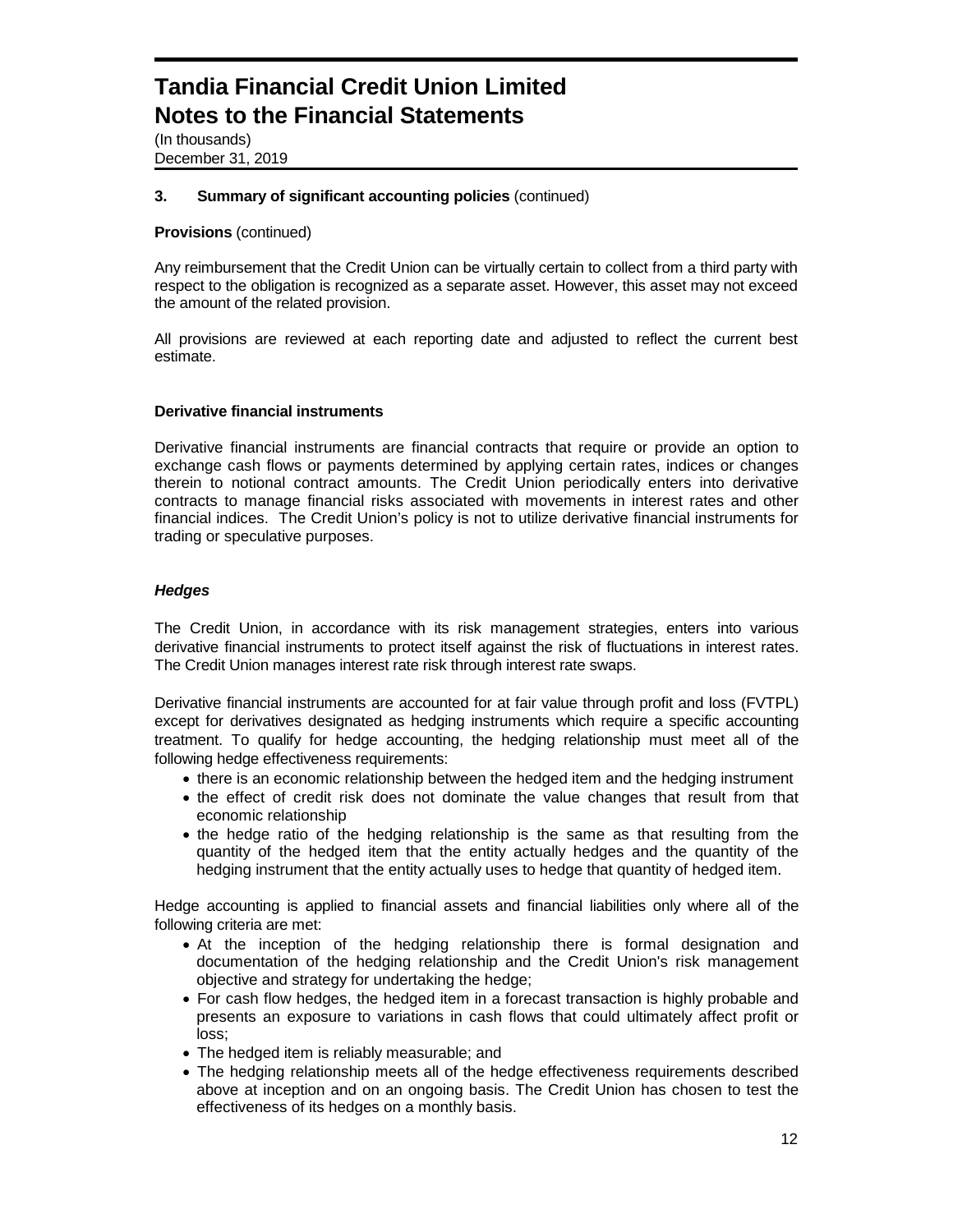(In thousands) December 31, 2019

### **3. Summary of significant accounting policies** (continued)

### *Hedges* (continued)

All derivative financial instruments used for hedge accounting are recognized initially at fair value and reported subsequently at fair value in the statement of financial position. The swap contracts can be designated as fair value hedge instruments or cash flow hedge instruments.

For fair value hedges that meet the hedging documentation criteria, the hedged asset is adjusted for fair value changes attributable to the risk being hedged and the hedging instrument is measured at fair value. Gains and losses resulting from changes in the fair value are recorded in the statement of comprehensive income as other income.

If the Credit Union closes out its hedge position early, the cumulative gains and losses recognized in other comprehensive income are frozen and reclassified from the accumulated other comprehensive income to profit or loss using the effective interest method. The ineffective portion of gains and losses on derivatives used to manage cash flow interest rate risk are recognized in net income within interest expense or interest revenue.

If a forecast transaction is no longer expected to occur or if the hedging instrument becomes ineffective, any related gain or loss recognized in other comprehensive income is transferred immediately to profit or loss.

### **Other non-hedge derivatives**

The Credit Union classifies certain financial assets upon initial recognition at fair value through profit or loss. Financial instruments included in this category are the embedded derivatives and derivatives related to index linked term deposits, foreign exchange forward contracts and interest rate swaps not designated as hedging instruments.

These instruments are measured at fair value, both initially and subsequently. The related transaction costs are expensed. Gains and losses arising from changes in fair value of these instruments are recorded in net income.

Foreign exchange contracts are used to hedge the Credit Union's net US dollar liability position.

### **Loans to members**

Loans are initially measured at fair value and subsequently re-measured at their amortized cost, net of allowance, using the effective interest rate method.

Loans to members are reported at their recoverable amount representing the aggregate amount of principal, less any allowance or provision for impaired loans plus accrued interest. Interest for all loans is accounted for on the accrual basis.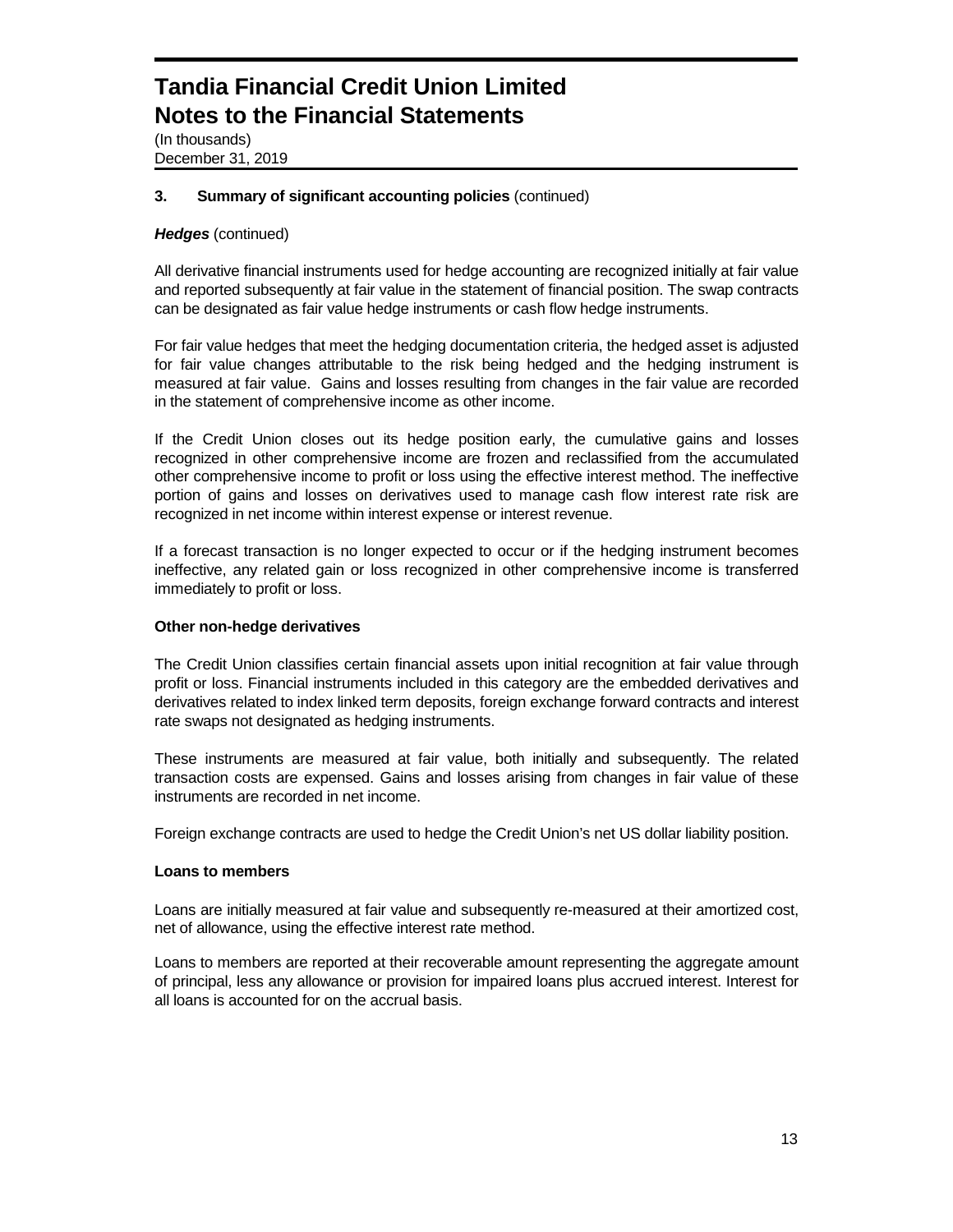(In thousands) December 31, 2019

### **3. Summary of significant accounting policies** (continued)

### **Loan fees**

The accounting treatment for loan fees varies depending on the transaction. Fees that are considered to be material and an adjustment to loan yield are deferred and amortized using the effective interest method. Mortgage prepayment fees are recognized in other interest income when received, unless they relate to a minor modification to the terms of the mortgage, in which case the fees are deferred and amortized over the average remaining term of the original mortgages.

### **Bad debts written off**

Bad debts are written off from time to time as determined by management and approved by the Chief Executive Officer, and reported to the Board of Directors, when it is reasonable to expect that the recovery of the debt is unlikely. Bad debts are written off against the provisions for impairment, if a provision for impairment had previously been recognized. If no provision had been recognized, the write-offs are recognized as expenses in net income.

### **Mortgage securitization**

Loans are derecognized only when the contractual rights to receive the cash flows from these assets have ceased to exist or substantially all the risks and rewards of the loans have been transferred. If the criteria for derecognition has not been met, the securitization is reflected as a financing transaction and the related liability is initially recorded at fair value and subsequently measured at amortized cost, using the effective interest rate method.

#### **Interest income and expense**

Interest income and expense is recognized in the statement of comprehensive income for all interest-bearing financial instruments classified as held to maturity, available for sale, loans and receivables and other financial liabilities using the effective interest method.

The effective interest method is a method of calculating the amortized cost of a financial asset or liability and allocating the interest income or expense over the relevant period. The effective interest rate is the rate that discounts the expected future cash payments or receipts through the expected life of the financial instrument to the net carrying amount of the financial instrument. The application of this method has the effect of recognizing income and expense on the instrument evenly in proportion to the amount outstanding over the period to maturity or repayment.

In calculating the effective interest, the Credit Union estimates cash flows (using projections based on its experience of members' behavior) considering all contractual terms of the financial instruments but excluding future credit losses. Fees, including those for early redemption, are included in the calculation to the extent that they can be measured and are considered to be an integral part of the effective interest rate. Where it is not possible or practical to otherwise estimate reliably the cash flows or the expected life of a financial instrument, effective interest is calculated using the payments or receipts specified in the contract, and the full contractual term.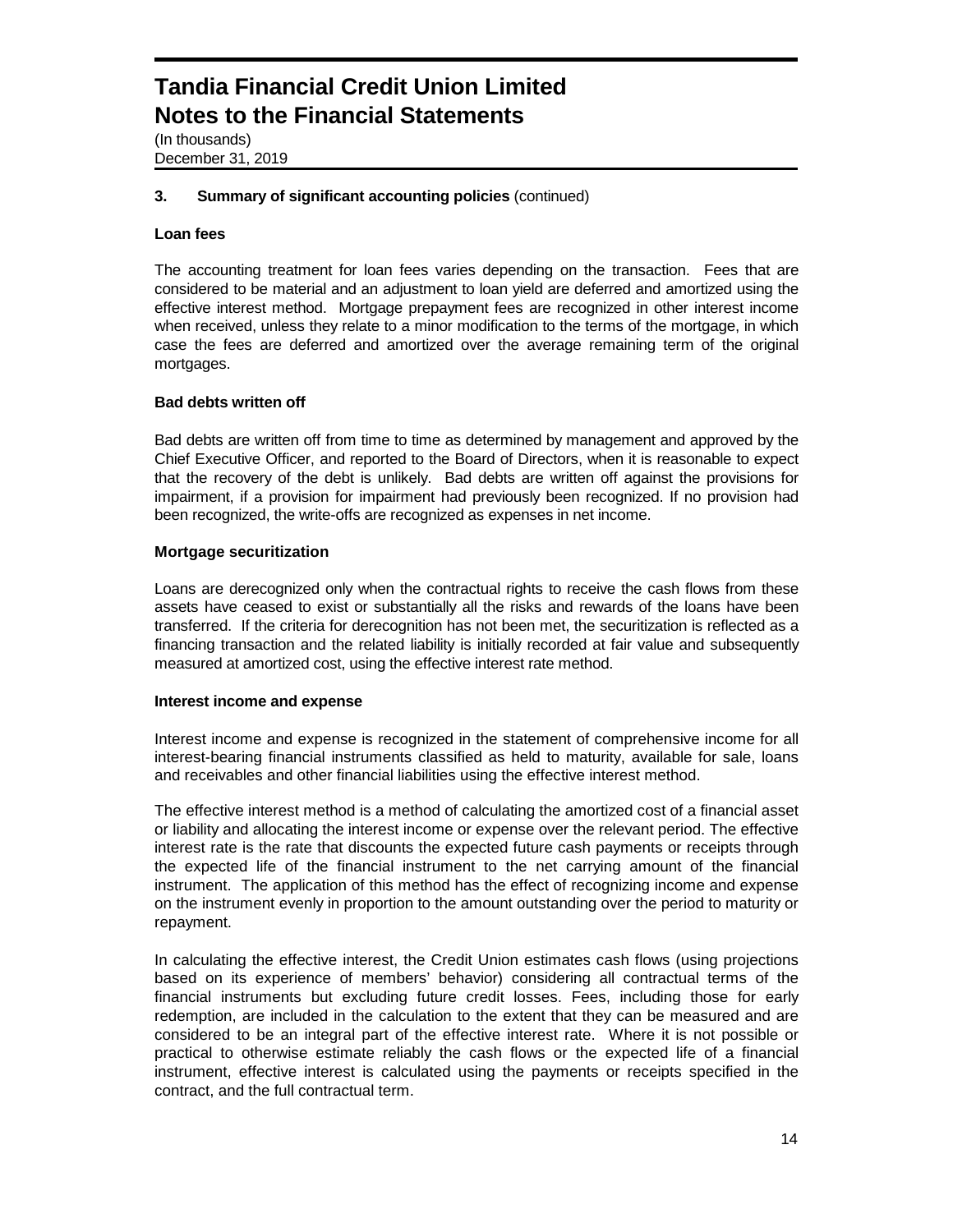(In thousands) December 31, 2019

### **3. Summary of significant accounting policies** (continued)

### **Foreign currency translation**

Monetary assets and liabilities denominated in foreign currencies, primarily US dollars, are translated into Canadian dollars at rates prevailing at the year-end date. Income and expenses are translated at the exchange rates in effect on the date of the transactions. Exchange gains and losses arising on the translation of monetary items are included in income for the year.

### **Property and equipment**

Property and equipment is initially recorded at cost and subsequently measured at cost less accumulated depreciation and any accumulated impairment (losses), with the exception of land which is not depreciated. Depreciation is recognized in net income and is provided on a straightline basis over the estimated useful life of the assets as follows:

| <b>Buildings</b>                   | 20 to 40 years |
|------------------------------------|----------------|
| Equipment and furniture            | 3 to 10 years  |
| Electronic equipment               | 5 years        |
| Capital and leasehold improvements | 5 to 10 years  |
| <b>Vehicles</b>                    | 5 years        |

Depreciation methods, useful lives and residual values are reviewed annually and adjusted if necessary.

Gains or losses arising on the disposal of property and equipment are determined as the difference between the disposal proceeds and the carrying amount of the assets and are recognized in profit or loss within 'other income' or 'other expenses'.

### **Impairment of non-financial assets**

Non-financial assets are subject to impairment tests whenever events or changes in circumstances indicate that their carrying amount may not be recoverable. Where the carrying value of an asset exceeds its recoverable amount, which is the higher of value in use and fair value less costs to sell, the asset is written down accordingly.

Where it is not possible to estimate the recoverable amount of an individual asset, the impairment test is carried out on the asset's cash-generating unit, which is the lowest group of assets in which the asset belongs for which there are separately identifiable cash flows.

Impairment charges are included in net earnings, except to the extent they reverse gains previously recognized in other comprehensive income.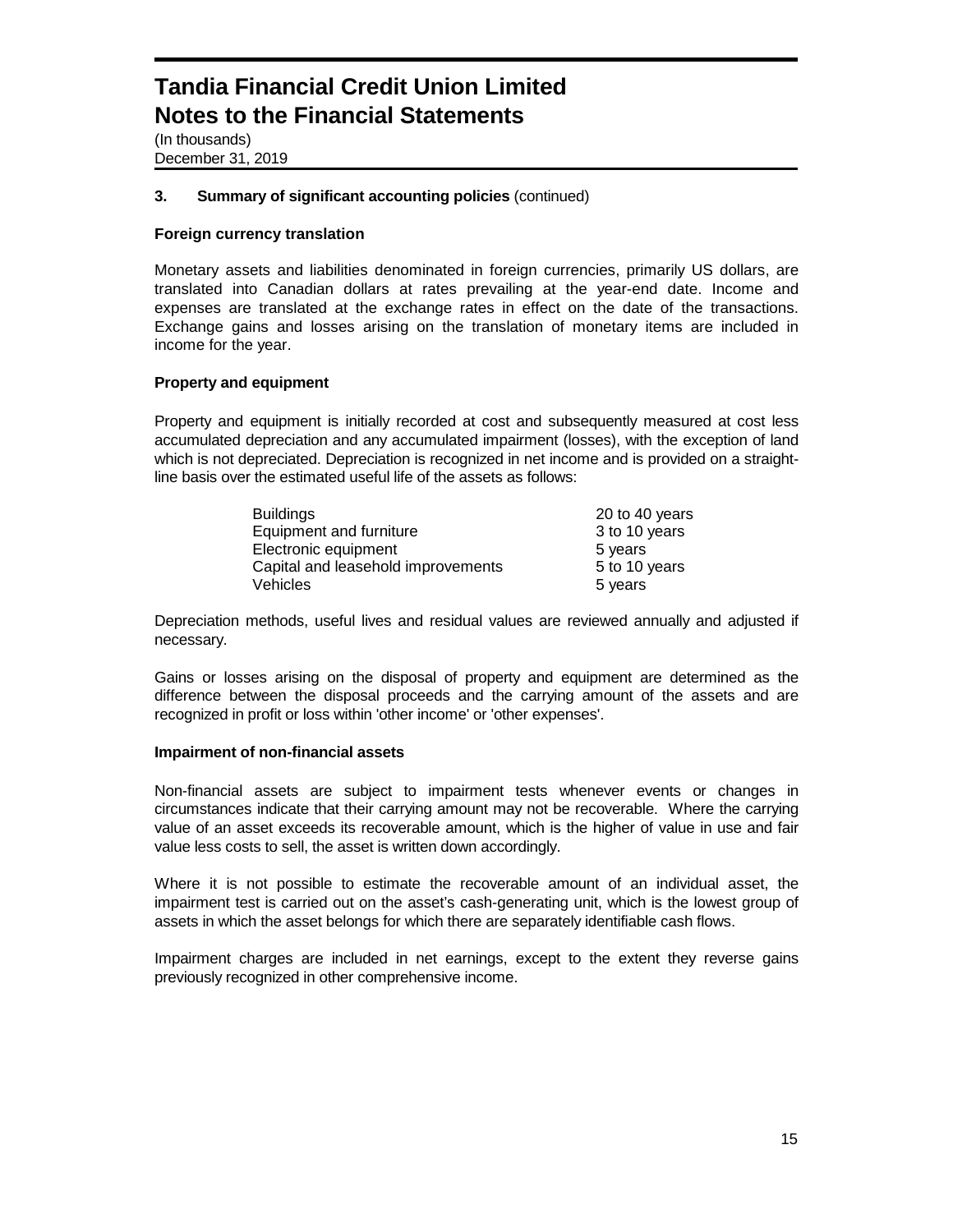(In thousands) December 31, 2019

### **3. Summary of significant accounting policies** (continued)

### **Intangible assets**

Intangible assets consist of the fair value of core deposit intangibles representing the cost savings inherent in acquiring a deposit portfolio with a lower cost of funding versus going into the market for the funds. Intangible assets with a limited life are amortized to income on a straightline basis over the period which the assets are anticipated to provide economic benefit, which is currently 3 years. Residual values and useful lives are reviewed at each reporting date.

#### **Leased assets**

IFRS 16 'Leases' replaces IAS 17 'Leases' and three related Interpretations. Leases, previously accounted for as operating leases under IAS 17, are being recorded by the Credit Union in the statement of financial position in the form of a right-of-use asset and a lease liability. The Credit Union adopted IFRS 16 effective January 1, 2019 using the standard's modified retrospective approach with the option to record the right-of-use asset at an amount equal to the lease liability adjusted for any prepaid or accrued lease payments that existed at the date of transition. No adjustment to equity at the date of initial application has been made. Comparative information has not been restated. The most significant impact to the Credit Union is the requirement to recognize a right-of-use asset and a lease liability for the office building and branch locations previously treated as operating leases. Under IFRS 16, the nature of the expense of the Credit Union's leases have changed from an operating lease expense to depreciation and interest expense.

At January 1, 2019, the date of initial application of IFRS 16, the Credit Union has initially measured the right-of-use assets at an amount equal to the lease liability determined as described below. The right-of-use asset is subsequently depreciated using the straight-line method from the commencement date to the earlier of the end of the useful life of the right-of use asset or the end of the lease term. The estimated useful lives of right-of-use assets are determined on the same basis as those as buildings directly owned by the Credit Union. In addition, the right-of-use asset is periodically reduced by impairment losses, if any, and adjusted for certain re-measurements of the lease liability. Right-of-use assets have been included with Property and Equipment (note 9). The lease liability is initially measured at the present value of the lease payments that are not paid at the date of initial adoption, discounted using the Credit Union's incremental borrowing rate. On transition to IFRS 16, the weighted average incremental borrowing rate applied to lease liabilities recognized under IFRS 16 was 3.14%.

The lease liability is measured at amortized cost using the effective interest rate method. It is remeasured when there is a change in future lease payments arising from a change in future lease payments or the Credit Union changes its assessment of whether it will exercise an extension or termination option. Such adjustment necessitates a corresponding adjustment to the carrying amount of the right-of-use asset.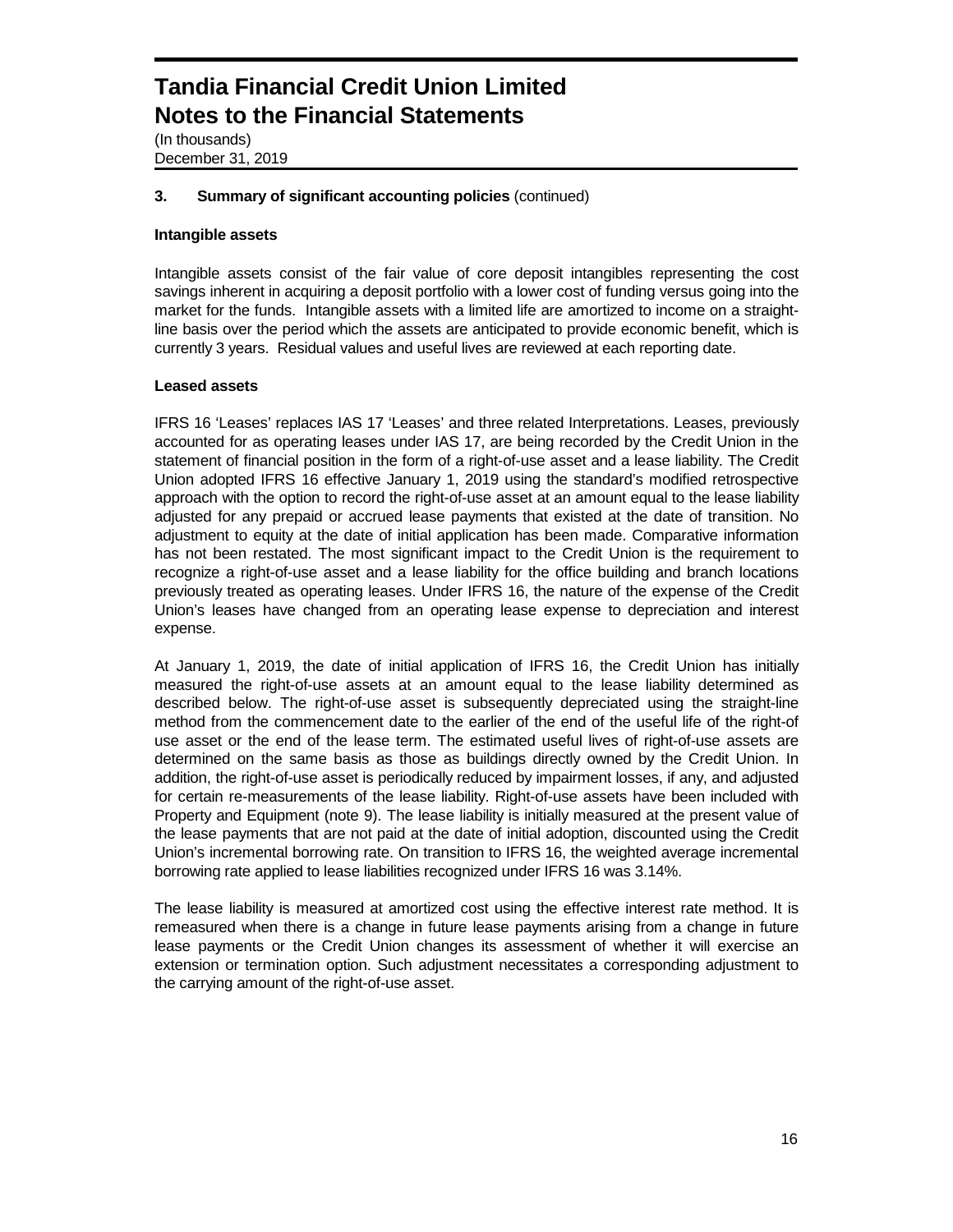(In thousands) December 31, 2019

### **3. Summary of significant accounting policies** (continued)

### **The Credit Union as a lessee**

For any new contracts entered into on or after January 1, 2019, the Credit Union considers whether a contract is, or contains a lease. A lease is defined as 'a contract, or part of a contract, that conveys the right to use an asset (the underlying asset) for a period of time in exchange for consideration'. To apply this definition the Credit Union assesses whether the contract meets three key evaluations which are whether:

- the contract contains an identified asset, which is either explicitly identified in the contract or implicitly specified by being identified at the time the asset is made available to the Credit Union
- the Credit Union has the right to obtain substantially all of the economic benefits from use of the identified asset throughout the period of use, considering its rights within the defined scope of the contract
- the Credit Union has the right to direct the use of the identified asset throughout the period of use. The Credit Union assess whether it has the right to direct 'how and for what purpose' the asset is used throughout the period of use.

### **Measurement and recognition of leases as a lessee**

At lease commencement date, the Credit Union recognizes a right-of-use asset and a lease liability on the balance sheet. The right-of-use asset is measured at cost, which is made up of the initial measurement of the lease liability, any initial direct costs incurred by the Credit Union, an estimate of any costs to dismantle and remove the asset at the end of the lease, and any lease payments made in advance of the lease commencement date (net of any incentives received).

The Credit Union depreciates the right-of-use assets on a straight-line basis from the lease commencement date to the earlier of the end of the useful life of the right-of-use asset or the end of the ease term. The Credit Union also assesses the right-of-use asset for impairment when such indicators exist.

At the commencement date, the Credit Union measures the lease liability at the present value of the lease payments unpaid at that date, discounted using the interest rate implicit in the lease if that rate is readily available or the Credit Union's incremental borrowing rate. Lease payments included in the measurement of the lease liability are made up of fixed payments (including in substance fixed), variable payments based on an index or rate, amounts expected to be payable under a residual value guarantee and payments arising from options reasonably certain to be exercised.

Subsequent to initial measurement, the liability will be reduced for payments made and increased for interest. It is remeasured to reflect any reassessment or modification, or if there are changes in in-substance fixed payments. When the lease liability is remeasured, the corresponding adjustment is reflected in the right-of-use asset, or profit and loss if the right-ofuse asset is already reduced to zero.

The Credit Union has elected to account for short-term leases and leases of low-value assets using the practical expedients. Instead of recognizing a right-of-use asset and lease liability, the payments in relation to these are recognized as an expense in profit or loss on a straight-line basis over the lease term.

On the statement of financial position, right-of-use assets have been included in property and equipment.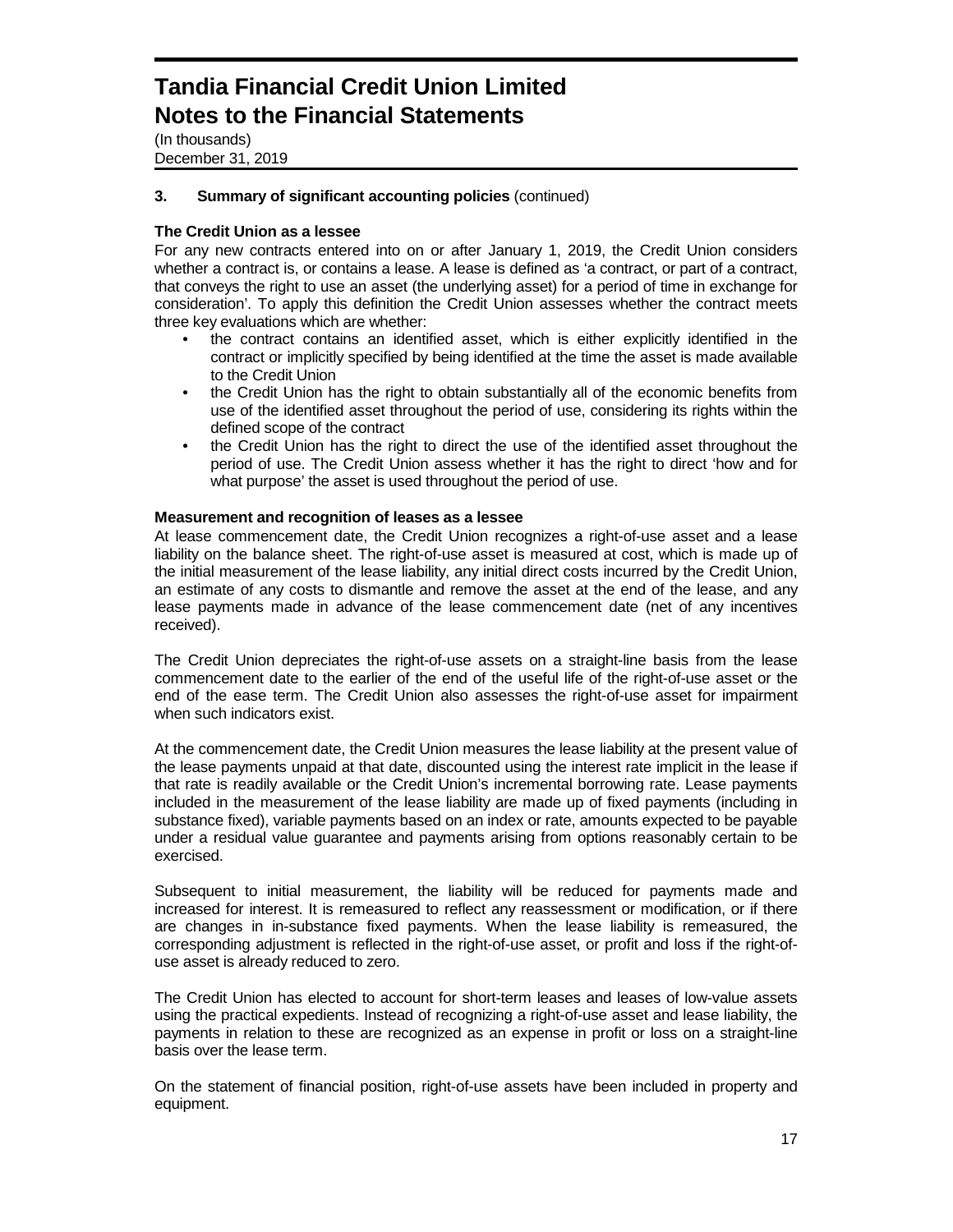(In thousands) December 31, 2019

### **3. Summary of significant accounting policies** (continued)

### **Accounting policy applicable before January 1, 2019**

#### **Finance leases**

The Credit Union did not have any finance leases in the comparative period.

#### **Operating leases**

All other leases are treated as operating leases. Where the Credit Union is a lessee, payments on operating lease agreements are recognized as an expense on a straight-line basis over the lease term. Associated costs, such as maintenance and insurance, are expensed as incurred.

The following is a reconciliation of total operating lease commitments as at December 31, 2019 to lease liabilities and right-of-use assets recognized as at January 1, 2020

| Total operating lease commitments disclosed at December 31, 2018                               | \$<br>1,805 |
|------------------------------------------------------------------------------------------------|-------------|
| Recognition exemptions:<br>Leases of low value assets and short-term leases                    |             |
| Operating lease liabilities                                                                    | 1,805       |
| Discounted using incremental borrowing rate                                                    | (312)       |
| Reasonably certain extension options                                                           | 2,116       |
| Total lease liabilities and right-of-use assets<br>recognised under IFRS 16 at January 1, 2019 | \$<br>3,609 |

#### **Deposits**

All member deposits are initially measured at fair value, net of any transaction costs directly attributable to the issuance of the instrument.

Member deposits are subsequently measured at amortized cost, using the effective interest rate method.

### **Members' shares**

Membership shares are classified as liabilities or as member equity according to their terms. Where shares are redeemable at the option of the member, either on demand or on withdrawal from membership, the shares are classified as liabilities. Where shares are redeemable at the discretion of the Credit Union board of directors, the shares are classified as equity, as per *IFRIC*  2 *Members' Shares in Cooperative Entities and Similar Instruments*.

### **Distributions to members**

Patronage distributions are recognized in net income or members' equity when circumstances indicate the Credit Union has a constructive obligation that it has little or no discretion to avoid, and it can make a reasonable estimate of the amount required to settle the obligation.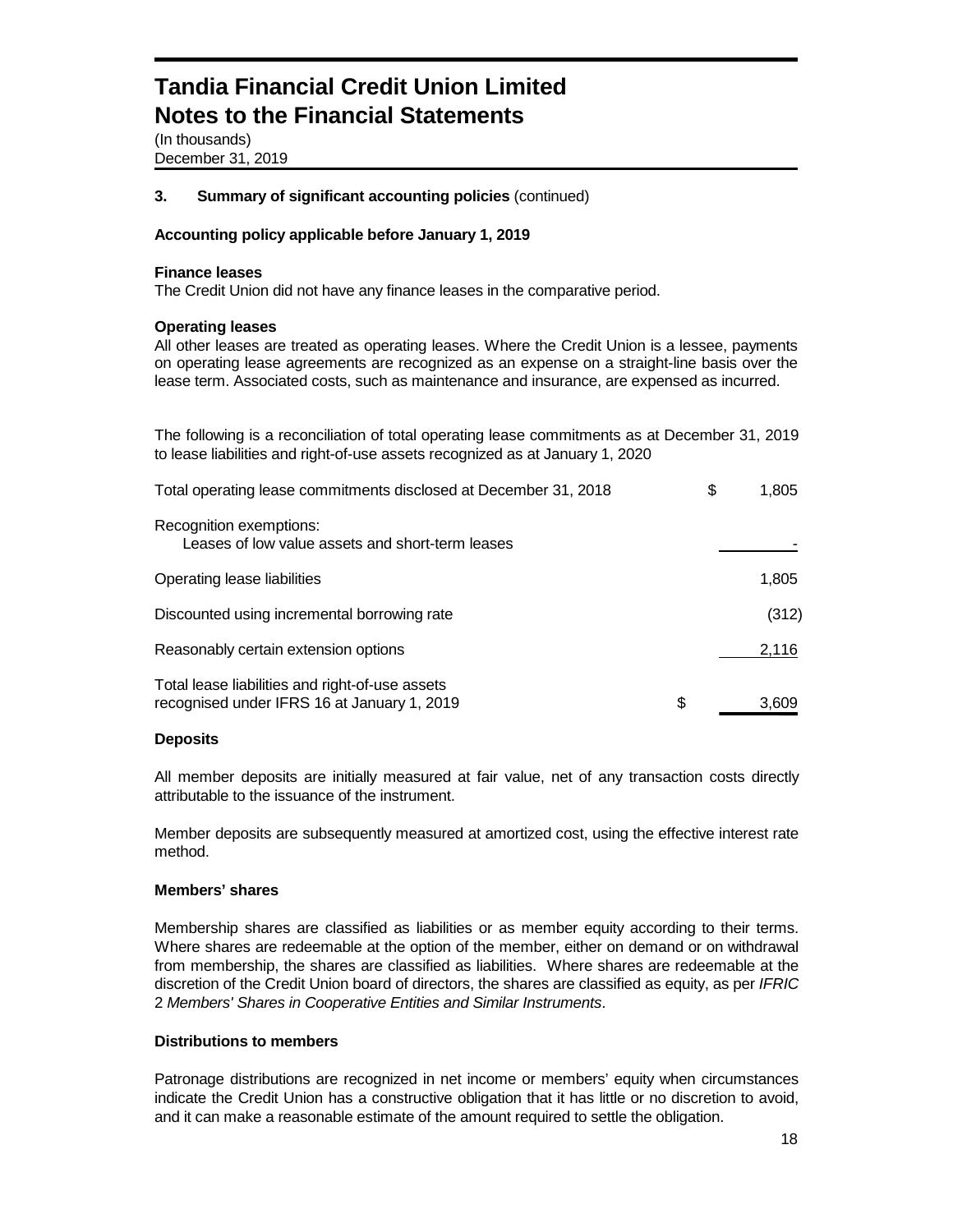(In thousands) December 31, 2019

### **3. Summary of significant accounting policies** (continued)

### **Income taxes**

The Credit Union follows the asset and liability method of accounting for income taxes. Under this method, deferred income tax assets and liabilities are determined based on differences between financial reporting and tax bases of assets and liabilities, measured using substantially enacted tax rates and laws that will be in effect when the differences are expected to reverse.

Tax expense recognized in profit or loss comprises the sum of deferred tax and current tax not recognized in other comprehensive income or directly in equity.

Deferred tax assets are recognized to the extent that it is probable that they will be able to be utilized against future taxable income, based on the Credit Union's forecast of future operating results which is adjusted for significant non-taxable income and expenses and specific limits to the use of any unused tax loss or credit. Deferred tax liabilities are always provided for in full.

Deferred tax assets and liabilities are offset only when the Credit Union has a right and intention to set off current tax assets and liabilities from the same taxation authority.

Changes in deferred tax assets or liabilities are recognized as a component of tax income or expense in profit or loss, except where they relate to items that are recognized in other comprehensive income (such as the revaluation of land) or directly in equity, in which case the related deferred tax is also recognized in other comprehensive income or equity, respectively.

### **4. Significant management judgment in applying accounting policies and estimation uncertainty**

When preparing the financial statements, management undertakes a number of judgments, estimates and assumptions about the recognition and measurement of assets, liabilities, income and expenses.

The effect of a change in an accounting estimate is recognized prospectively by including it in comprehensive income in the period of the change, if the change affects that period only; or in the period of the change and future periods, if the change affects both. Information about the significant judgments, estimates and assumptions that have the most significant effect on the recognition and measurement of assets, liabilities, income and expenses are discussed below.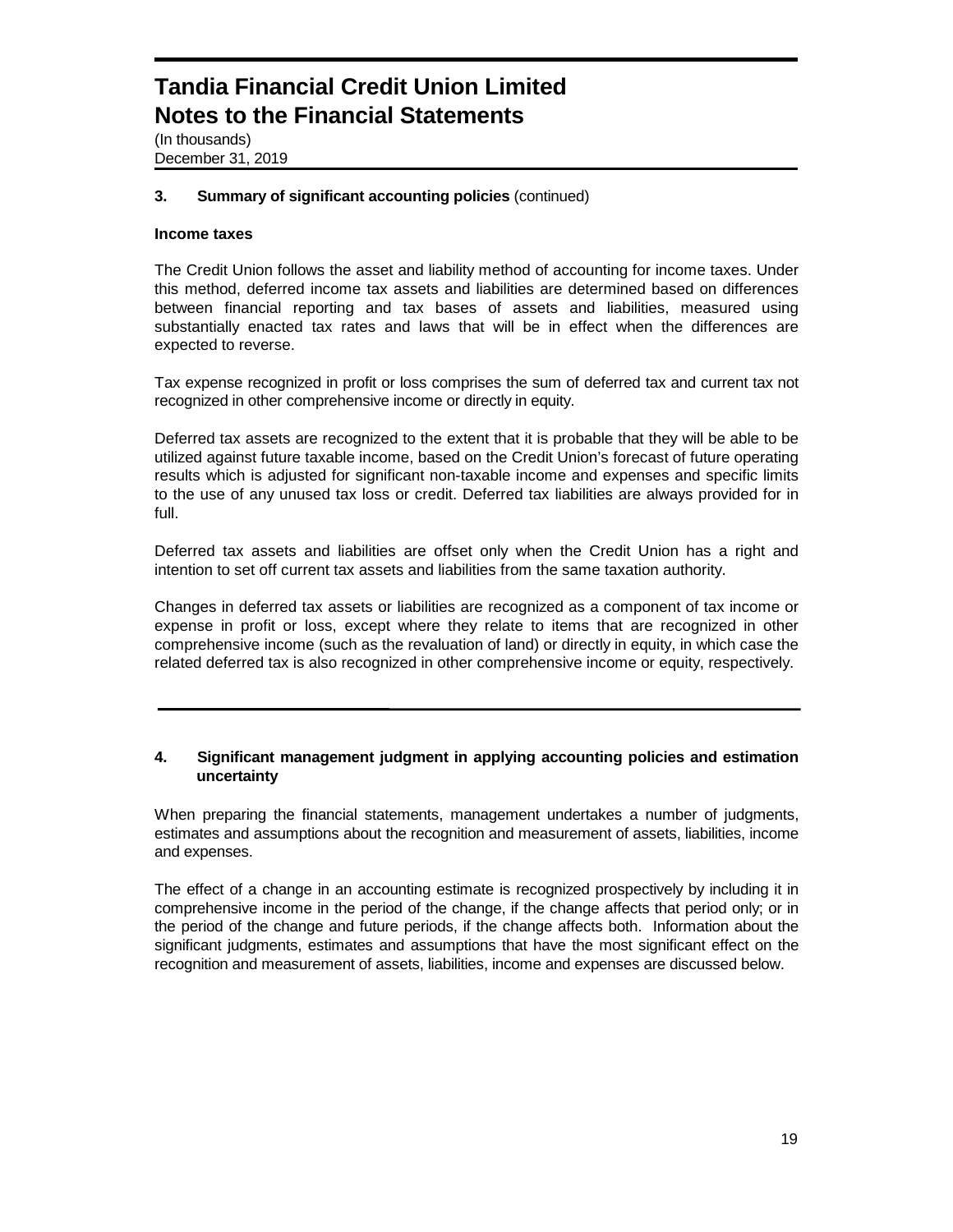(In thousands) December 31, 2019

**4. Significant management judgment in applying accounting policies and estimation uncertainty** (continued)

### **Estimates**

### *Impairment*

An impairment loss is recognized for the amount by which an asset's carrying amount exceeds its recoverable amount, which is the higher of fair value less cost to sell and value-in-use. To determine the value-in-use, management estimates expected future cash flows from each asset or cash generating unit and determines a suitable interest rate in order to calculate the present value of those cash flows. In the process of measuring expected future cash flows management makes assumptions about future operating results. These assumptions relate to future events and circumstances.

The actual results may vary, and may cause significant adjustments to the Credit Union's assets within the next financial year. In most cases, determining the applicable discount rate involves estimating the appropriate adjustment to market risk and the appropriate adjustment to assetspecific risk factors.

#### *Useful lives of depreciable assets*

Management reviews the useful lives of depreciable assets at each reporting date. At December 31, 2019, management assesses that the useful lives represent the expected utility of the assets to the Credit Union. The carrying amounts are analyzed in Note 9. Actual results, however, may vary due to technical obsolescence, particularly for software and electronic equipment.

### *Business combinations*

Management applies valuation techniques when determining the fair values of certain assets and liabilities acquired in a business combination. Management's estimates were based on observable market data when available and its best estimate to determine the fair values of all assets acquired and liabilities assumed. Actual results may vary from management's estimate.

### *Fair value of financial instruments*

Management uses valuation techniques in measuring the fair value of financial instruments, where active market quotes are not available. Details of the assumptions used are given in the notes regarding financial assets and liabilities.

In applying the valuation techniques management makes maximum use of market inputs, and uses estimates and assumptions that are, as far as possible, consistent with observable data that market participants would use in pricing the instrument. Where applicable data is not observable, management uses its best estimate about the assumptions that market participants would make. These estimates may vary from the actual prices that would be achieved in an arm's length transaction at the reporting date.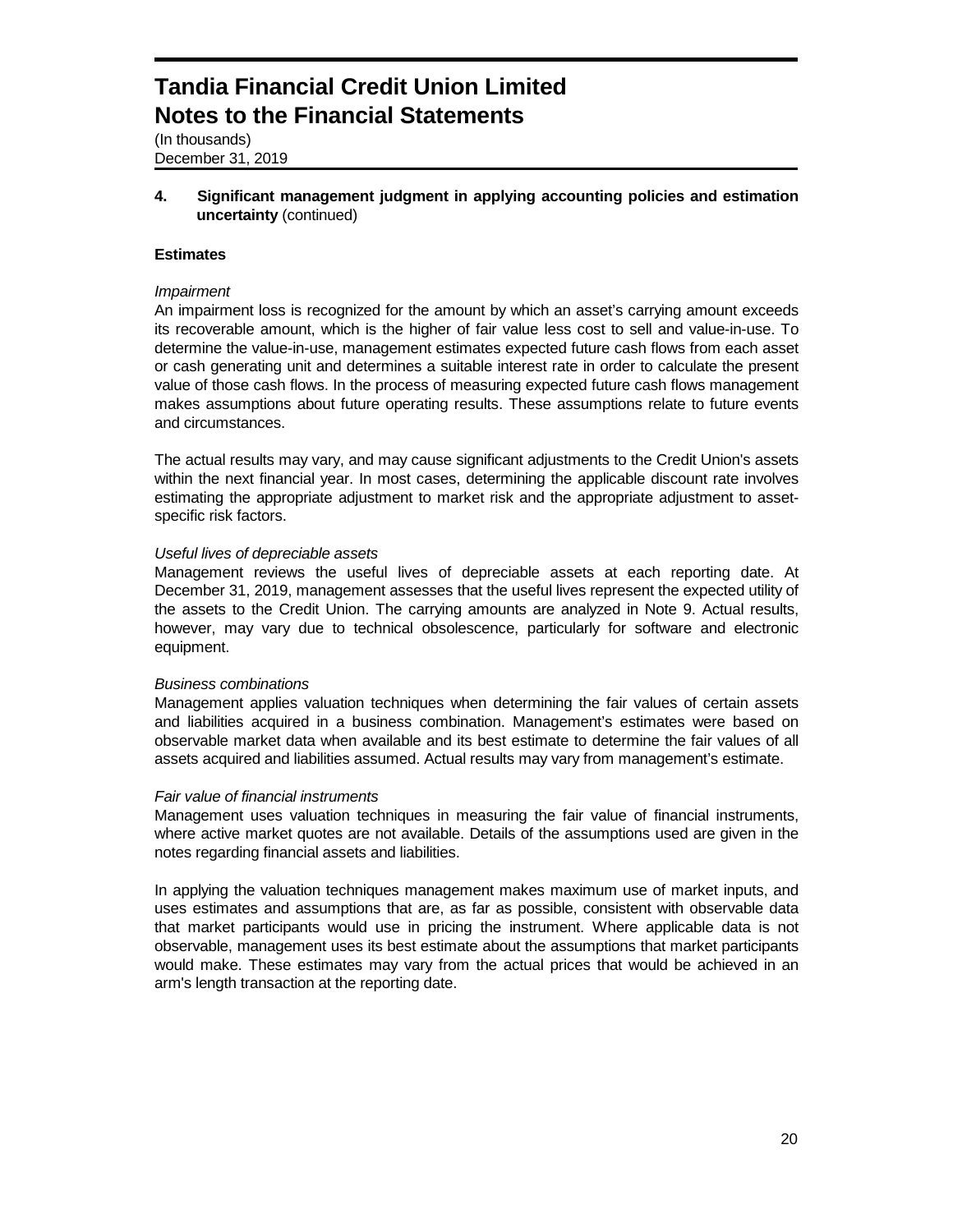(In thousands) December 31, 2019

### **4. Significant management judgment in applying accounting policies and estimation uncertainty** (continued)

### *Allowance for credit losses*

The expected credit loss model requires the recognition of credit losses based on up to 12 months of expected losses for performing loans and the recognition of lifetime losses on performing loans that have experienced a significant increase in credit risk since origination. The determination of a significant increase in credit risk takes into account many different factors and varies by loan type and risk segment. The main factors considered in making this determination are relative changes in probability of default since origination, and certain other criteria, such as 30-day past due and delinquency status. The assessment of a significant increase in credit risk requires experienced credit judgment.

In determining whether there has been a significant increase in credit risk and in calculating the amount of expected credit losses, we must rely on estimates and exercise judgment regarding matters for which the ultimate outcome is unknown. These judgments include changes in circumstances that may cause future assessments of credit risk to be materially different from current assessments, which could require an increase or decrease in the allowance for credit losses.

### *Income taxes*

The Credit Union periodically assesses its liabilities and contingencies related to income taxes for all years open to audit based on the latest information available. For matters where it is probable that an adjustment will be made, the Credit Union records its best estimate of the tax liability including the related interest and penalties in the current tax provision. Management believes they have adequately provided for the probable outcome of these matters; however, the final outcome may result in a materially different outcome than the amount included in the tax liabilities.

### **Judgments**

### *Allowance for credit losses*

In determining whether an impairment loss should be recorded in the statement of comprehensive income the Credit Union makes judgment on whether objective evidence of impairment exists individually for financial assets that are individually significant.

Where this does not exist the Credit Union uses its judgment to group member loans with similar credit risk characteristics to allow a collective assessment of the group to determine any impairment loss.

| 5.<br><b>Cash and cash equivalents</b>                                                                            |   |       |        |
|-------------------------------------------------------------------------------------------------------------------|---|-------|--------|
|                                                                                                                   |   | 2019  | 2018   |
| Cash, current accounts, items in transit<br>net of bank indebtedness<br>Net term deposits callable or maturing in | S | 1.381 | 14.417 |
| three months or less                                                                                              |   |       |        |
|                                                                                                                   |   | 1.385 | 14.421 |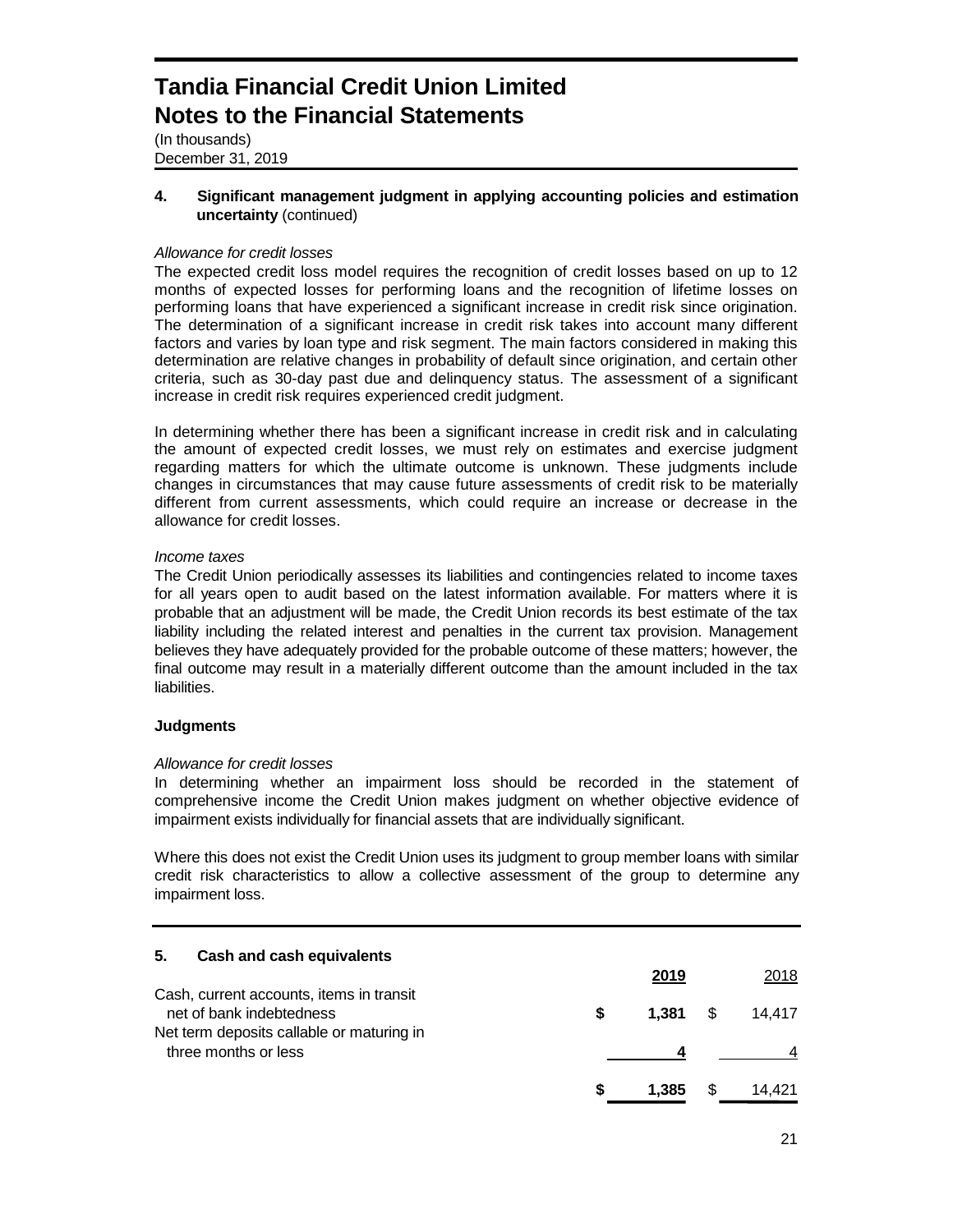(In thousands) December 31, 2019

### **5. Cash and cash equivalents** (continued)

The Credit Union maintains its current accounts and term deposits with Central 1.

### **6. Investments**

|                               |    | 2019    | 2018         |
|-------------------------------|----|---------|--------------|
| Liquidity reserves            | \$ | 72,802  | \$<br>66,969 |
| Deposit notes                 |    | 48,247  |              |
| Portfolio investments         |    | 15,890  |              |
| Central 1 Credit Union shares |    | 6,111   | 5,823        |
| Corporate bonds               |    | 20,101  | 2,808        |
| Corporate equities            |    | 1,603   | 1,305        |
| Other investments             |    | 86      | 128          |
|                               | S  | 164,840 | \$<br>77,033 |

The Credit Union must maintain liquidity reserves with Central 1 Credit Union (Central 1) at 6% of total assets at the conclusion of each month. The deposits can be withdrawn only if there is a sufficient reduction in the Credit Union's total assets or upon withdrawal of membership from Central 1. The liquidity reserves are due within three years. At maturity, these deposits are reinvested at market rates for various terms.

The shares in Central 1 are required as a condition of membership and are redeemable upon withdrawal of membership or at the discretion of the Board of Directors of Central 1. The Credit Union's allocation of Central 1 shares is based on asset size relative to other Class "A" members. Central 1 shares are subject to an annual rebalancing mechanism and are issued and redeemable at par value. In addition, the member Credit Unions are subject to additional capital calls at the discretion of the Board of Directors of Central 1.

There is no separately quoted market value for these shares however, fair value is determined to be equivalent to the par value due to the fact transactions occur at par value on a regular and recurring basis. The Credit Union does not intend to dispose of any Central 1 shares in the near future. Dividends on these shares are at the discretion of the Board of Directors of Central 1.

Portfolio investments are comprised of mortgage backed securities purchased in 2019. They are held with Community Trust and Concentra, have varying maturity dates, and are classified as FVTPL.

The corporate bonds and corporate equities investments which are held with Central 1, Bank of Nova Scotia and the Royal Bank of Canada, have varying maturity dates, and are classified as FVTPL.

Other investments are comprised of Ficanex Partnership Units and are classified as FVTPL.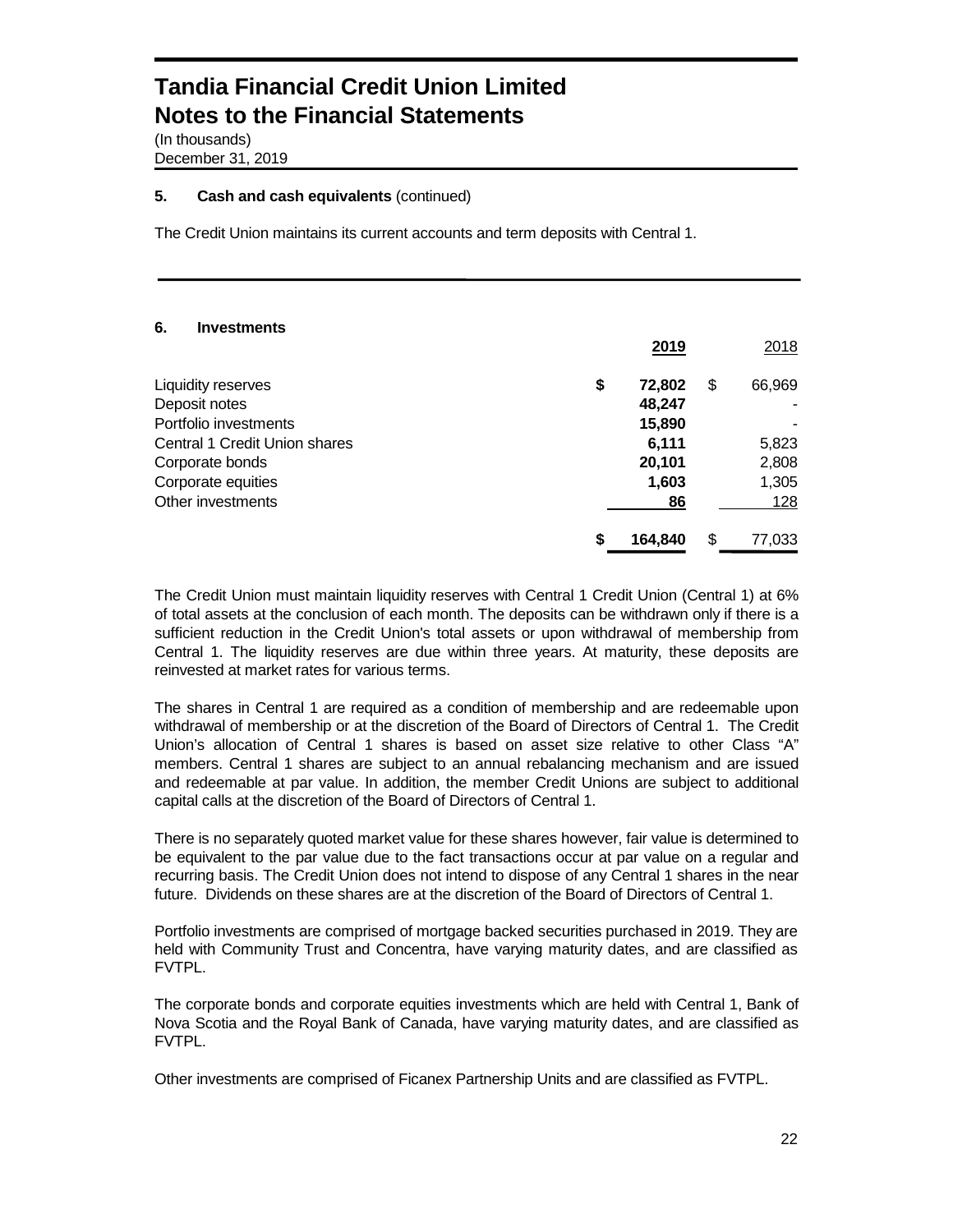(In thousands) December 31, 2019

| 7.<br>Loans to members                                                                                                                                                                                                                                                                                                                                                                         |               |               |
|------------------------------------------------------------------------------------------------------------------------------------------------------------------------------------------------------------------------------------------------------------------------------------------------------------------------------------------------------------------------------------------------|---------------|---------------|
|                                                                                                                                                                                                                                                                                                                                                                                                | 2019          | 2018          |
| Residential mortgage loans bear interest at an average<br>annual rate of 3.91% and are receivable in blended<br>principal and interest instalments for a maximum<br>amortization period of 35 years. Some mortgages are<br>open and at the option of the borrower may be paid off at<br>any time without notice or penalty. Principal amount due<br>within one year is estimated at \$253,335. | \$<br>679,800 | \$<br>677,072 |
| Personal loans and lines of credit bear interest at an<br>average annual rate of 6.22% and are receivable in<br>blended principal and interest instalments for a maximum<br>amortization period of 15 years. Principal amount due<br>within one year is estimated at \$10,346.                                                                                                                 | 39,609        | 44,577        |
| Commercial mortgage loans bear interest at an average<br>annual rate of 5.54% and are receivable in blended<br>principal and interest instalments for a maximum<br>amortization period of 20 years. Principal amount due<br>within one year is estimated at \$142,760.                                                                                                                         | 308,183       | 297,158       |
|                                                                                                                                                                                                                                                                                                                                                                                                |               |               |
| Accrued interest receivable                                                                                                                                                                                                                                                                                                                                                                    | 1,690         | 1,415         |
|                                                                                                                                                                                                                                                                                                                                                                                                | 1,029,282     | 1,020,222     |
| Less: Expected credit loss                                                                                                                                                                                                                                                                                                                                                                     | 3,163         | 1,952         |
|                                                                                                                                                                                                                                                                                                                                                                                                | 1,026,119     | \$1,018,270   |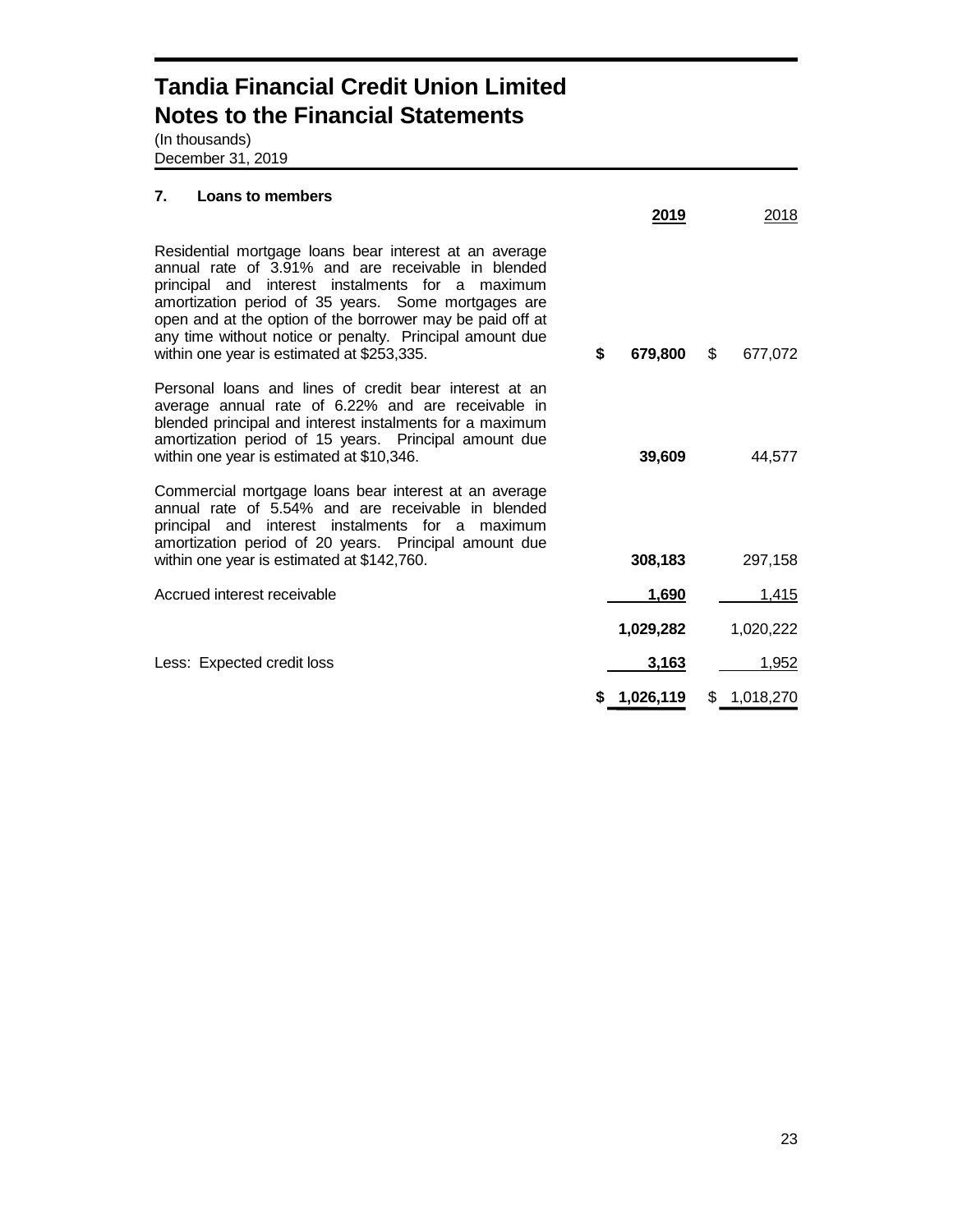(In thousands) December 31, 2019

### **7. Loans to members** (continued)

### **Concentration of risk**

The Credit Union has an exposure to groupings of individual loans or related groups of member loans which exceed 10% of members' equity. There are 17 loan connections with balances outstanding greater than 10% of members' equity ranging from \$5,194,000 to \$11,162,000.

The Credit Union's allowance for impaired loans was calculated in accordance with By-Law No. 6 of the Financial Services Regulatory Authority of Ontario (FSRA).

### **Allowance for expected credit loss 2019 Write-offs Beginning Less Ending Provision Recoveries Personal \$ 545 \$ 343 \$ (192) \$ 696 Residential 212 118 - 330 Commercial 1,195 942 - 2,137 \$ 1,952 \$ 1,403 \$ (192) \$ 3,163** Allowance for expected credit loss 2018 Write-offs Beginning Less Ending Balance Provision Recoveries Balance Personal \$ 561 \$ 279 \$ (295) \$ 545 Residential 326 (114) - 212 Commercial 912 283 - 1,195

\$ 1,799 \$ 448 \$ (295) \$ 1,952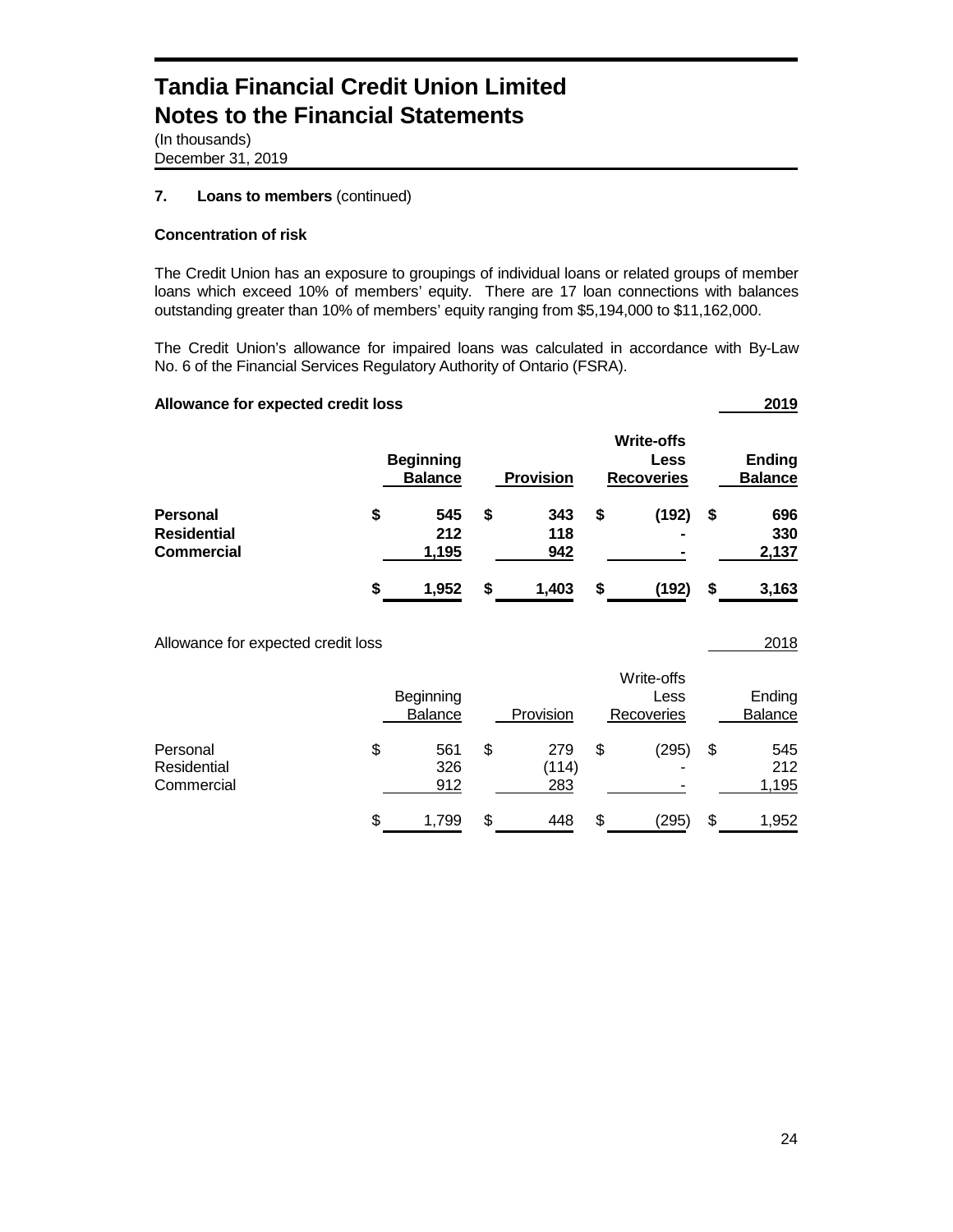(In thousands) December 31, 2019

### **7. Loans to members** (continued)

The following tables reconcile the opening and closing allowance for loans to members, by stage, for each major product category. Reconciling items include the following:

- Transfers between stages, which are presumed to occur before any corresponding remeasurement of the allowance.
- Purchases and originations, which reflect the allowance related to assets newly recognized during the period, including those assets that were derecognized following a modification of terms.
- De-recognitions and maturities, which reflect the allowance related to assets derecognized during the period without a credit loss being incurred, including those assets that were derecognized following a modification of terms.
- Re-measurements, which comprise the impact of changes in model inputs or assumptions, including changes in forward looking macroeconomic conditions; partial repayments and additional draws on existing facilities; changes in the measurement following a transfer between stages; and unwinding of the time value discount due to the passage of time.
- During the twelve months ended December 31 2019, there were no significant changes to the models used to estimate expected credit losses.

| Personal                                                                         |    | Stage 1      | Stage 2         |    | Stage 3             |    | <b>Ending</b><br><b>Balance</b> |
|----------------------------------------------------------------------------------|----|--------------|-----------------|----|---------------------|----|---------------------------------|
| Balance, beginning of period \$<br>Re-measurements<br>Write-offs less recoveries |    | 372<br>(116) | \$<br>70<br>168 | \$ | 103<br>291<br>(192) | \$ | 545<br>343<br>(192)             |
| Balance, ending of period                                                        | \$ | 256          | \$<br>238       |    | 202                 | \$ | 696                             |
| <b>Residential</b>                                                               |    | Stage 1      | Stage 2         |    | Stage 3             |    | <b>Ending</b><br><b>Balance</b> |
| Balance, beginning of period \$<br>Re-measurements<br>Write-offs less recoveries |    | 157<br>(32)  | \$<br>55<br>80  | \$ | 70                  | \$ | 212<br>118                      |
| Balance, ending of period                                                        | S  | 125          | \$<br>135       | S  | 70                  | S  | 330                             |

### **Allowance for expected credit loss**

**2019**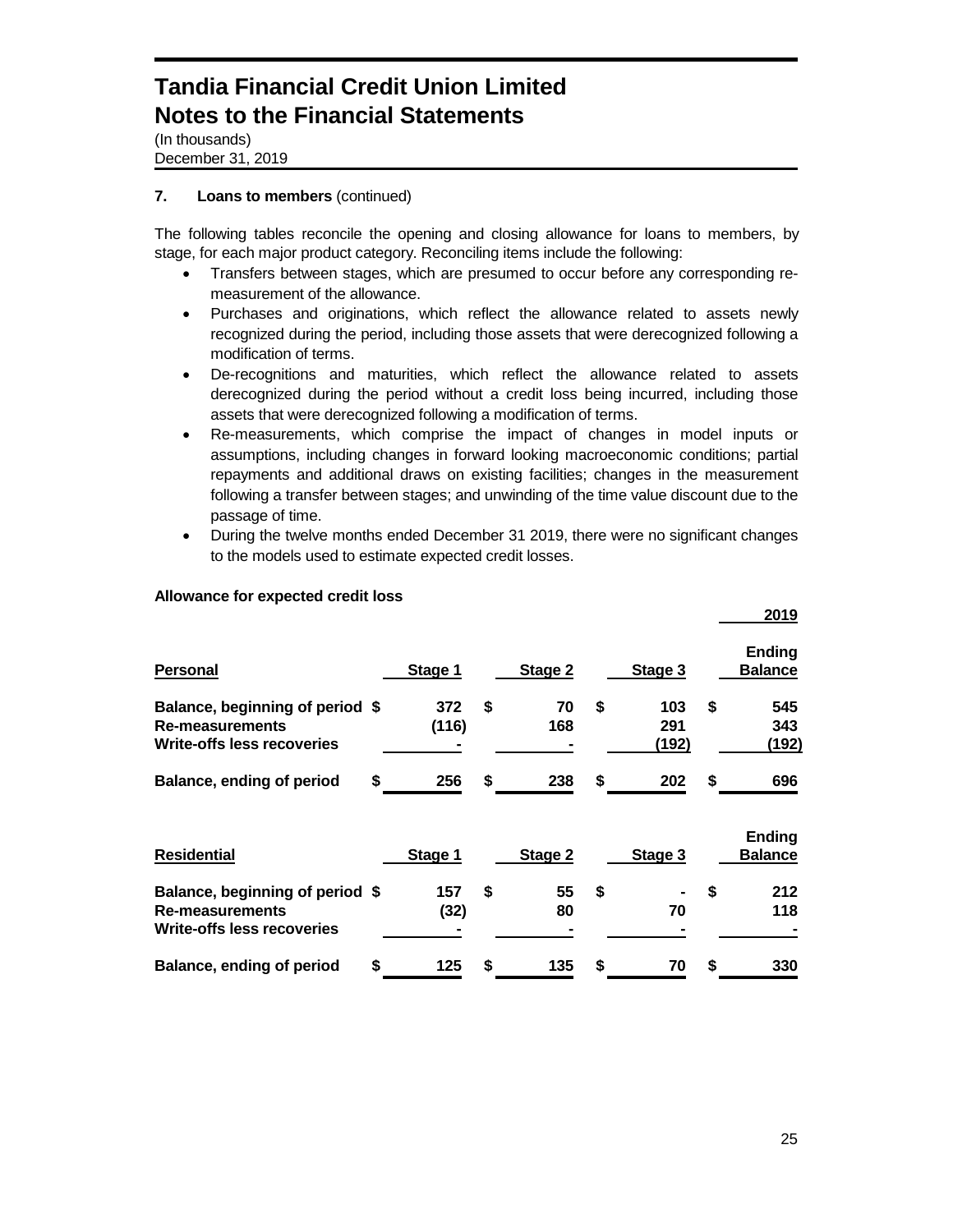(In thousands) December 31, 2019

### **7. Loans to members** (continued)

**Allowance for expected credit loss** (continued)

| <b>Commercial</b>                                                       |   | Stage 1                      |   | Stage 2                        |   | Stage 3       | <b>Ending</b><br><b>Balance</b> |
|-------------------------------------------------------------------------|---|------------------------------|---|--------------------------------|---|---------------|---------------------------------|
| Balance, beginning of period \$<br>Re-measurements<br><b>Write-offs</b> |   | 402<br>289<br>$\blacksquare$ |   | 793<br>(108)<br>$\blacksquare$ | S | ۰<br>761<br>- | 1,195<br>942                    |
| Balance, ending of period                                               | S | 691                          | S | 685                            | S | 761           | 2.137                           |

There were no changes in stages during the year**.** 

### **Key assumptions in determining the allowance for impaired loans collective provision**

The measurement of ECL is a complex calculation that involves a large number of interrelated variables. The key drivers of changes in ECL include the following:

- Changes in the credit quality of the borrower or instrument, reflected in changes in internal or external risk ratings. The Credit Union's risk rating process assigns a score to each commercial loan based on industry standards as outlined by the Financial Services Regulatory Authority of Ontario ("FSRA"). Residential mortgages and personal loans are assigned a risk rating collectively by product type and security. All commercial and revolving residential mortgages/personal loans are reviewed annually and their risk ratings updated accordingly;
- Changes in forward-looking macroeconomic conditions. Management utilizes statistically significant provincial data for unemployment rates and real estate rates and national data for real GDP, household debt levels and government of Canada 3-month bond rates;
- Changes in scenario design and the weights assigned to each scenario; and
- Migration between stages, which can be triggered by changes to any of the above inputs.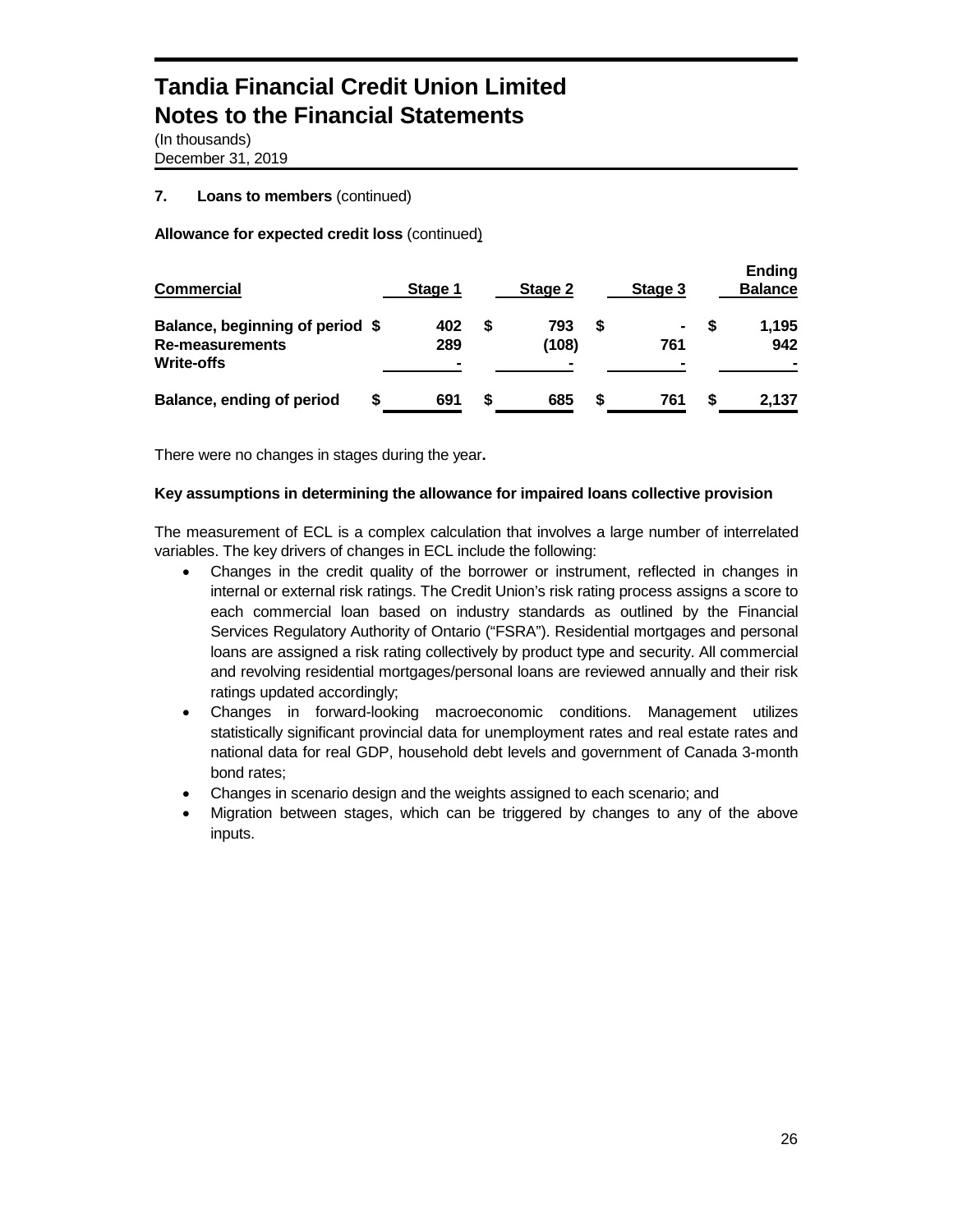(In thousands) December 31, 2019

### **7. Loans to members** (continued)

At December 31<sup>st</sup>, the balances of loans in arrears within the portfolio (excluding accrued interest) were as follows:

|                                                                                                                               |                                        |                                        |                                        |                                |                                  | 2019                                             |
|-------------------------------------------------------------------------------------------------------------------------------|----------------------------------------|----------------------------------------|----------------------------------------|--------------------------------|----------------------------------|--------------------------------------------------|
|                                                                                                                               | <b>Residential</b><br><b>Mortgages</b> |                                        | <b>Personal</b><br>Loans               | Commercial<br><b>Mortgages</b> |                                  | Total                                            |
| <b>Current</b><br>Less than 30 days in arrears<br>30 - 89 days<br>90 - 179 days<br>More than 180 days                         | \$                                     | 663,629<br>14,677<br>870<br>349<br>275 | \$<br>38,388<br>826<br>272<br>57<br>66 | \$                             | 295,679<br>8,599<br>285<br>3,620 | \$<br>997,696<br>24,102<br>1,427<br>406<br>3,961 |
|                                                                                                                               | \$                                     | 679,800                                | \$<br>39,609                           | \$                             | 308,183                          | \$1,027,592                                      |
|                                                                                                                               |                                        |                                        |                                        |                                |                                  | 2018                                             |
|                                                                                                                               |                                        | Residential<br>Mortgages               | Personal<br>Loans                      |                                | Commercial<br>Mortgages          | Total                                            |
| Current<br>$\mathbf{1}$ and $\mathbf{1}$ and $\mathbf{2}$ and $\mathbf{3}$ and $\mathbf{4}$ and $\mathbf{5}$ and $\mathbf{6}$ | \$                                     | 657,998<br>10.052                      | \$<br>42,794<br>$\overline{1}$         | \$                             | 293,477<br>$\sim$                | \$<br>994,269<br>17.51                           |

| Current<br>Less than 30 days in arrears<br>30 - 89 days<br>90 - 179 days<br>More than 180 days | S | 657,998<br>16,056<br>2,828<br>190 | 42,794<br>1,467<br>123<br>92<br>101 | \$<br>293.477<br>22<br>3.659<br>۰ | 994,269<br>17,545<br>5,610<br>92<br>291 |
|------------------------------------------------------------------------------------------------|---|-----------------------------------|-------------------------------------|-----------------------------------|-----------------------------------------|
|                                                                                                |   | 677.072                           | 44.577                              | 296.158                           | 1.018.807                               |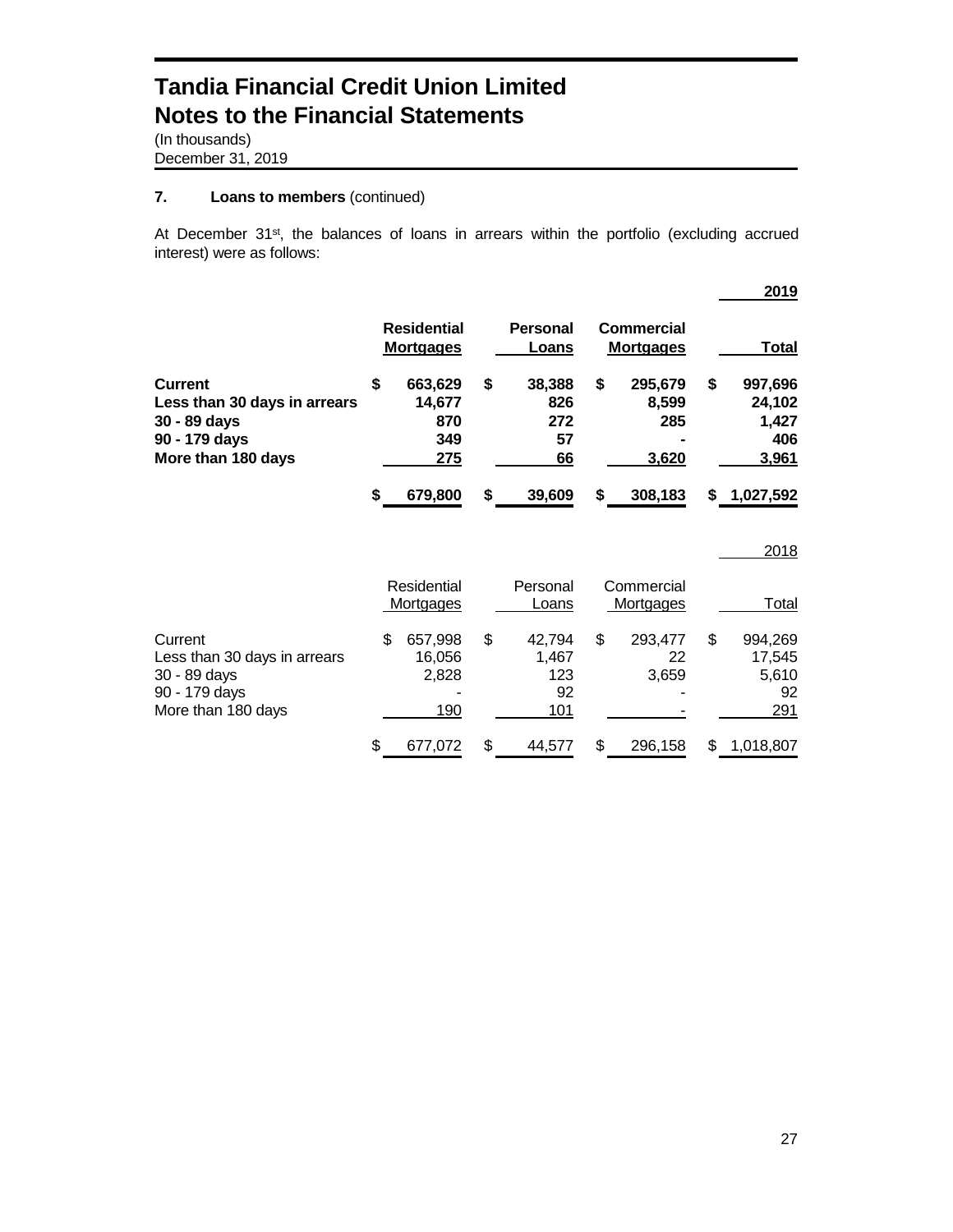(In thousands) December 31, 2019

### **8. Mortgage securitizations**

The Credit Union enters into loan securitization transactions. In accordance with the Credit Union's accounting policy, the transferred financial assets continue either to be recognized in their entirety or to the extent of the continuing involvement, are derecognized in their entirety.

### **Transferred financial assets that are not derecognized in their entirety**

The table below sets out the carrying amounts related to transferred loans to members that are not derecognized in their entirety and any associated liabilities. All loans to members are classified as loans and receivables and are measured at amortized cost in the statement of financial position.

|                                                                                |    | 2019              | 2018                      |
|--------------------------------------------------------------------------------|----|-------------------|---------------------------|
| Carrying amounts of assets,<br>included in loans to members                    | S. |                   | <b>247.328</b> \$ 241.023 |
| Carrying amount of associated liabilities,<br>recognized as secured borrowings |    | <b>250.596</b> \$ | 246.231                   |

The Credit Union does not have the ability to use the transferred assets during the term of the arrangement.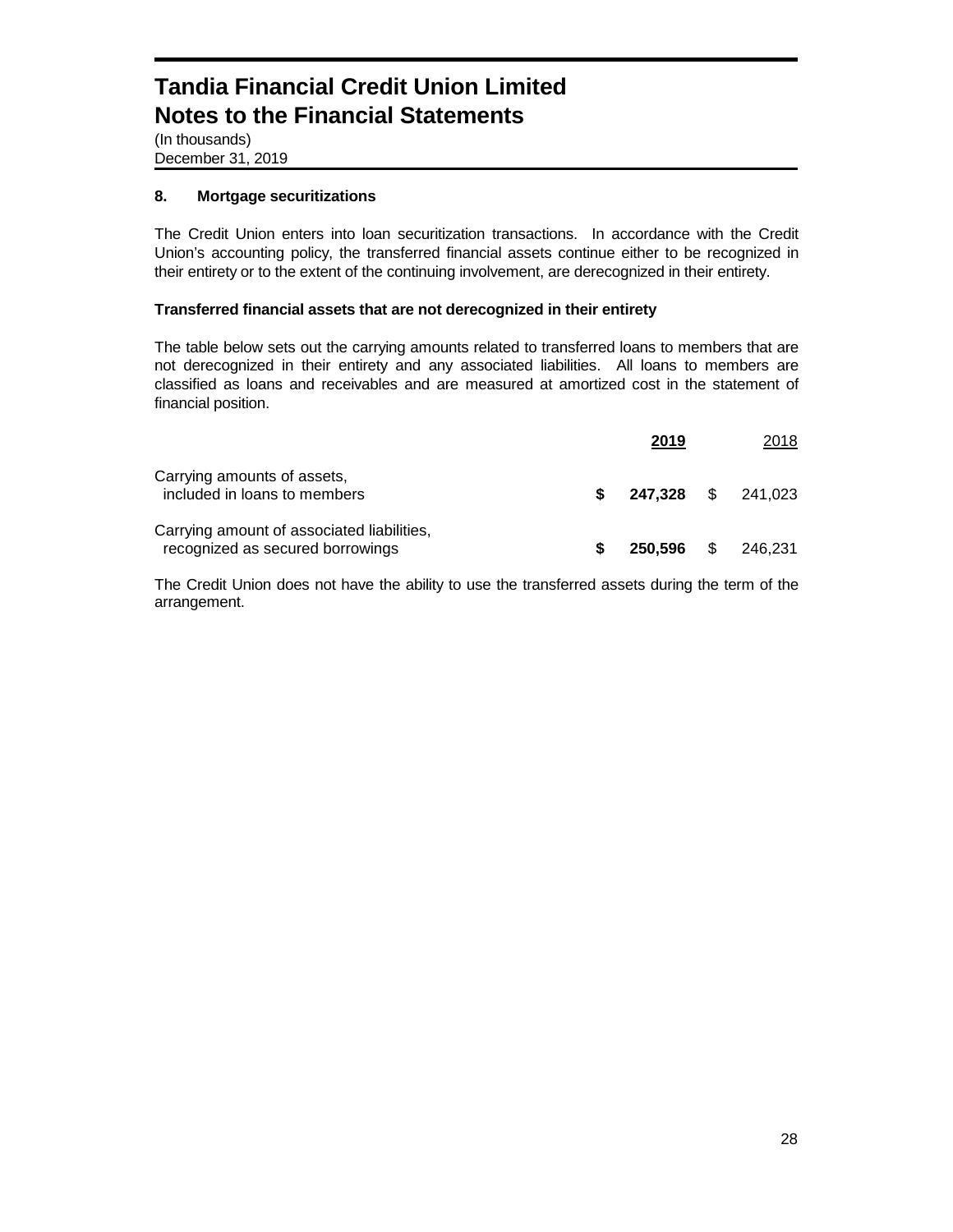(In thousands) December 31, 2019

### **9. Property and equipment**

|                                                                                               |          | Land           |          | <b>Buildings</b>           |          | Equipment &<br><b>Furniture</b> |          | Electronic<br>Equipment |          | Leasehold<br>Improvements |          | Vehicles       |     | <b>Total</b>               |
|-----------------------------------------------------------------------------------------------|----------|----------------|----------|----------------------------|----------|---------------------------------|----------|-------------------------|----------|---------------------------|----------|----------------|-----|----------------------------|
| Cost<br>Balance on December 31, 2017<br>Additions<br><b>Disposals</b>                         | \$       | 2,570<br>(920) | \$       | 4,358<br>(888)             | \$       | 3,367<br>150<br>(169)           | \$       | 4,069<br>485<br>(98)    | \$       | 4,143<br>131<br>(1,090)   | \$       | 28             | \$  | 18,535<br>766<br>(3, 165)  |
| Balance on December 31, 2018                                                                  |          | 1,650          |          | 3,470                      |          | 3,348                           |          | 4,456                   |          | 3,184                     |          | 28             |     | 16,136                     |
| Right-of-use assets upon transition<br>Additions<br><b>Disposals</b>                          |          | (720)          |          | 3,609<br>8,104<br>(1, 481) |          | 563<br>(27)                     |          | 1,215<br>(33)           |          | 4,758<br>(538)            |          |                |     | 3,609<br>14,640<br>(2,799) |
| Balance on December 31, 2019                                                                  |          | 930            |          | 13,702                     |          | 3,884                           |          | 5,638                   |          | 7,404                     | \$       | 28             |     | 31,586                     |
| Accumulated depreciation<br>Balance on December 31, 2017<br>Depreciation expense<br>Disposals | \$       |                | \$       | 1,082<br>88<br>(737)       | \$       | 2,566<br>198<br>(169)           | \$       | 3,175<br>301<br>(98)    | \$       | 2,610<br>296<br>(1,051)   | \$       | 20<br>6        | \$. | 9,453<br>889<br>(2,055)    |
| Balance on December 31, 2018                                                                  |          |                |          | 433                        |          | 2,595                           |          | 3,378                   |          | 1,855                     |          | 26             |     | 8,287                      |
| Depreciation expense<br><b>Disposals</b>                                                      |          |                |          | 786<br>(200)               |          | 184<br>(13)                     |          | 386<br>(26)             |          | 443<br>(426)              |          | $\overline{2}$ |     | 1,081<br>(665)             |
| Balance on December 31, 2019                                                                  |          |                |          | 1,019                      |          | 2,766                           |          | 3,738                   |          | 1,872                     | S        | 28             |     | 9,423                      |
| Net book value<br>December 31, 2018<br>December 31, 2019                                      | \$<br>\$ | 1,650<br>930   | \$<br>\$ | 3,037<br>12,683            | \$<br>\$ | 753<br>1,118                    | \$<br>\$ | 1,078<br>1,900          | \$<br>\$ | 1,329<br>5,532            | \$<br>\$ | $\overline{2}$ |     | 7,849<br>22,163            |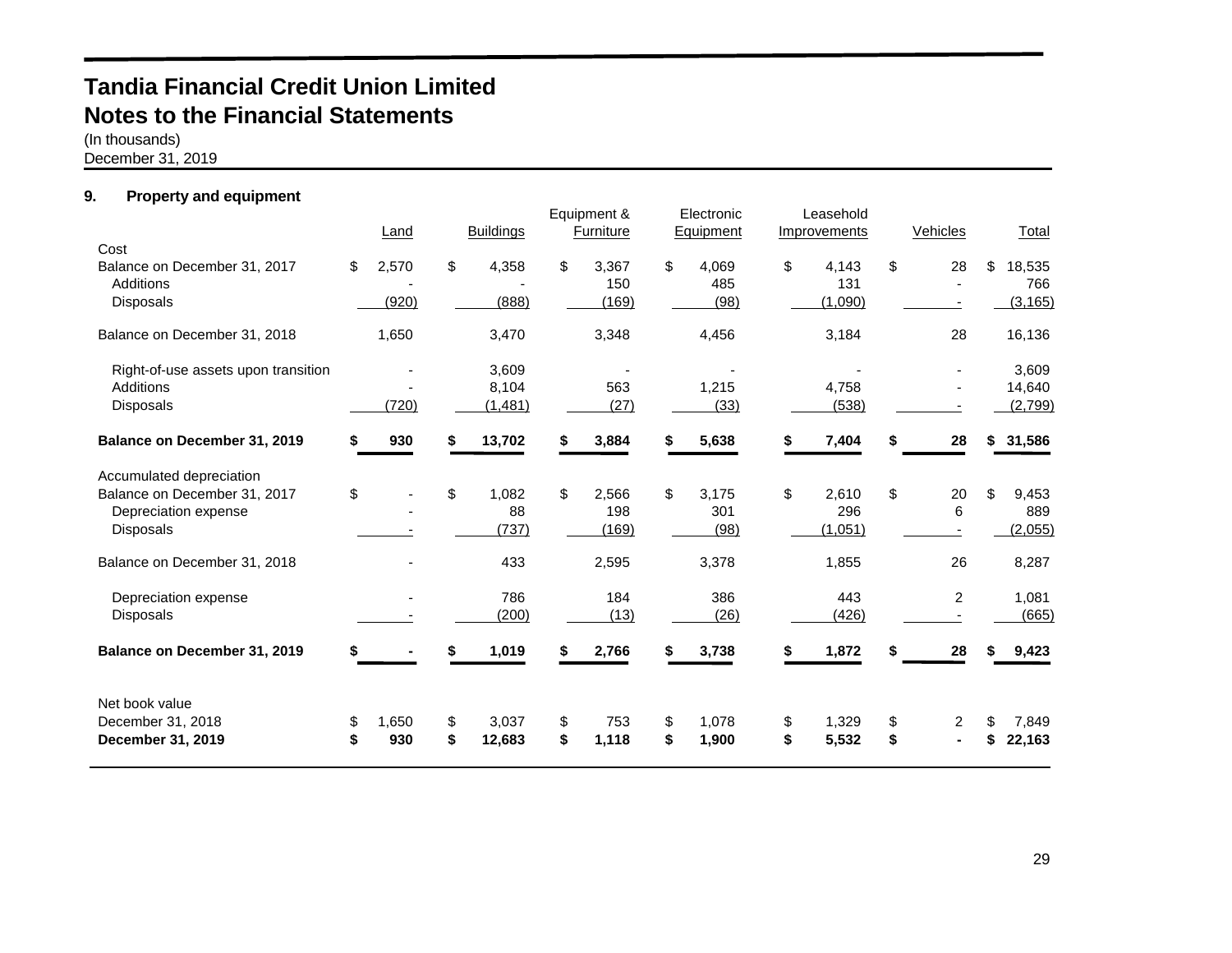(In thousands) December 31, 2019

### **9. Property and equipment** (continued)

As of December 31 2019, right-of-use assets in the amount of \$11,713,000 relating to twelve premises leased by the Credit Union are included in buildings above. During the year, depreciation charged on right-of-use assets was \$721,000 leaving a net book value \$10,992,000. The length of lease term vary lease by lease but range between 2020 and 2039. Management has exercised lease extension terms on eight of the twelve leases.

### **10. Other assets**

|                                               |   | 2019           |      | 2018           |
|-----------------------------------------------|---|----------------|------|----------------|
| Prepaid expenses<br>Other accounts receivable | S | 1.244<br>5,869 | - \$ | 1,292<br>4,392 |
|                                               |   | $7,113$ \$     |      | 5,684          |

### **11. Intangible asset**

The Credit Union has recorded an intangible asset for the core deposits obtained from the acquisitions of Toronto Catholic School Board Employees Credit Union in 2013, Prosperity ONE Credit Union in 2014 and MemberOne Credit Union in 2017. The intangible assets acquired from the 2013 and 2014 acquisitions were fully amortized as of December 31, 2016.

|                              | Core<br><b>Deposits</b> |
|------------------------------|-------------------------|
| Cost                         |                         |
| Balance on December 31, 2019 | \$<br>1,535             |
| Accumulated amortization     |                         |
| Balance on December 31, 2017 | \$<br>1,268             |
| Amortization expense         | 92                      |
| Balance on December 31, 2018 | 1,360                   |
| Amortization expense         | 91                      |
| Balance on December 31, 2019 | \$<br>1,451             |
| Net book value               |                         |
| December 31, 2018            | \$<br>175               |
| December 31, 2019            | \$<br>84                |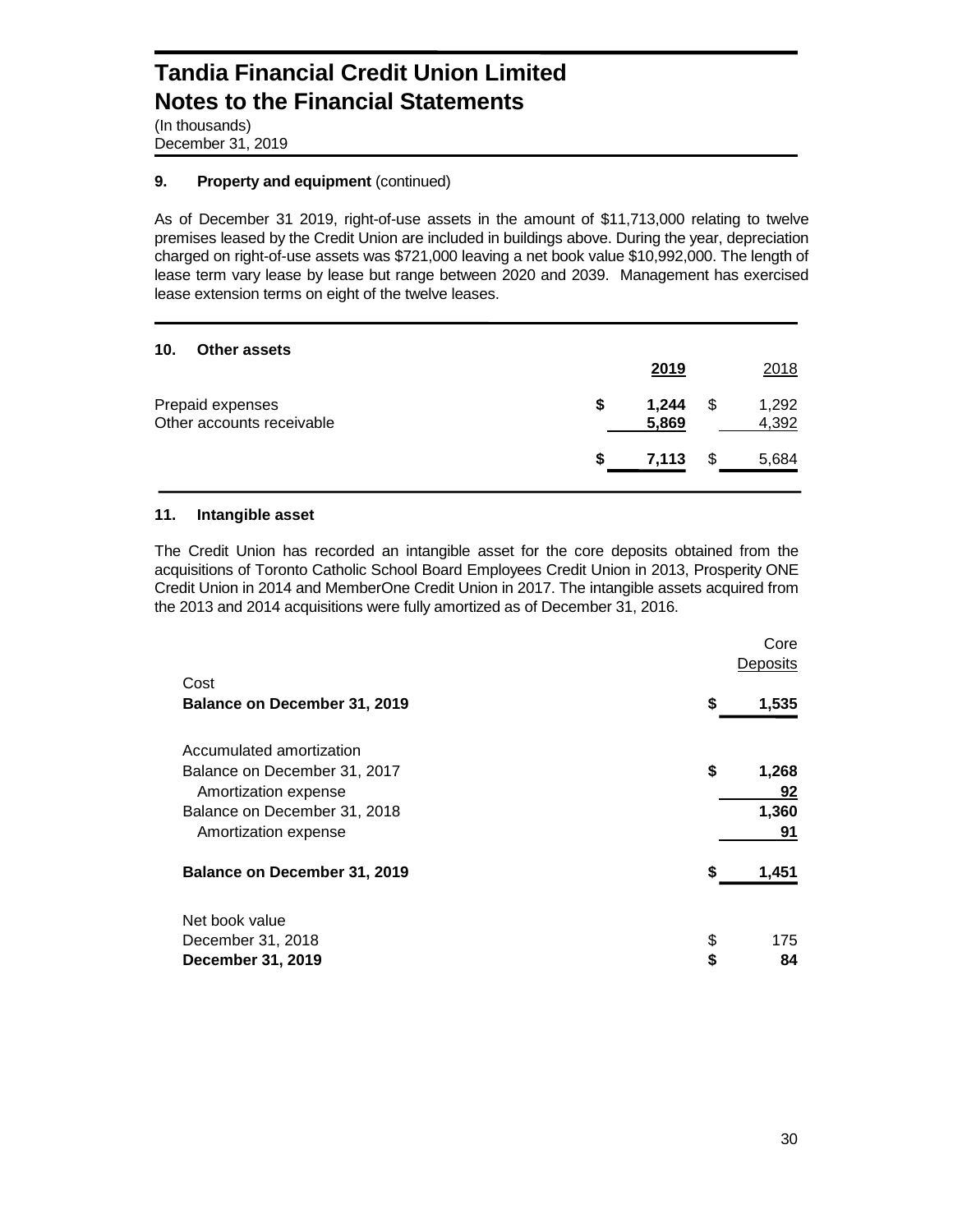(In thousands) December 31, 2019

#### **12. Derivative financial instruments**

#### **a) Asset liability management**

In the ordinary course of business, the Credit Union purchases derivative instruments from Central 1 and Concentra in order to hedge against exposure to interest rate fluctuations.

Derivative instruments have a fair value that varies based on the particular instrument and changes in interest rates; the purpose of these instruments is to provide a hedge against interest rate fluctuations by improving the Credit Union's matching of its asset and liability position.

#### **b) Foreign exchange forward contracts**

The Credit Union offers deposit products denominated in US dollars. In order to meet liquidity reserve requirements the Credit Union sells US dollars and purchases US dollar foreign exchange contracts to hedge the exchange risk.

The following table summarizes the notional amounts and fair value of the Credit Union's derivative portfolio as at December 31, 2019 and 2018.

| (in thousands)                 |   |                  |   |                   |                 |                |                |    |                                  | December 31, 2019 |      |
|--------------------------------|---|------------------|---|-------------------|-----------------|----------------|----------------|----|----------------------------------|-------------------|------|
|                                |   | Within<br>1 year |   | 1 to $5$<br>Years | Over 5<br>years |                | <b>Assets</b>  |    | <b>Fair Value</b><br>Liabilities |                   |      |
|                                |   |                  |   |                   |                 |                | Total          |    |                                  |                   |      |
| Pay fixed interest rate swaps  | S | 1,118            | S | 2.860             | S               | $\sim$         | \$3,978        | \$ | ٠                                | S                 | 67   |
| Rec. fixed interest rate swaps |   | ۰                |   | 60,000            |                 | ۰              | 60,000         |    | -                                |                   | 176  |
| <b>Bond forwards</b>           |   |                  |   | $\blacksquare$    |                 |                | $\blacksquare$ |    | ۰                                |                   |      |
| Foreign exchange forward       |   |                  |   |                   |                 |                |                |    |                                  |                   |      |
| contracts                      |   |                  |   | ۰                 |                 |                |                |    |                                  |                   |      |
| December 31, 2018 total        | S | 1.118            |   | \$62.860          | S               | $\blacksquare$ | \$63,978       | \$ | $\blacksquare$                   | S.                | -243 |

| (in thousands)                                                  |                                      |                  |                                |                  |                                     | December 31, 2018 |
|-----------------------------------------------------------------|--------------------------------------|------------------|--------------------------------|------------------|-------------------------------------|-------------------|
|                                                                 | Within                               | 1 to $5$         | Over 5                         |                  | <b>Fair Value</b>                   |                   |
|                                                                 | <u>1 year</u>                        | years            | years                          | Total            | Assets                              | Liabilities       |
| Pay fixed interest rate swaps<br>Rec. fixed interest rate swaps | \$<br>۰.<br>$\overline{\phantom{0}}$ | \$<br>4,147<br>۰ | \$<br>$\overline{\phantom{0}}$ | \$<br>4,147<br>- | \$<br>۰<br>$\overline{\phantom{0}}$ | \$<br>85          |
| Bond forwards<br>Foreign exchange forward                       | 20,000                               | ۰                |                                | 20,000           | $\overline{\phantom{a}}$            | 217               |
| contracts                                                       | 2,000                                |                  |                                | 2.000            | 80                                  |                   |
| December 31, 2018 total                                         | \$<br>22,000                         | 4.147            | S<br>٠                         | \$26,147         | \$<br>80                            | \$.<br>302        |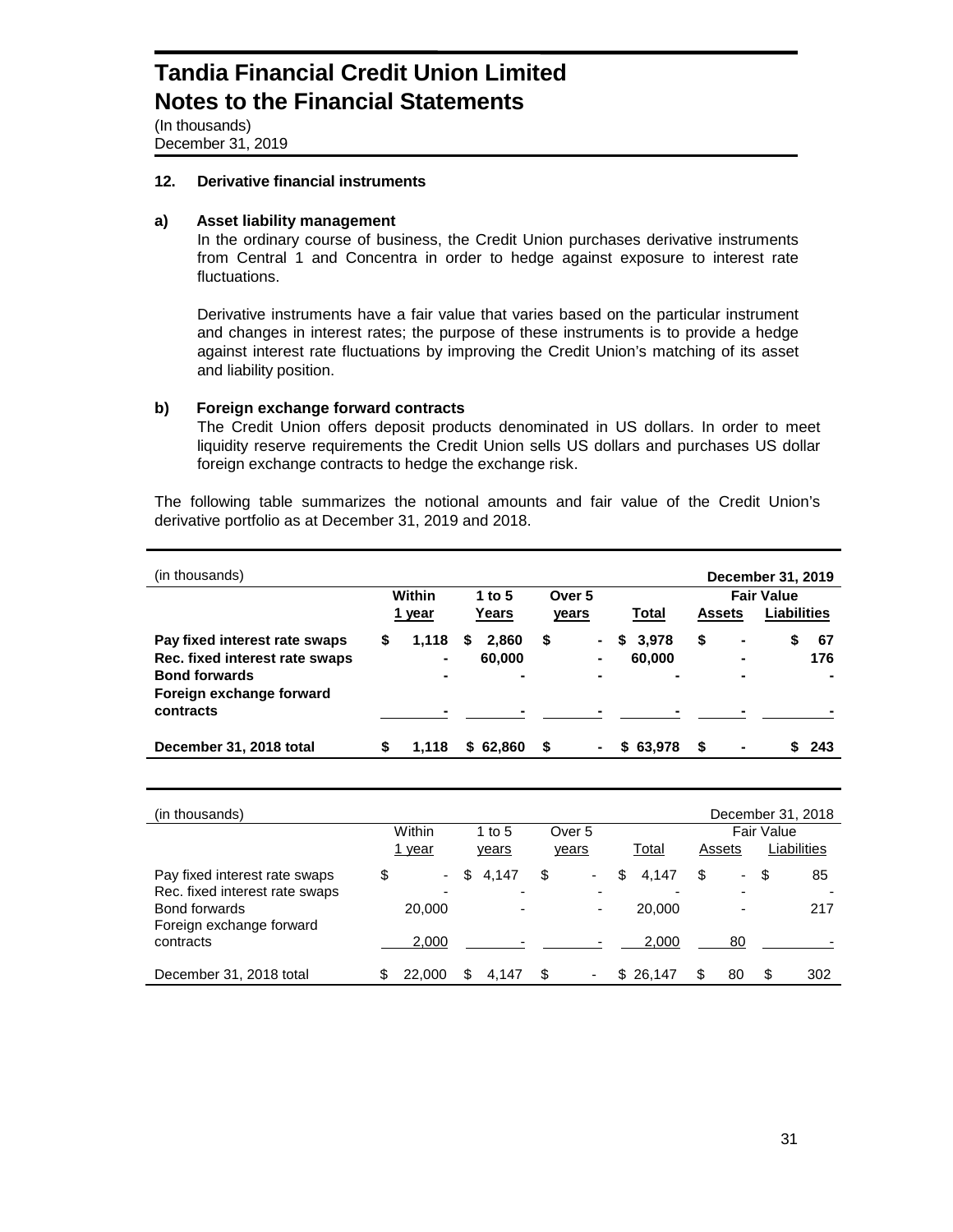(In thousands) December 31, 2019

### **12. Derivative financial instruments** (continued)

#### **Index linked term deposits**

The Credit Union offers deposit products linked to changes in the stock exchange index. The Credit Union hedges the underlying risk of these products by entering into an interest rate contract with an approved counterparty.

Consequently, the Credit Union has entered into a hedge agreement with Central 1 to offset the exposure associated with this product, whereby the Credit Union pays Central 1 a fixed rate of interest for three or five years on the face value of the Index-Linked Term Deposits sold. At the end of the term, Central 1 pays to the Credit Union an amount equal to the amount that will be paid to the depositor based on the terms and conditions of the index linked contract. The Credit Union has sold \$1,670,000 (2018 - \$2,905,000) of various Index-Linked Term Deposit products to its members.

As at December 31, 2019, the hedge agreements had fair values of \$138,000 (2018 – \$125,000) which have been recorded as both an asset and liability on the statement of financial position.

### **13. External borrowings**

Assets have been pledged as security for \$62,700,000 (2018 - \$68,510,000) of authorized credit facilities at Central 1 by an assignment of book debts and a general security agreement. As at December 31, 2019, the Credit Union had utilized \$8,000,000 (2018 - \$Nil) of the available credit facilities. The loan is due on demand and bears an interest rate of 2.58%.

### **14. Lease liability**

|                                                                                    | December 31<br>2019          | January 1<br>2019 |
|------------------------------------------------------------------------------------|------------------------------|-------------------|
| Present value of lease payments<br>Lease inducement<br>Lease liabilities (current) | 936<br>S<br>(1,835)<br>(899) | \$<br>524<br>524  |
| Lease liabilities (non-current)                                                    | 11,968                       | 3,085             |
|                                                                                    | 11,069                       | \$<br>3,609       |

Lease inducements of \$1,835,000 related to reimbursements of leasehold improvements have been recorded as a reduction of lease liability in the year. The Credit Union is expecting to receive payment of the inducement from their respective landlord in early 2020.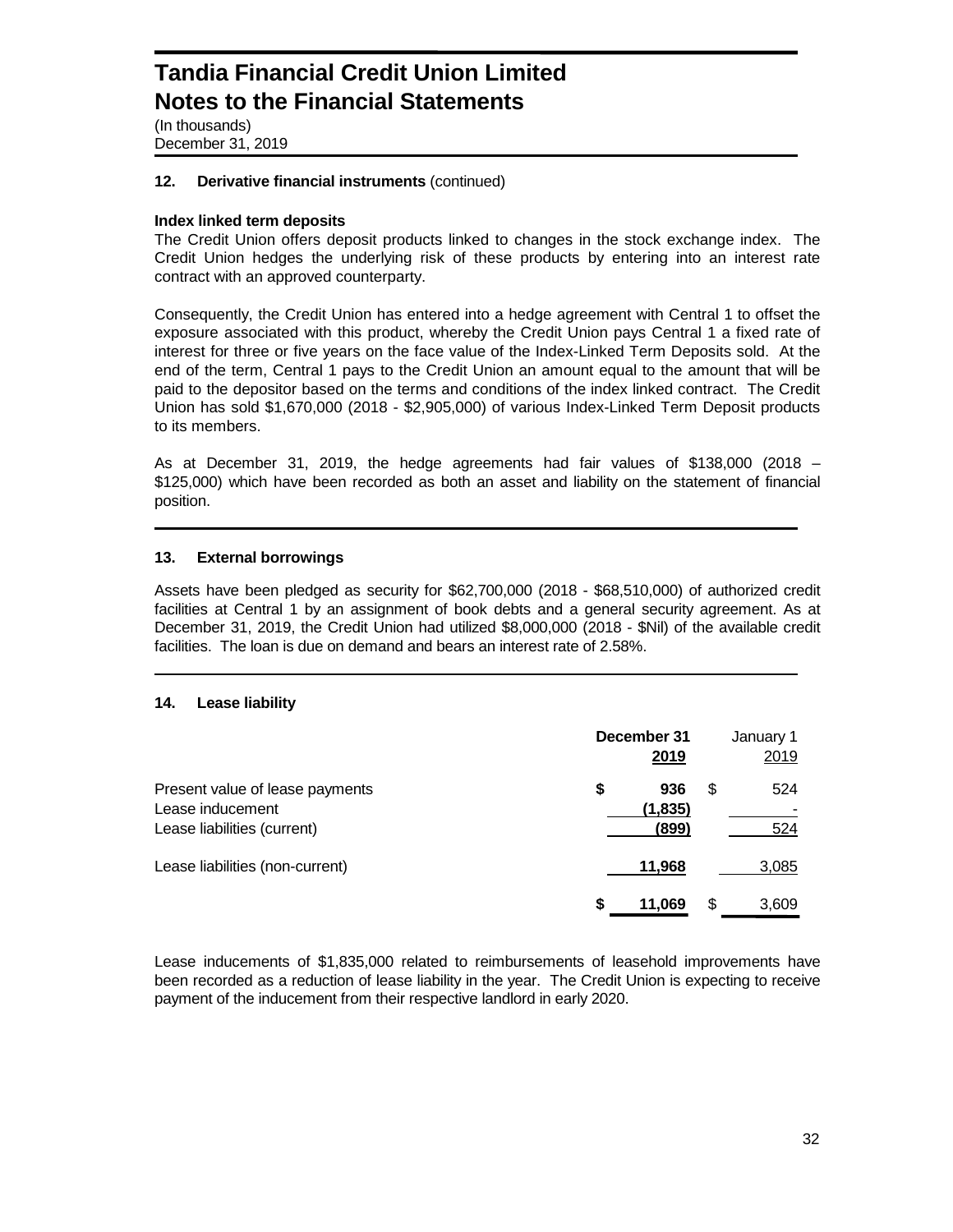(In thousands) December 31, 2019

### **15. Deposits of members**

|                                             |   | 2019    |    | 2018    |
|---------------------------------------------|---|---------|----|---------|
| Term and other deposits                     | S | 381,212 | S  | 340,127 |
| Registered retirement savings plan deposits |   | 117,726 |    | 113,944 |
| Registered retirement income fund deposits  |   | 59,510  |    | 51,582  |
| Other registered deposits                   |   | 6,512   |    | 6.231   |
| Chequing and savings                        |   | 307,532 |    | 290,169 |
| Accrued interest on deposits                |   | 7,079   |    | 5,076   |
|                                             |   | 879.571 | \$ | 807,129 |

The average composite interest rate in force at December 31, 2019 was 1.69% (2018 – 1.54%).

### **16. Shares 2019** 2018 **Liability Equity** Liability Equity Membership shares **\$ 712 \$ -** \$ 721 \$ - Profit shares **237 2,023** 253 2,120 Investment shares **1,177 27,734** 1,145 26,836 **\$ 2,127 \$ 29,757** \$ 2,119 \$ 28,956

These shares are not covered by deposit insurance.

### **Membership shares**

Membership shares, which are classified as a liability, represent a residual interest in the equity of the Credit Union. Membership shares are redeemable upon the request of the member and approval of the directors.

Shares are subscribed for at a par value of \$5 per share, but payment may be made in instalments. A member is not liable to the Credit Union for amounts subscribed for in excess of the amount actually paid. Members over the age of 18 are required to retain a minimum of 5 shares as a condition of membership. There were 29,187 members with membership shares at December 31, 2019 (2018 – 29,570).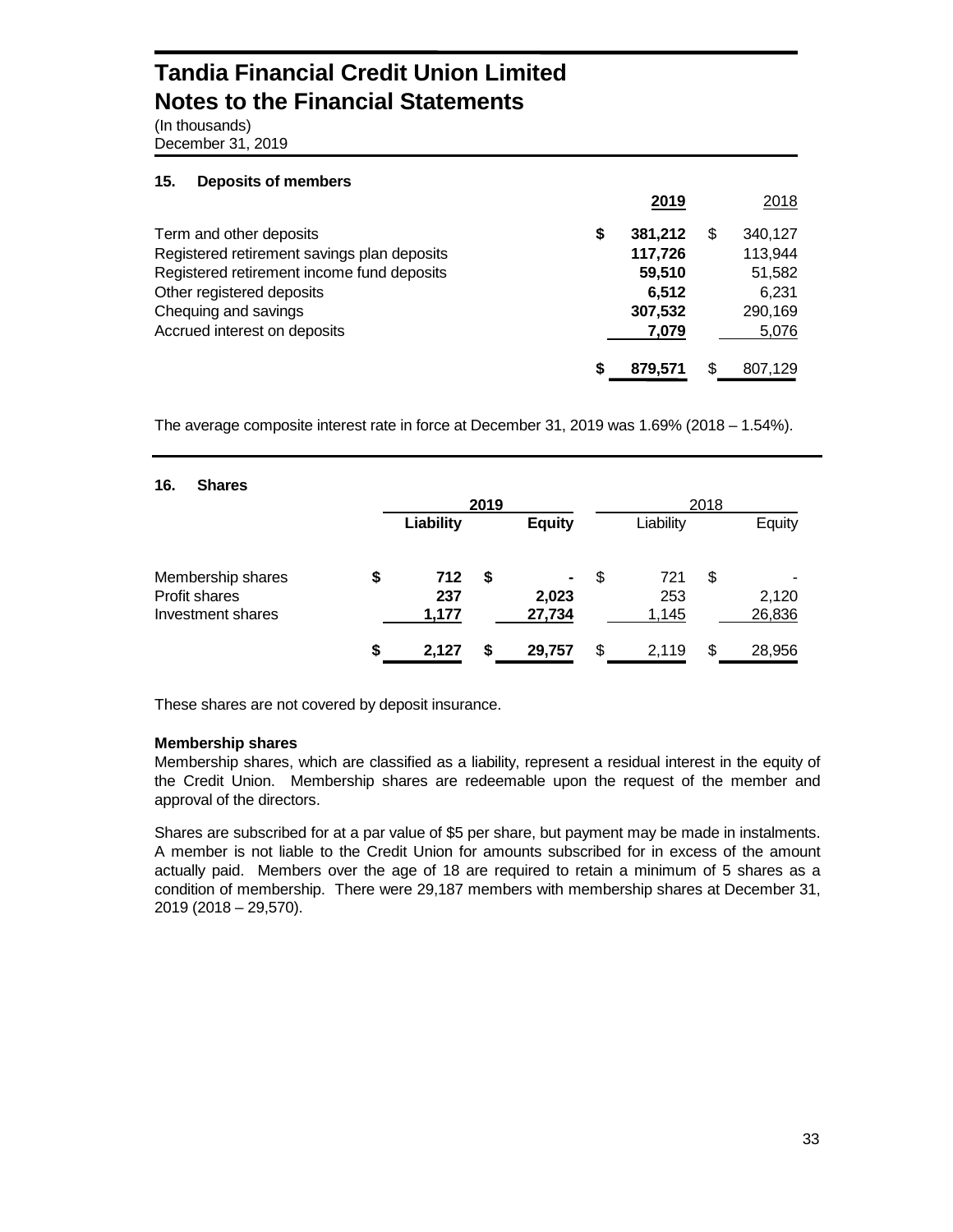(In thousands) December 31, 2019

### **16. Shares** (continued)

### **Profit shares**

The Credit Union is authorized to issue an unlimited number of Class A non-voting, non-cumulative, non-participating, non-transferable, redeemable profit shares. These shares have been distributed to the membership based on average loan and deposit balances outstanding.

Profit shares are a special class of patronage shares created by the Credit Union. The Credit Union by-law restricts aggregate annual redemptions to a maximum of ten percent of the number of Class A shares issued and outstanding at the end of the immediately preceding fiscal year. There were approximately 2,260,000 profit shares issued and outstanding at December 31, 2019 (2018 – 2,373,000).

#### **Investment shares**

The Credit Union is authorized to issue an unlimited number of Class B non-voting, non-cumulative, non-participating, non-transferable, redeemable investment shares. These shares have been sold to the membership with a minimum of 2,000 shares per member required to a maximum of 100,000 shares per member. These Class B shares rank prior to the Class A shares with regard to both the payment of dividends and also to the return of capital on dissolution of the Credit Union. These shares are not redeemable for five years from the date of issuance and thereafter are restricted to aggregate annual redemptions to a maximum of ten percent of the number of Class B shares issued and outstanding at the end of the immediately preceding fiscal year. An appropriate dividend will be declared and paid in each year, at the directors' discretion, provided that the Credit Union is in compliance with Section 84 of the Credit Union and Caisses Populaires Act, 1994. An appropriate rate has been defined by the directors as a rate which is the greater of 5% or that rate which exceeds by 125 Basis Points the simple average of the Credit Union's posted non-callable five-year term deposit rates as of the end of each quarter of the Credit Union's fiscal year. There were approximately 5,613,000 investment shares issued and outstanding at December 31, 2019 (2018 – 5,435,000).

The Credit Union is authorized to issue an unlimited number of Class B – Series 2 non-voting, non-cumulative, non-participating, non-transferable, redeemable investment shares. These shares have been sold to the membership with a minimum of 1,000 shares per member required to a maximum of 185,000 shares per member. These Class B shares rank prior to the Class A shares with regard to both the payment of dividends and also to the return of capital on dissolution of the Credit Union. These shares are not redeemable for five years from the date of issuance and thereafter are restricted to aggregate annual redemptions to a maximum of ten percent of the number of Class B shares issued and outstanding at the end of the immediately preceding fiscal year. An appropriate dividend will be declared and paid in each year, at the directors' discretion, provided that the Credit Union is in compliance with Section 84 of the Act. An appropriate rate has been defined by the directors as a rate which is the greater of 5% or that rate which exceeds by 125 Basis Points the simple average of the Credit Union's posted noncallable five-year term deposit rates as of the end of each quarter of the Credit Union's fiscal year. There were approximately 6,538,000 investment shares issued and outstanding at December 31, 2019 (2018 – 6,338,000).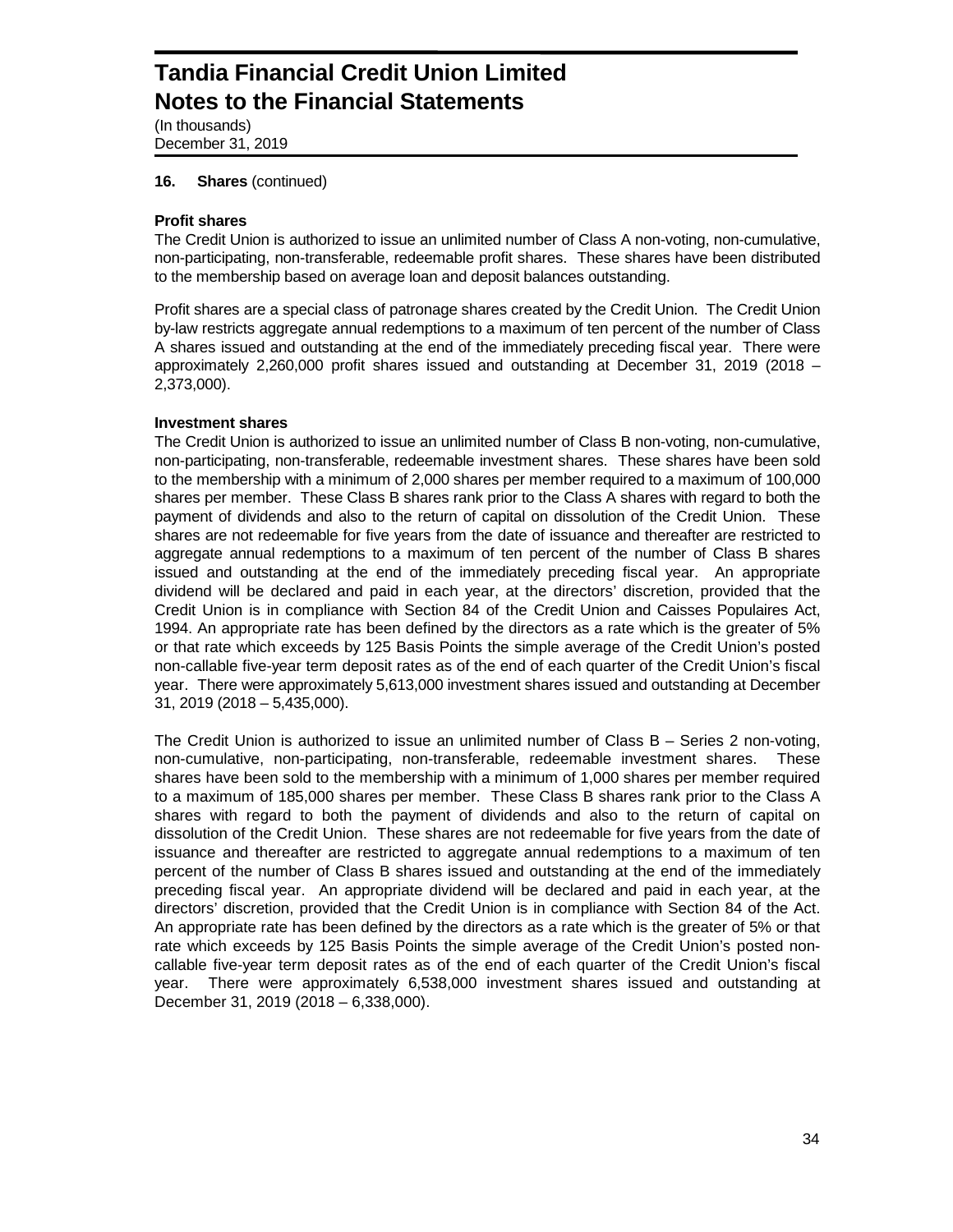(In thousands) December 31, 2019

### **16. Shares** (continued)

### **Investment shares** (continued)

The Credit Union is authorized to issue an unlimited number of Class B – Series 2016 nonvoting, non-cumulative, non-participating, non-transferable, redeemable investment shares. These shares have been sold to the membership with a minimum of 1,000 shares per member required to a maximum of 250,000 shares per member. These Class B shares rank prior to the Class A shares with regard to both the payment of dividends and also to the return of capital on dissolution of the Credit Union. These shares are not redeemable for five years from the date of issuance and thereafter are restricted to aggregate annual redemptions to a maximum of ten percent of the number of Class B shares issued and outstanding at the end of the immediately preceding fiscal year. An appropriate dividend will be declared and paid in each year, at the directors' discretion, provided that the Credit Union is in compliance with Section 84 of the Act.

An appropriate rate has been defined by the directors as a rate which is the greater of 4.10% or that rate which exceeds by 125 Basis Points the simple average of the yields on the monthly series of the Government of Canada five-year bonds (CANSIM Identifier VI22540) as published by the Bank of Canada for fiscal years ending before December 31, 2012. For fiscal years ending after that date, the Board had defined an appropriate rate to be equal to or great than the rate which exceeds by 125 Basis Points the simple average of the yields on the monthly series of the Government of Canada five-year bonds (CANSIM Identifier VI22540) as published by the Bank of Canada. There were approximately 16,760,000 investment shares issued and outstanding at December 31, 2019 (2018 – 16,208,000).

| 17.<br>Distributions to members       | 2019    | <u>2018</u> |
|---------------------------------------|---------|-------------|
| Investment and profit share dividends | 1.160 S | 1.128       |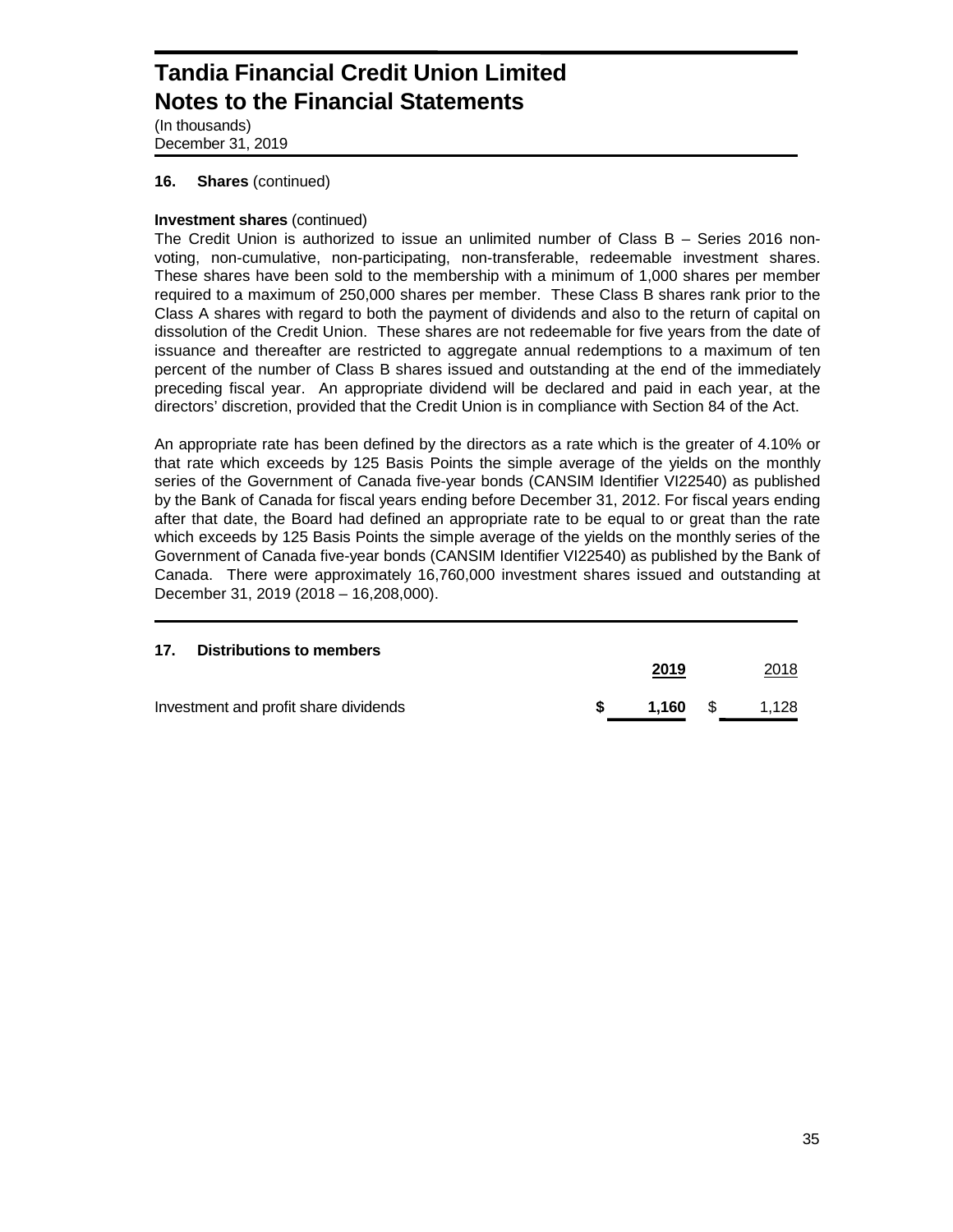(In thousands) December 31, 2019

### **18. Income taxes**

The significant components of tax expense included in net income are composed of:

|                                                                                                                                                              | 2019                             | 2018                             |
|--------------------------------------------------------------------------------------------------------------------------------------------------------------|----------------------------------|----------------------------------|
| Current tax expense<br>Based on current year taxable income                                                                                                  | \$<br>302                        | \$<br>1,301                      |
| True up to prior year<br>Deferred tax benefit                                                                                                                | (330)                            |                                  |
| Origination and reversal of temporary differences<br>Tax rate changes<br>Other                                                                               | 189                              | (6)<br>292                       |
|                                                                                                                                                              | (141)                            | 286                              |
| Total income tax expense                                                                                                                                     | \$<br>161                        | \$<br>1,587                      |
| Deferred tax assets (liabilities) relate to:                                                                                                                 |                                  |                                  |
| Non-deductible allowance for doubtful accounts<br>Contributed surplus and core deposits<br>Property and equipment<br><b>Capital Leases</b><br>Other reserves | \$<br>414<br>(62)<br>(383)<br>13 | \$<br>325<br>(91)<br>(221)<br>39 |
| Total deferred tax assets (liabilities)                                                                                                                      | \$<br>(18)                       | \$<br>52                         |

Reasons for the difference between tax expense for the year and the expected income taxes based on the statutory tax rate of 18.5% (2018 – 18.5%) are as follows: **2019** 2018

|                                                                                                                                     | 2019                    |   | ∠∪⊺ຽ                   |
|-------------------------------------------------------------------------------------------------------------------------------------|-------------------------|---|------------------------|
| Net income for the year                                                                                                             | 3,922                   | S | 8,089                  |
| Expected taxes based on the statutory rate                                                                                          | 726                     |   | 1,496                  |
| Distributions to members charged against retained earnings<br>Other non-deductible portion of expenses<br>Rate differences<br>Other | (215)<br>(119)<br>(231) |   | (209)<br>5<br>6<br>289 |
| Total income tax expense                                                                                                            | 161                     | S | 1,587                  |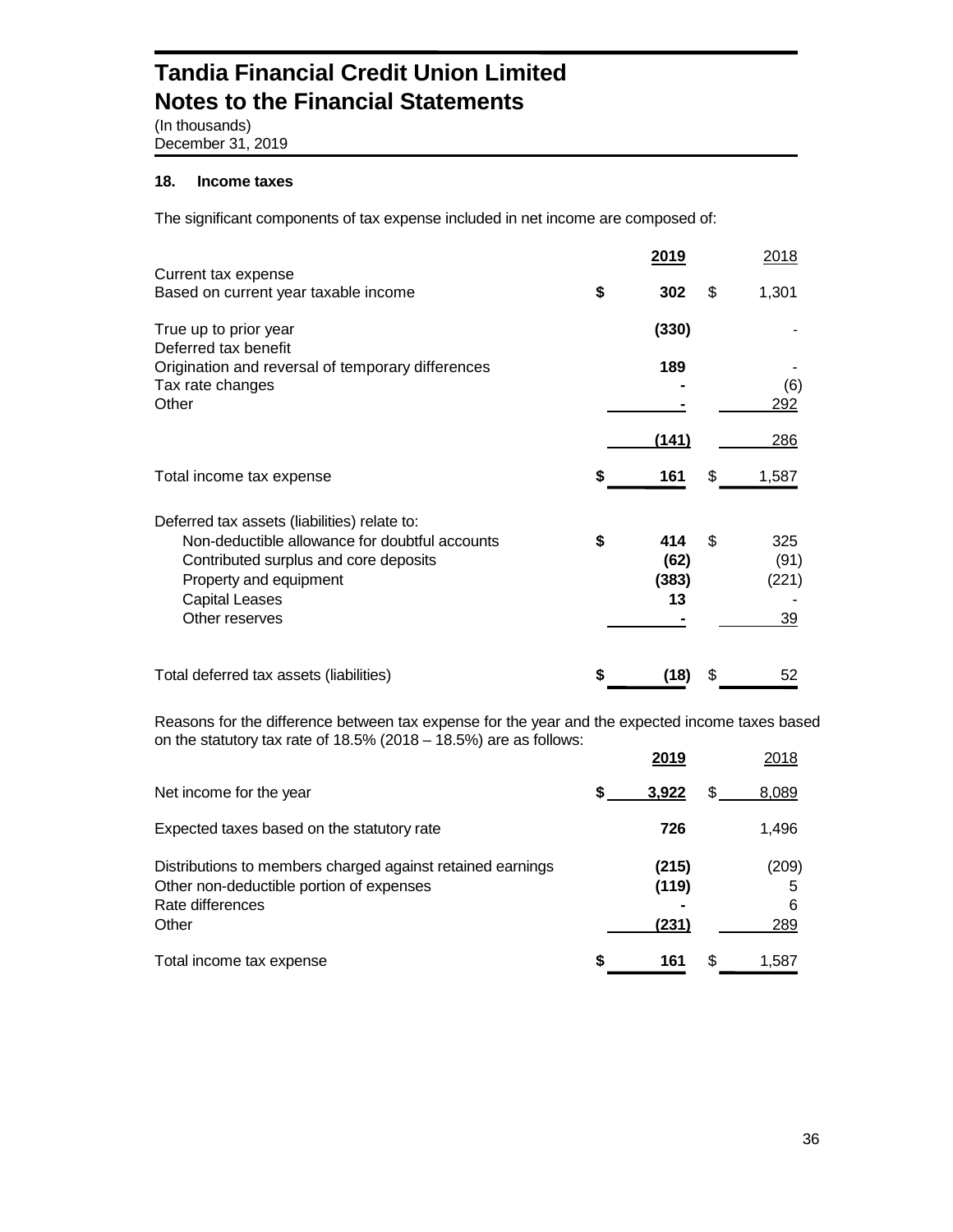(In thousands) December 31, 2019

### **19. Other income**

| 19.<br><b>OUTEL THEOTHE</b>                                                                      |   | 2019                  |    | 2018                    |
|--------------------------------------------------------------------------------------------------|---|-----------------------|----|-------------------------|
| Service charges, commissions and other<br>Gain on sale of land and building<br>Wealth management |   | 2.787<br>970<br>1.485 |    | 3,596<br>4,589<br>1,323 |
|                                                                                                  | S | 5.242                 | -S | 9,508                   |

#### **20. Related party transactions**

The Credit Union's related parties include key management, as those persons having authority and responsibility for planning, directing and controlling the activities of the Credit Union, including executive management and the board of directors. Unless otherwise stated, none of the transactions incorporate special terms and conditions and no guarantees were given or received. Outstanding balances are usually settled in cash.

The Credit Union entered into the following transactions with key management personnel, which are defined by IAS 24 *Related Party Disclosures.*

|                                                                                                                     | 2019              |     | 2018        |
|---------------------------------------------------------------------------------------------------------------------|-------------------|-----|-------------|
| Compensation<br>Salaries and other short-term employee benefits<br>Total pension and other post-employment benefits | \$<br>1.907<br>97 | \$  | 1,706<br>89 |
|                                                                                                                     | 2,004             | \$. | 1,795       |
| Loans to key management personnel                                                                                   |                   |     |             |
| Aggregate value of loans balance                                                                                    | 161               | S   | 594         |
| Interest received on loans advanced                                                                                 | 67                |     | 76          |
| Total value of lines of credit advanced                                                                             | 2,560             |     | 2,675       |
| Unused value of lines of credit                                                                                     | 895               |     | 932         |

The Credit Union's policy for lending to key management personnel is that all such loans were granted in accordance with normal lending terms.

|                                                 | 2019  |      | 2018  |
|-------------------------------------------------|-------|------|-------|
| Deposits from key management personnel          |       |      |       |
| Aggregate value of term and savings deposits    | 3.132 | - \$ | 2.758 |
| Total interest paid on term and saving deposits | 22    |      |       |

The Credit Union's policy for receiving deposits from key management personnel is that all transactions are approved and deposits accepted in accordance with the same conditions which apply to members for each type of deposit.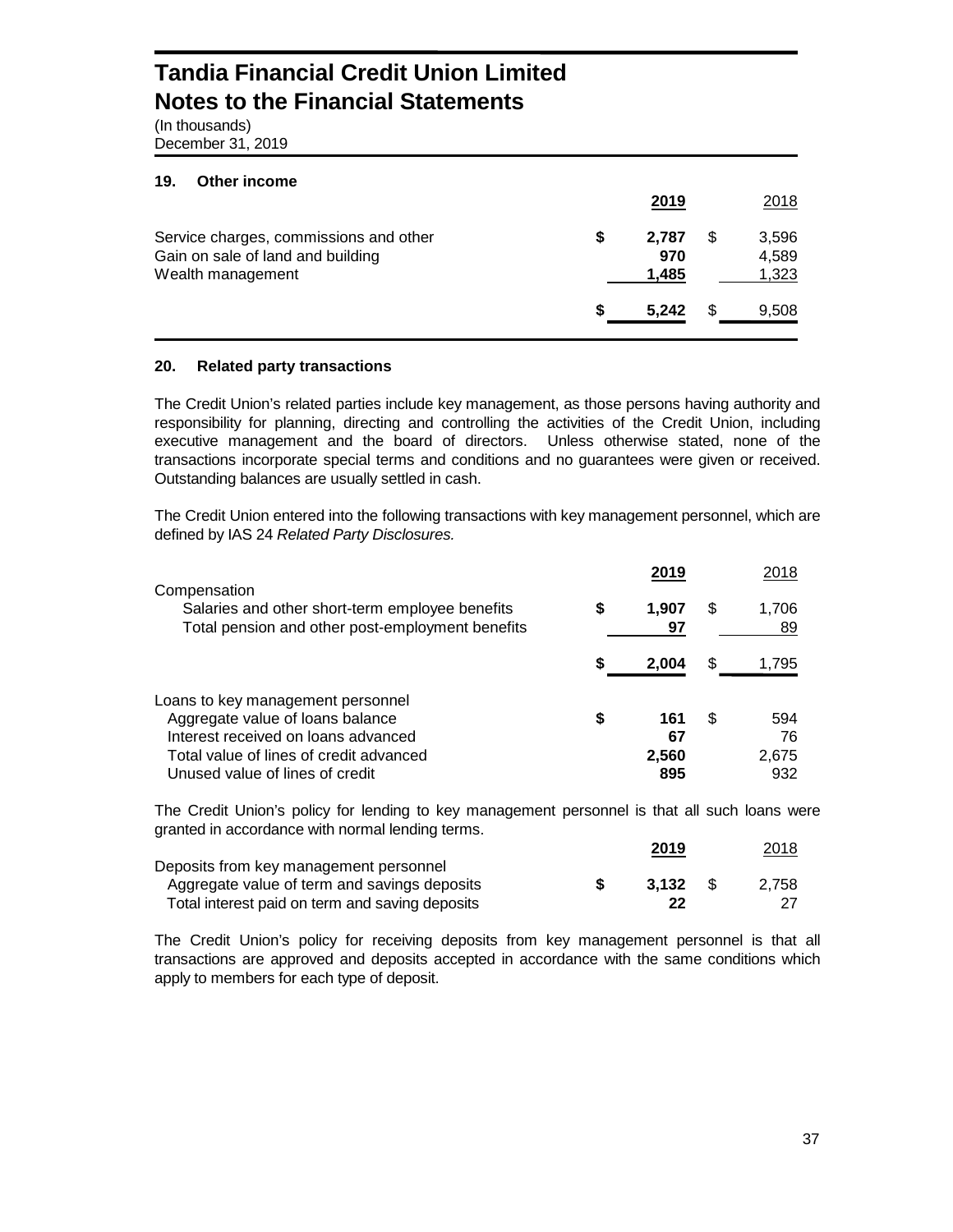(In thousands) December 31, 2019

### **21. Other required disclosures**

The following disclosures are required under the Credit Union and Caisses Populaires Act, 1994.

The Credit Union and Caisses Populaires Act, 1994 requires disclosure of the five highest paid officers and employees of the Credit Union over \$ 150,000. The names, positions and remuneration paid during 2019 of those officers and employees are as follows:

| Name                                        | Title                                 | Salary & Variable<br>Compensation | <b>Benefits</b> | Total<br>Remuneration |
|---------------------------------------------|---------------------------------------|-----------------------------------|-----------------|-----------------------|
| <b>Richard Davies</b><br><b>Kathy Clark</b> | President & CEO<br>SVP, Sales/Service | \$451,000                         | \$69,000        | 520,000<br>S.         |
|                                             | & Operations                          | 241,000                           | 28,000          | 269,000               |
| Sandy Alward                                | SVP, Finance                          | 236,000                           | 28,000          | 263,000               |
| <b>Cathie Vaillancourt</b>                  | Sr Wealth Advisor                     | 194,000                           | 16.000          | 210,000               |
| Ted Sredzinki                               | VP Treasury & Risk                    | 157,000                           | 23,000          | 180,000               |

The aggregate remuneration paid to directors was \$139,000 in 2019 (2018 - \$126,000).

At December 31, 2019, loans to directors and officers of the Credit Union amounted to \$2,722,000 (2018 - \$3,269,000). All such loans were granted in accordance with normal lending terms, except for certain loans to officers at reduced rates.

### **22. Commitments**

#### **Mortgage and loan commitments**

The Credit Union has made commitments to disburse mortgages and loans of \$11,418,000 (2018 - \$7,260,000) subsequent to the year end.

Total unextended lines of credit at year end are \$266,311,000 (2018 - \$256,155,000). Total letters of credit at year end are \$5,140,000 (2018 - \$4,089,000).

| 23.<br>Cash flow support                                   |   |          |                |
|------------------------------------------------------------|---|----------|----------------|
|                                                            |   | 2019     | 2018           |
| Changes in other non-cash items:                           |   |          |                |
| Change in other assets                                     | S | (1, 429) | \$<br>(2, 439) |
| Change in prepaid securitization fees                      |   | 132      | 243            |
| Change in payables and accruals                            |   | (147)    | 265            |
| Change in Income taxes payable                             |   | (740)    | 795            |
| Portion of sale and leaseback not recognized under IFRS 16 |   | (131)    |                |
|                                                            |   |          |                |
|                                                            |   | (2,315)  | (1,136)        |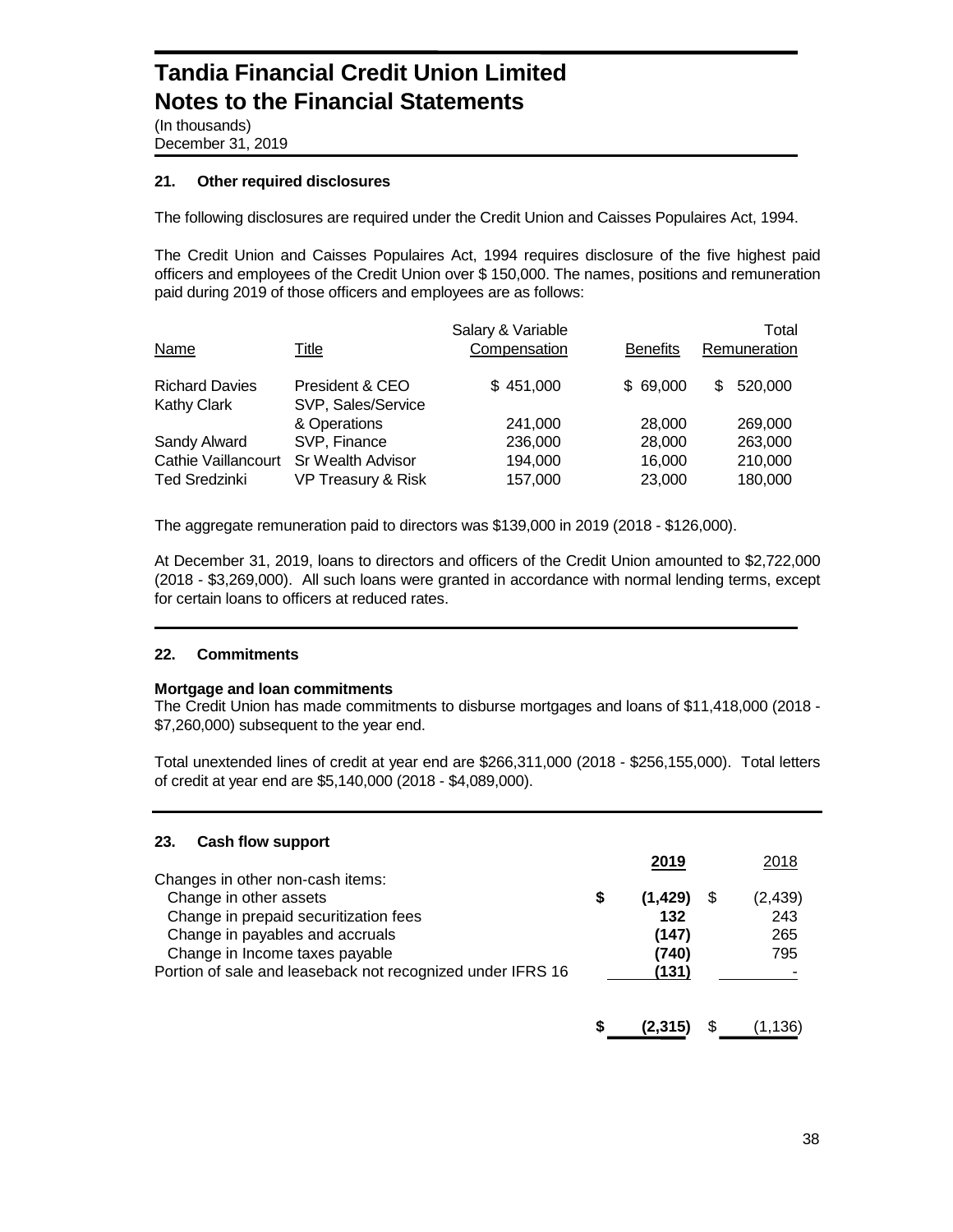(In thousands) December 31, 2019

#### **24. Regulatory capital**

The Credit Unions and Caisses Populaires Act, 1994 requires the Credit Union to maintain regulatory capital at the following minimum levels:

| % leverage   | % risk capital ratio |
|--------------|----------------------|
| ratio assets | weighted assets      |
| 4.00         |                      |
|              | 8.00                 |

The Credit Union is in compliance with the Act and regulations regarding regulatory capital.

|                                           |    | 2019   | 2018         |
|-------------------------------------------|----|--------|--------------|
| <b>Tier 1 Capital</b>                     |    |        |              |
| Membership shares                         | \$ | 712    | \$<br>721    |
| <b>Profit shares</b>                      |    | 2,023  | 2,120        |
| Investment shares                         |    | 27,734 | 26,836       |
| Contributed surplus                       |    | 14,366 | 14,366       |
| Retained earnings                         |    | 26,108 | 23,494       |
| Total tier 1 capital                      |    | 70,943 | 67,537       |
| <b>Tier 2 Capital</b>                     |    |        |              |
| 10% of redeemable profit shares           |    | 237    | 253          |
| 10% of redeemable investment shares       |    | 1,177  | 1,145        |
| Allowance for credit losses (stage 1 & 2) |    | 2,130  | 1,849        |
| Accumulated other comprehensive income    |    |        | 13           |
| Total tier 2 capital                      |    | 3,544  | 3,260        |
| Total regulatory capital                  | S  | 74,487 | \$<br>70,797 |
| % of total assets                         |    | 6.09   | 6.29         |
| % of total risk-weighted assets           |    | 12.75  | 13.23        |

The Credit Union manages its capital under guidelines established by the Deposit Insurance Corporation of Ontario. The regulatory capital guidelines measure capital in relation to assets and risk-weighted assets. The Credit Union has capital policies, procedures and controls which it utilizes to achieve its goals and objectives including: providing sufficient capital to maintain the confidence of investors and depositors, and being an appropriately capitalized Credit Union, as measured internally, defined by regulatory authorities and compared with the Credit Union's peers.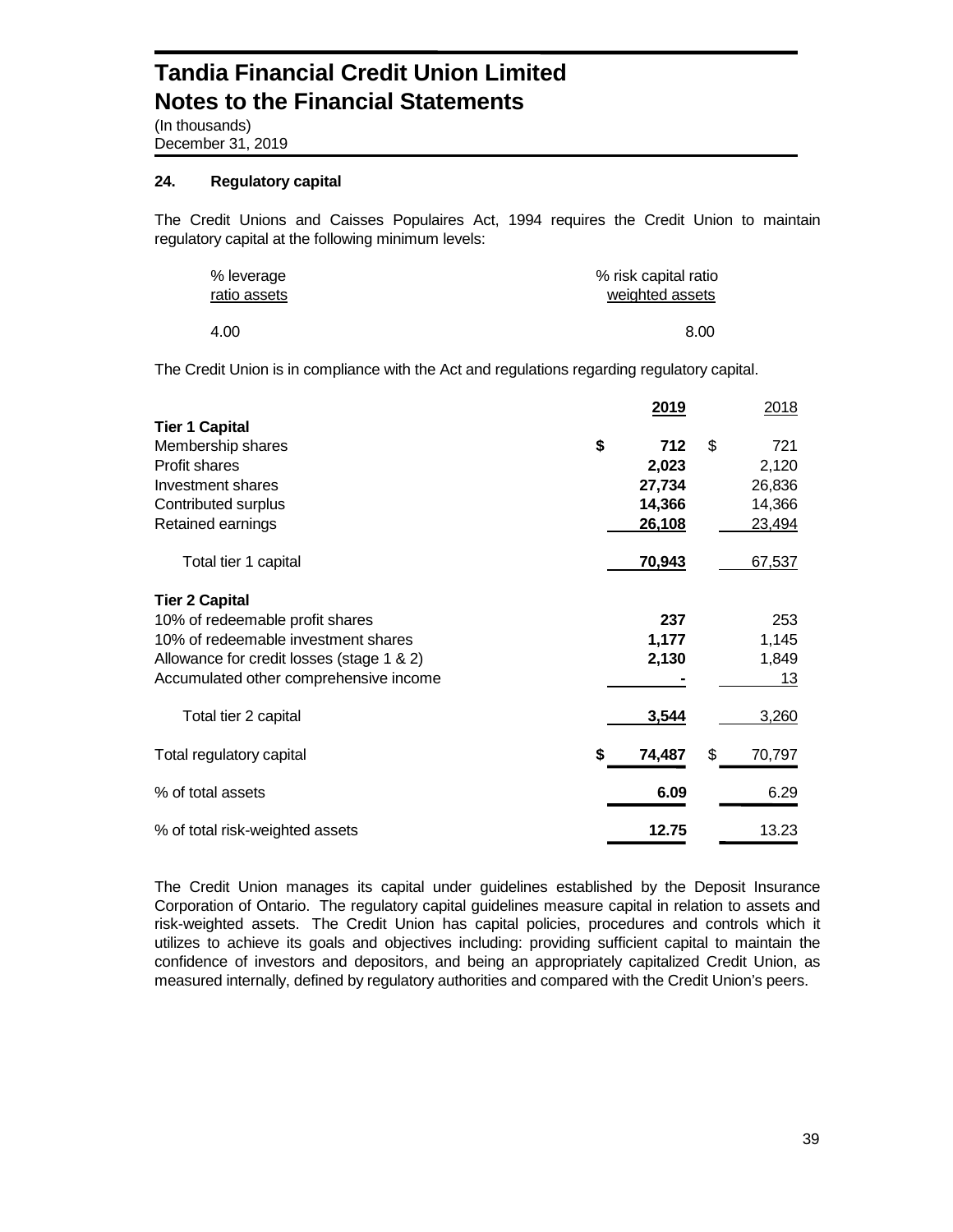(In thousands) December 31, 2019

### **25. Financial instruments**

The estimated fair values of the Credit Union's financial instruments are set out below. No fair values have been determined for property and equipment or any other asset that is not a financial instrument.

| <b>Balance at December 31 2019</b>                                                                                                                                                            | Book<br>Value                                          | Estimated<br><b>Fair Value</b>                         |      | <b>Fair Value</b><br>Over (Under)<br><b>Book Value</b> |
|-----------------------------------------------------------------------------------------------------------------------------------------------------------------------------------------------|--------------------------------------------------------|--------------------------------------------------------|------|--------------------------------------------------------|
| <b>Financial assets</b>                                                                                                                                                                       |                                                        |                                                        |      |                                                        |
| Fair value through profit or loss<br>Derivative financial instruments<br>Corporate bonds<br>Corporate equities<br>Central 1 Credit Union Shares<br>Other Investments<br>Amortized cost        | \$<br>138<br>20,101<br>1,603<br>6,111<br>86            | \$<br>138<br>20,101<br>1,603<br>6,111<br>86            | \$   |                                                        |
| Portfolio investments<br>Cash and cash equivalents<br>Loans to members<br>Liquidity reserves<br>Deposit notes                                                                                 | \$<br>15,890<br>1,385<br>1,026,119<br>72,802<br>48,247 | \$<br>15,890<br>1,385<br>1,023,758<br>72,906<br>48,515 | \$   | (2, 361)<br>104<br>268                                 |
| <b>Financial liabilities</b><br>Amortized cost<br>Deposits of members<br><b>Shares</b><br>Secured borrowings<br>Fair value through profit or loss                                             | \$<br>879,571<br>2,127<br>250,596                      | \$<br>883,958<br>2,127<br>250,596                      | - \$ | 4,387                                                  |
| Derivative financial instruments                                                                                                                                                              | \$<br>381                                              | \$<br>381                                              | \$   |                                                        |
| <b>Balance at December 31 2018</b>                                                                                                                                                            |                                                        |                                                        |      |                                                        |
| <b>Financial assets</b>                                                                                                                                                                       |                                                        |                                                        |      |                                                        |
| Fair value through profit or loss<br>Derivative financial instruments<br>Corporate bonds<br>Corporate equities<br><b>Central 1 Credit Union Shares</b><br>Other Investments<br>Amortized cost | \$<br>205<br>2,808<br>1,305<br>5,823<br>128            | \$<br>205<br>2,808<br>1,305<br>5,823<br>128            | \$   |                                                        |
| Cash and cash equivalents<br>Loans to members<br>Liquidity reserves                                                                                                                           | \$<br>14,421<br>1,018,270<br>66,969                    | \$<br>14,421<br>1,004,388<br>67,437                    | \$   | (13, 882)<br>468                                       |
| <b>Financial liabilities</b>                                                                                                                                                                  |                                                        |                                                        |      |                                                        |
| Amortized cost<br>Deposits of members<br><b>Shares</b><br>Secured borrowings<br>Fair value through profit or loss                                                                             | \$<br>807,129<br>2,119<br>246,231                      | \$<br>801,890<br>2,119<br>246,231                      | \$   | (5,239)                                                |
| Derivative financial instruments                                                                                                                                                              | \$<br>427                                              | \$<br>427                                              | -\$  |                                                        |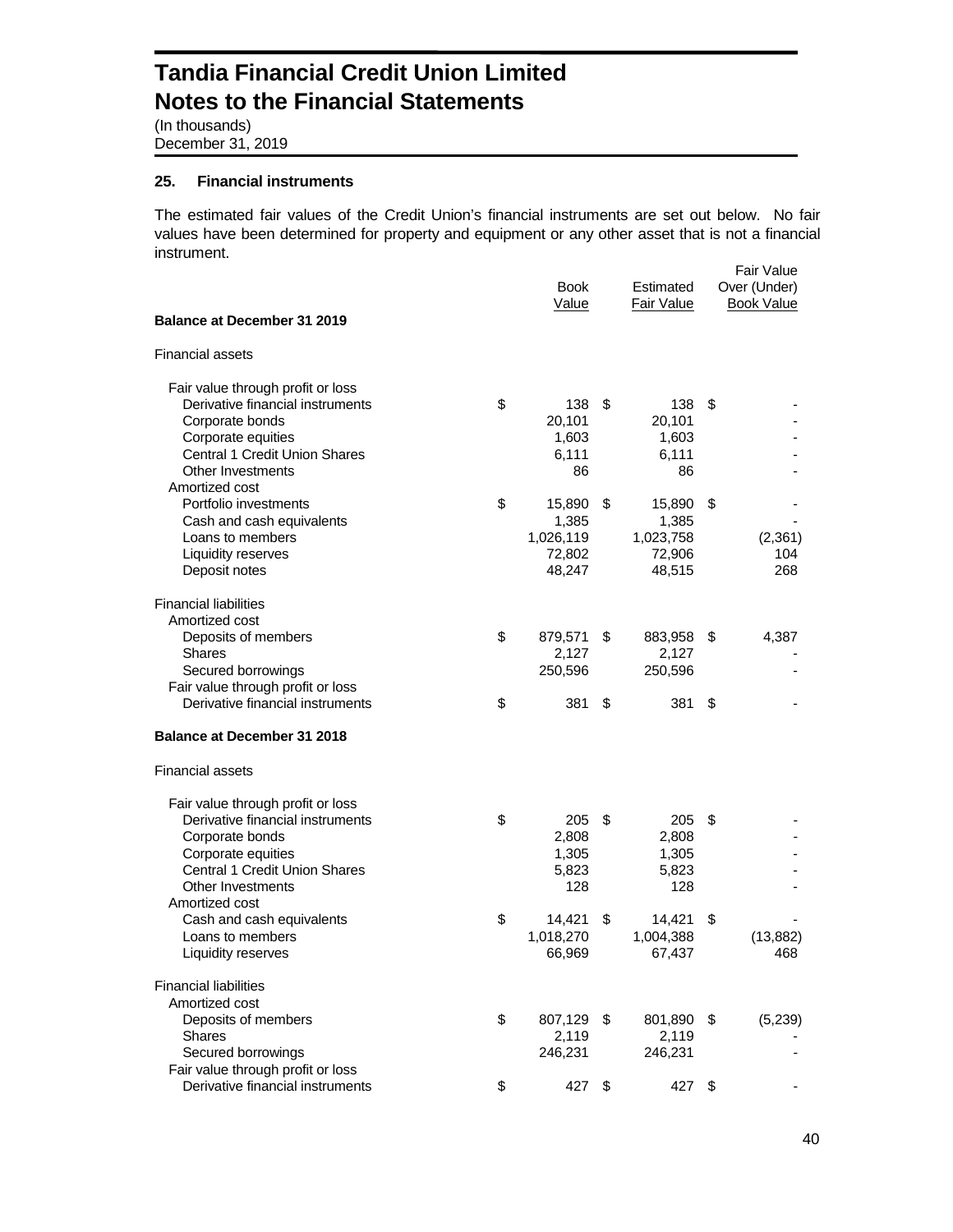(In thousands) December 31, 2019

### **25. Financial instruments** (continued)

The differences between the book and fair values of the Credit Union's loans, deposits and of other financial instruments are due primarily to changes in interest rates. The carrying value of the Credit Union's loans to and deposits of members are not adjusted to reflect increases or decreases in fair value due to interest rate changes, as it is the Credit Union's intention to realize their value over time by holding them to maturity.

Financial assets and liabilities are grouped into three levels based on the significance of inputs used in measuring the fair value of the financial assets and liabilities. The fair value hierarchy has the following levels:

- Level 1: quoted prices (unadjusted) in active markets for identical assets or liabilities;
- Level 2: inputs other than quoted prices included within Level 1 that are observable for the asset or liability, either directly (i.e. as prices) or indirectly (i.e. derived from prices); and
- Level 3: inputs for the asset or liability that are not based on observable market data (unobservable inputs).

The level, within which the financial asset or liability is classified, is determined based on the lowest level of significant input to the fair value measurement.

The following methods and assumptions were used to estimate the fair value of financial instruments:

- (a) The fair value of cash and cash equivalents and external borrowings is assumed to approximate their book values, due to their short term nature. These assets and liabilities are classified as Level 1 financial instruments as they are valued using quoted market prices in active markets.
- (b) The estimated fair value of loans carried at amortized cost reflects changes in market price that have occurred since the loans were originated. For fixed-rate loans, estimated fair value is determined by discounting the expected future cash flows related to these loans at current market interest rates for loans with similar credit risks. Fixed rate loans and deposits are classified as Level 3 financial instruments as they are valued using unobservable inputs. For floating-rate loans, changes in interest rates have minimal impact on fair value since loans reprice to the market frequently. On that basis, fair value is assumed to approximate carrying value. Floating-rate loans are classified as Level 2 financial instruments.
- (c) The estimated fair value of fixed rate investments and fixed rate deposits is determined by discounting the expected future cash flows of these investments, deposits and borrowings at current market rates for products with similar terms and credit risks. Fixed rate deposits are classified as Level 3 financial instruments as they are valued using unobservable inputs. Fixed rate investments are classified as Level 2 financial instruments as they are valued using observable inputs other than quoted market prices. For deposits with no defined maturities, fair value is considered to approximate carrying value, and these deposits are classified as Level 2 financial instruments.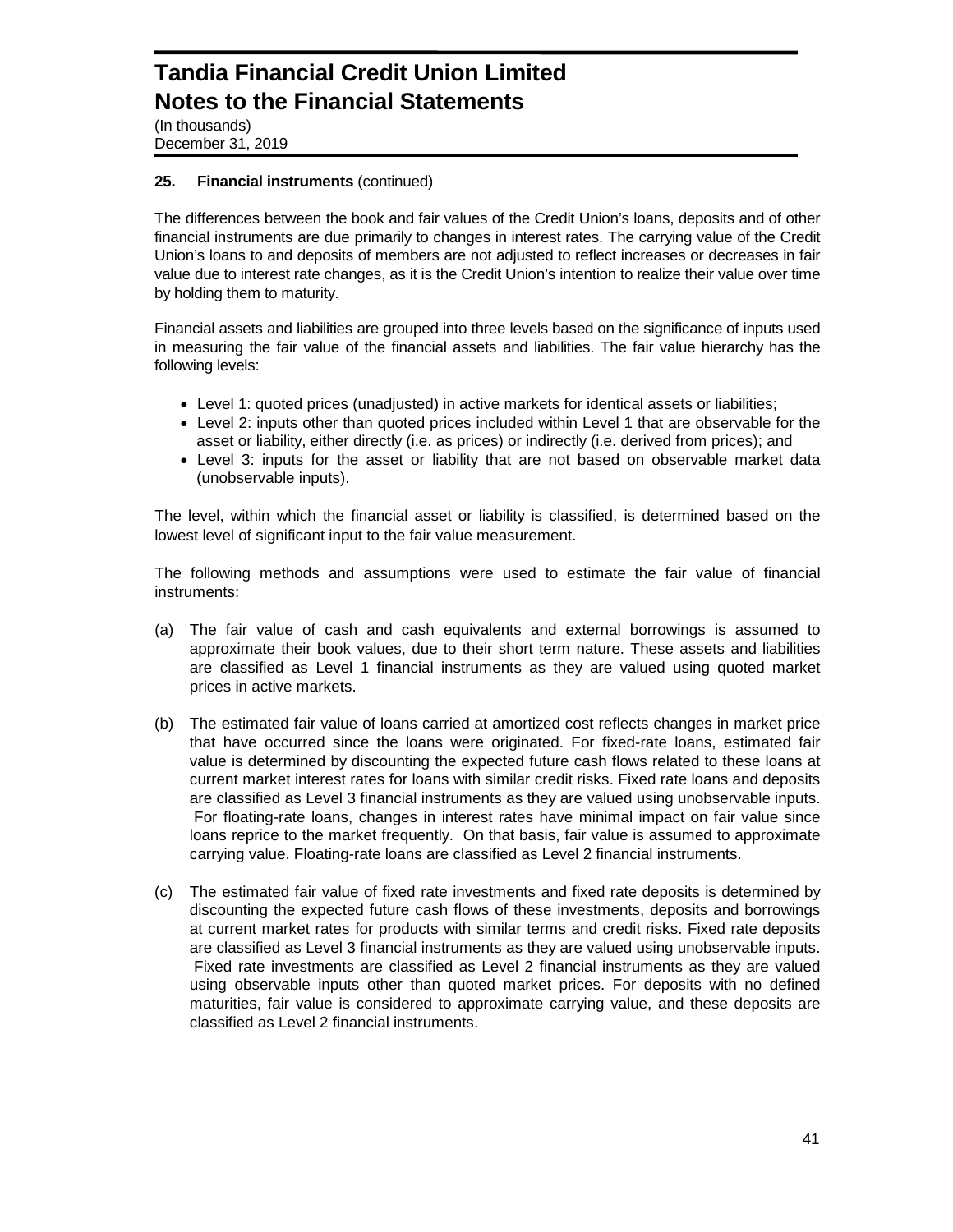(In thousands) December 31, 2019

### **25. Financial instruments** (continued)

- (d) The estimated fair value of the investment in the CUCO Co-op is determined on a periodic basis by the CUCO Co-operative Association based on the determined or estimated characteristics of the notes, including the interest rate, maturity date, and credit rating. The CUCO Co-operative Association estimates the yield that a potential investor would require in order to purchase each note. This information is used to calculate a net present value for each class of notes. The investment in the CUCO Co-op is classified as a Level 3 financial instrument as it is valued using unobservable inputs.
- (e) The estimated fair values of derivative instruments are determined through valuation models on the derivative notional amounts, maturity dates and rates. These are classified as a Level 2 financial instrument as it is valued using observable inputs.
- (f) There have been no reclassifications between Level 2 and Level 3 during the year. A sensitivity analysis is not provided for Level 3 loans and deposits as their fair value would only change as a result of credit risk inputs and these inputs are not expected to be significant.

### **26. Financial instrument risk management**

#### **Market risk**

Market risk is the potential for profit or loss from changes in the value of financial instruments. The value of a financial instrument can be affected by changes in interest rates, foreign exchange rates, equity and commodity prices and credit spreads.

The Credit Union is exposed to market risk in the investment portfolio as well as through nontrading activities.

Market risk in investment activities is managed by the senior management of the Credit Union and the Asset Liability Committee. Every investment transaction is guided by policy and regulatory limitations.

Market risk exposure exists in non-trading Credit Union transactions with members which primarily includes deposit taking and lending. These are also referred to as "asset and liability" positions.

Asset and liability management deals with managing the market risks of the traditional Credit Union activities. Market risks primarily include interest rate risk and foreign currency risk.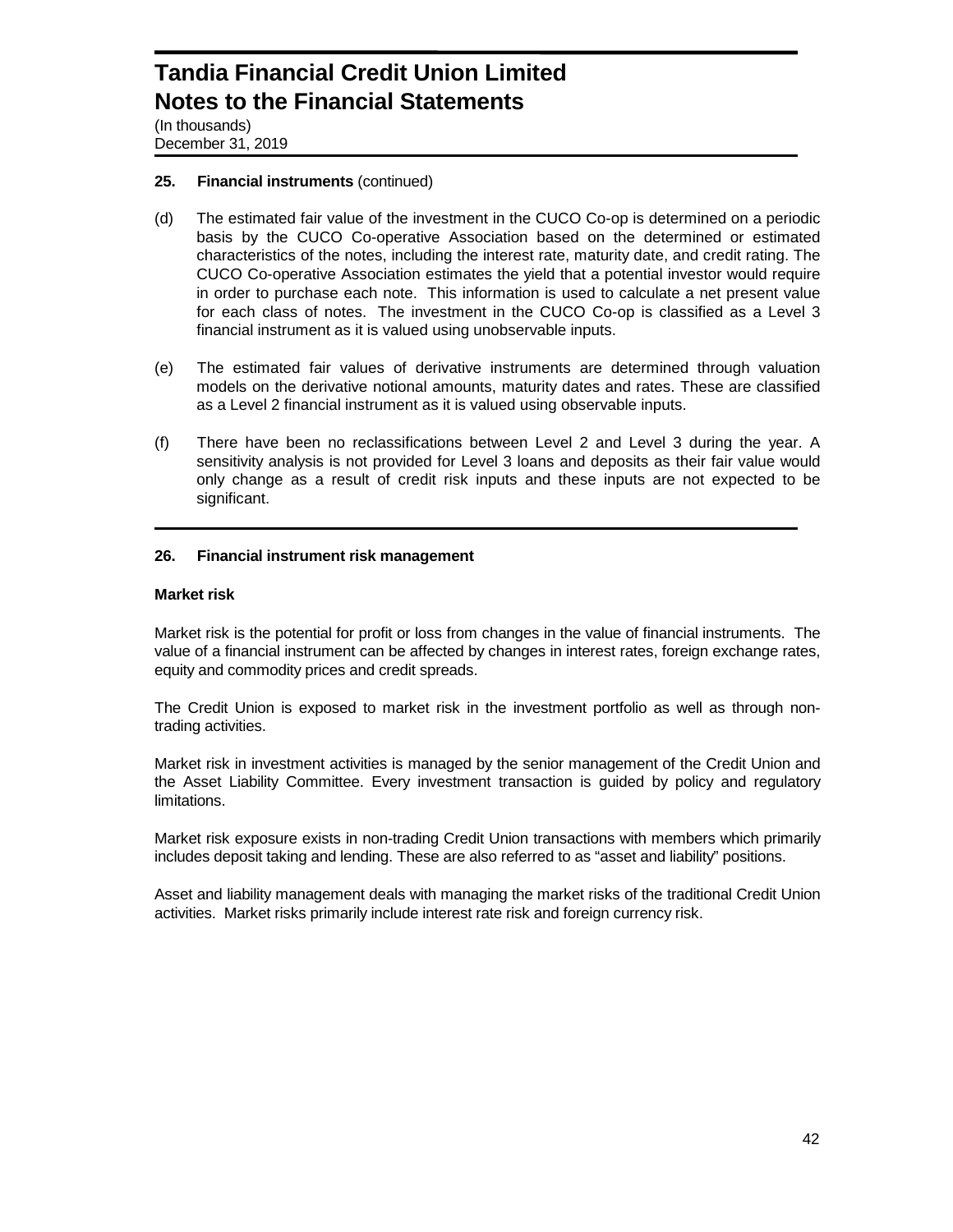(In thousands) December 31, 2019

### **26. Financial instrument risk management** (continued)

#### **Foreign currency risk**

The Credit Union is subject to currency risk through its U.S. dollar denominated operating activities. Changes in the exchange rate may result in a decrease or increase in the gain or loss on foreign exchange. Activities that expose the Credit Union to currency risk are measured, monitored and controlled daily to minimize risk.

The Credit Union's exposure to changes in currency exchange rates shall be controlled by limiting the unhedged foreign currency exposure to \$ 150,000 in U.S. funds.

For the year ended December 31, 2019, the Credit Union's exposure to foreign exchange risk is within policy.

There have been no significant changes from the previous year in the exposure to risk or policies, procedures and methods used to measure the risk.

#### **Credit risk**

Credit risk is the risk that the counterparty to a financial asset will default resulting in the Credit Union incurring a financial loss. The credit exposure is mitigated through the use of Board approved credit policies governing the Credit Union's credit portfolio and with credit practices that limit transactions according to the borrowers' credit quality. A substantial portion of the Credit Union's loans to members are secured by residential properties. Credit risk rating systems are designed to assess and quantify the risk inherent in credit activities in an accurate and consistent manner. To assess credit risk, the Credit Union takes into consideration the member's character, ability to pay, and value of collateral available to secure the loan.

There have been no significant changes from the previous year in the exposure to risk or policies, procedures and methods used to measure the risk.

#### **Liquidity risk**

Liquidity risk is the risk that the Credit Union cannot meet a demand for cash or fund obligations as they come due. Demand for cash can result from withdrawals of deposits, debt maturities and commitments to provide credit. Liquidity risk also includes the risk of not being able to liquidate assets in a timely manner at a reasonable price. Senior management manages liquidity risk and monitors the cash and funding needs on a daily basis.

The Credit Union has set a minimum liquidity ratio of 6%.

There have been no significant changes from the previous year in the exposure to risk or policies, procedures and methods used to measure the risk.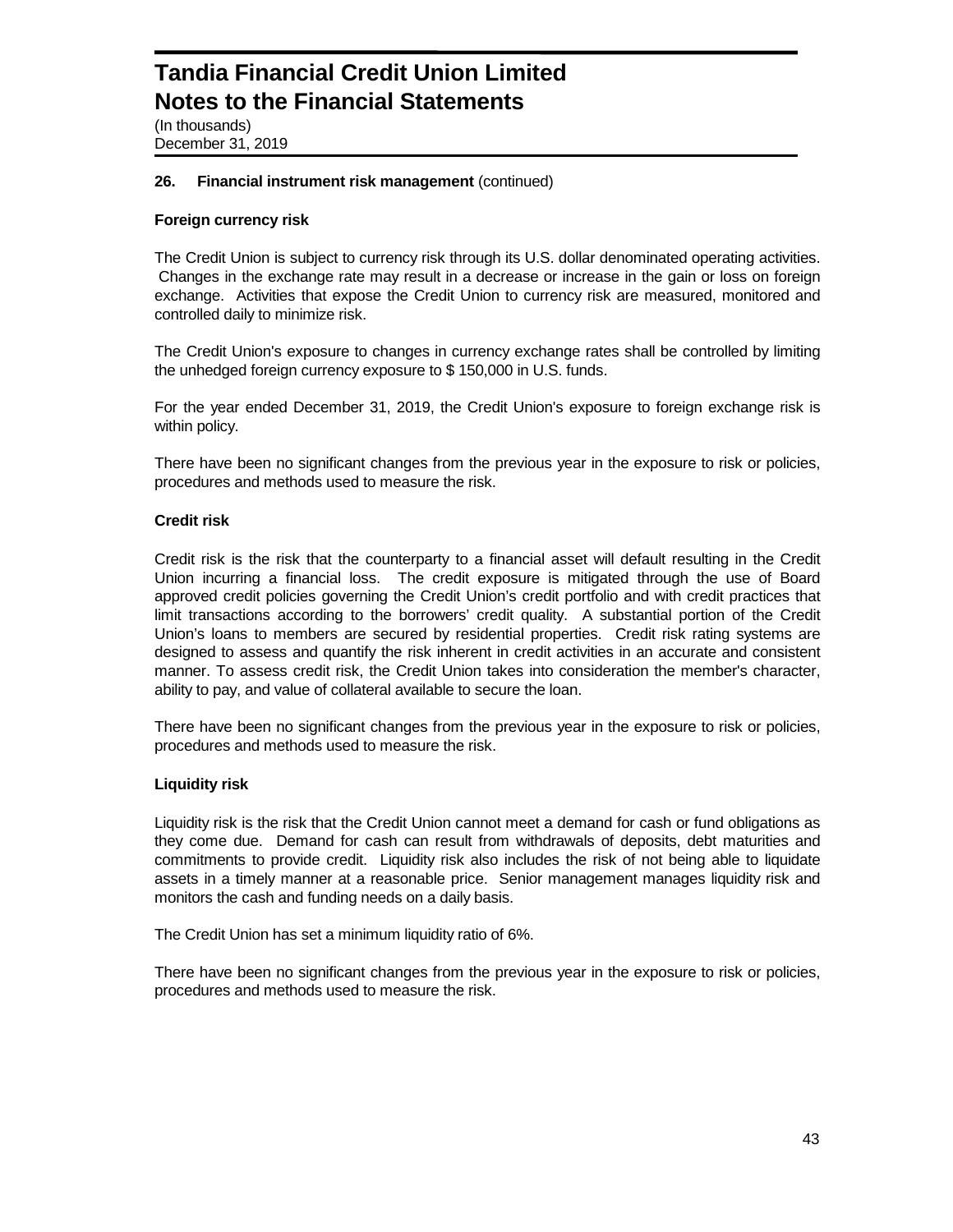(In thousands) December 31, 2019

### **26. Financial instrument risk management** (continued)

#### **Structural risk**

Structural risk is defined as the risk that the Credit Union's ability to meet business objectives will be adversely affected by volatility in market rates. The Credit Union manages structural risk using an Earnings at Risk approach. The primary objective of this approach is to maximize earnings on a consistent basis while minimizing reductions to net income resulting from changes in future interest rates.

Structural risk is monitored through the Structural Risk Management Policy with the objective of ensuring that the Credit Union manages its cash flows in a manner that contributes adequately to earnings and limits the risk to the financial margin and equity of the Credit Union. The objectives are also to ensure product terms, pricing and balance sheet mix, to balance member product demands with the need to protect the equity of the Credit Union, and to ensure that financial derivative instruments be used only to limit interest rate risk and not be used for speculative or investment purposes.

The Credit Union uses income simulation modelling to measure exposure to changes in interest rates over short term periods. Earnings at risk are calculated by forecasting the net interest margin for the next 12 month period using most likely assumptions. Most likely assumptions include management's best estimates for planned growth rates and the use of future interest rates. Planned growth rates are recorded at the start of the fiscal period as initially set out in the budget and modified to actual experience through the fiscal period. Future interest rates on new business and product renewals are determined using the future interest rates derived mathematically based on the term structure of interest rates. The impact of rate shock scenarios are measured against the most likely forecast. The resulting change in the forecast as a result of interest rate shocks is then compared to the most likely forecast to determine the earnings at risk amount. Maximum change limits under these interest rate scenarios have been set by the Board of Directors. These scenarios are based on hypothetical simulations assuming the markets are shocked with 50 or 100 basis point volatility. At December 31, 2019, the Credit Union was in compliance with all limits set by the Structural Risk Management Policy.

| <b>Asset/Liability Management Limits</b> | <b>Maximum</b><br>Change Limit | Projected Change<br>to Earnings | <b>Status</b> |
|------------------------------------------|--------------------------------|---------------------------------|---------------|
| Most Likely Shocked + 100 basis points   | \$(1,957,000)                  | \$1,689,000                     | Compliant     |
| Most Likely Shocked + 50 basis points    | (1,957,000)                    | 721,000                         | Compliant     |
| Most Likely Forecast Scenario            | Nil                            | Nil                             | Compliant     |
| Most Likely Shocked - 50 basis points    | (1,957,000)                    | 71,000                          | Compliant     |
| Most Likely Shocked - 100 basis points   | (1,957,000)                    | 67,000                          | Compliant     |